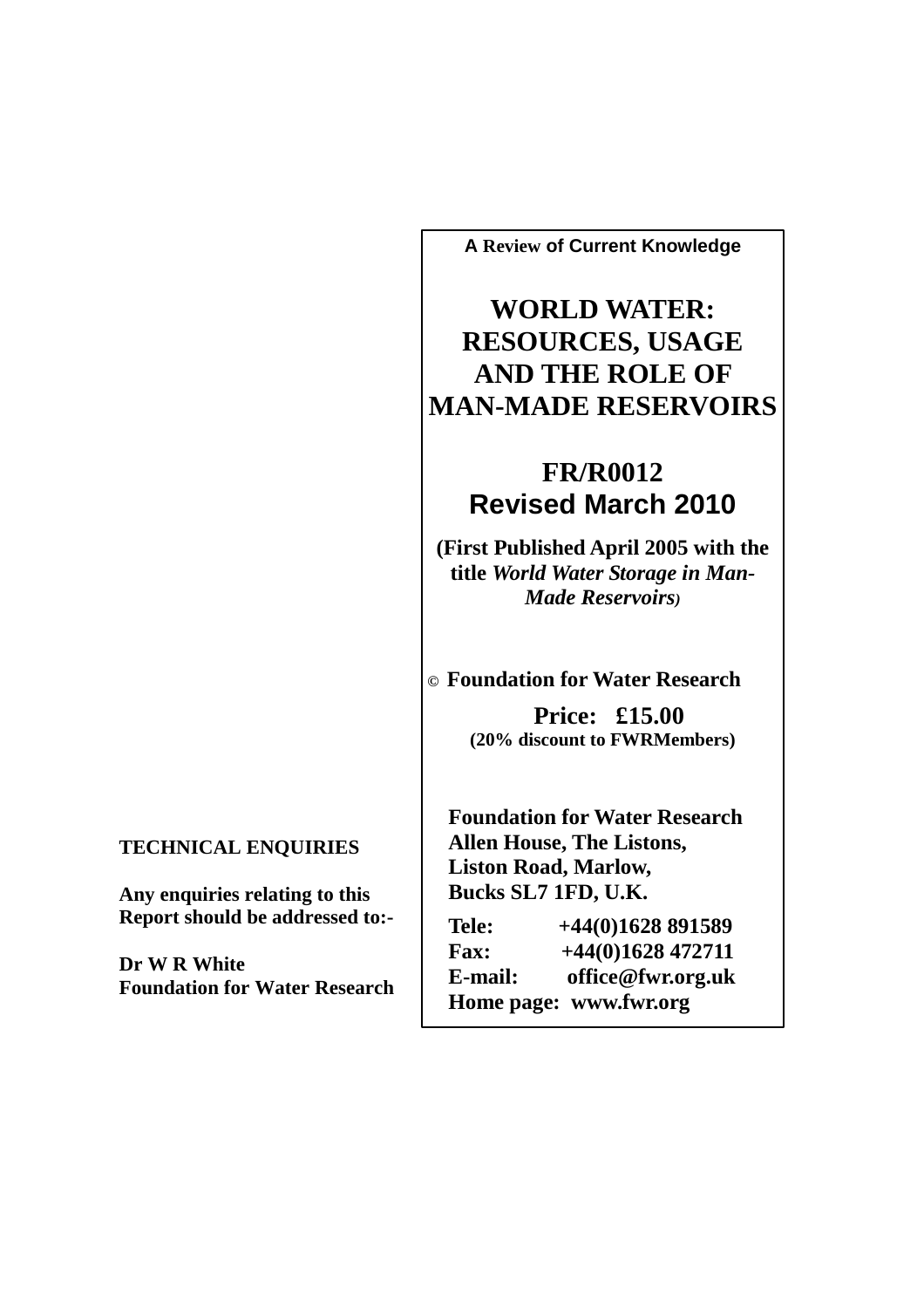This review is one of a series of Reviews Of Current Knowledge (ROCKs)' produced by FWR. They focus on topics related to water supply, wastewater disposal and water environments, which may be the subject of debate and inquiry, The objective of each review is to produce concise, independent scientific and technical information on the subject to facilitate a wider understanding of the issues involved and to promote informed opinion about them.

© Foundation for Water Research 2010

The contents of this report are the copyright of the Foundation for Water Research and all rights are reserved. No part of this publication may be reproduced, stored in a retrieval system or transmitted, in any form or by any means, electronic, mechanical, recording or otherwise, without the prior written consent of the copyright holders.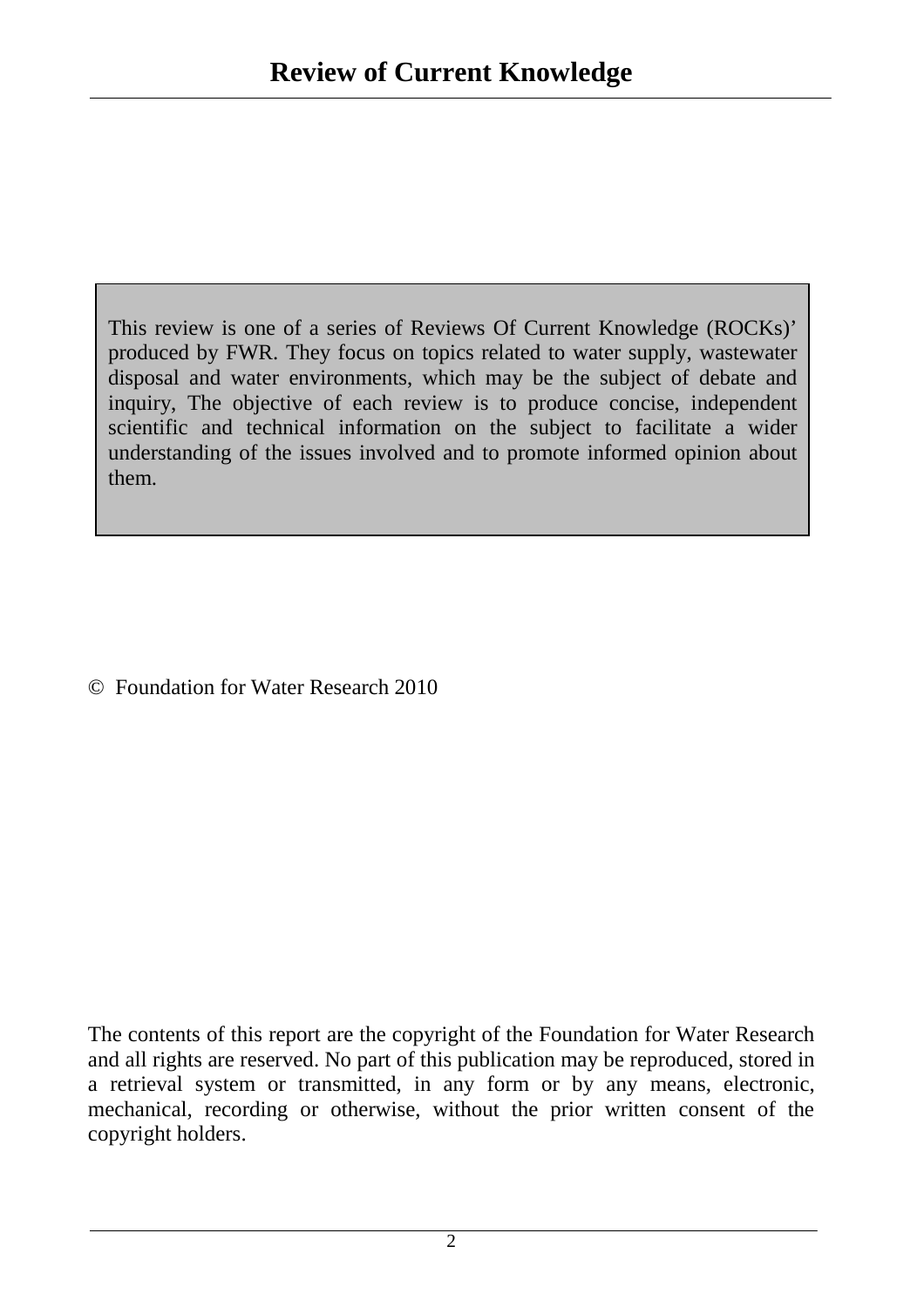# **WORLD WATER: RESOURCES, USAGE AND THE ROLE OF MAN-MADE RESERVOIRS**



**Verzasca Dam, Switzerland** 

**Author: Dr W R White**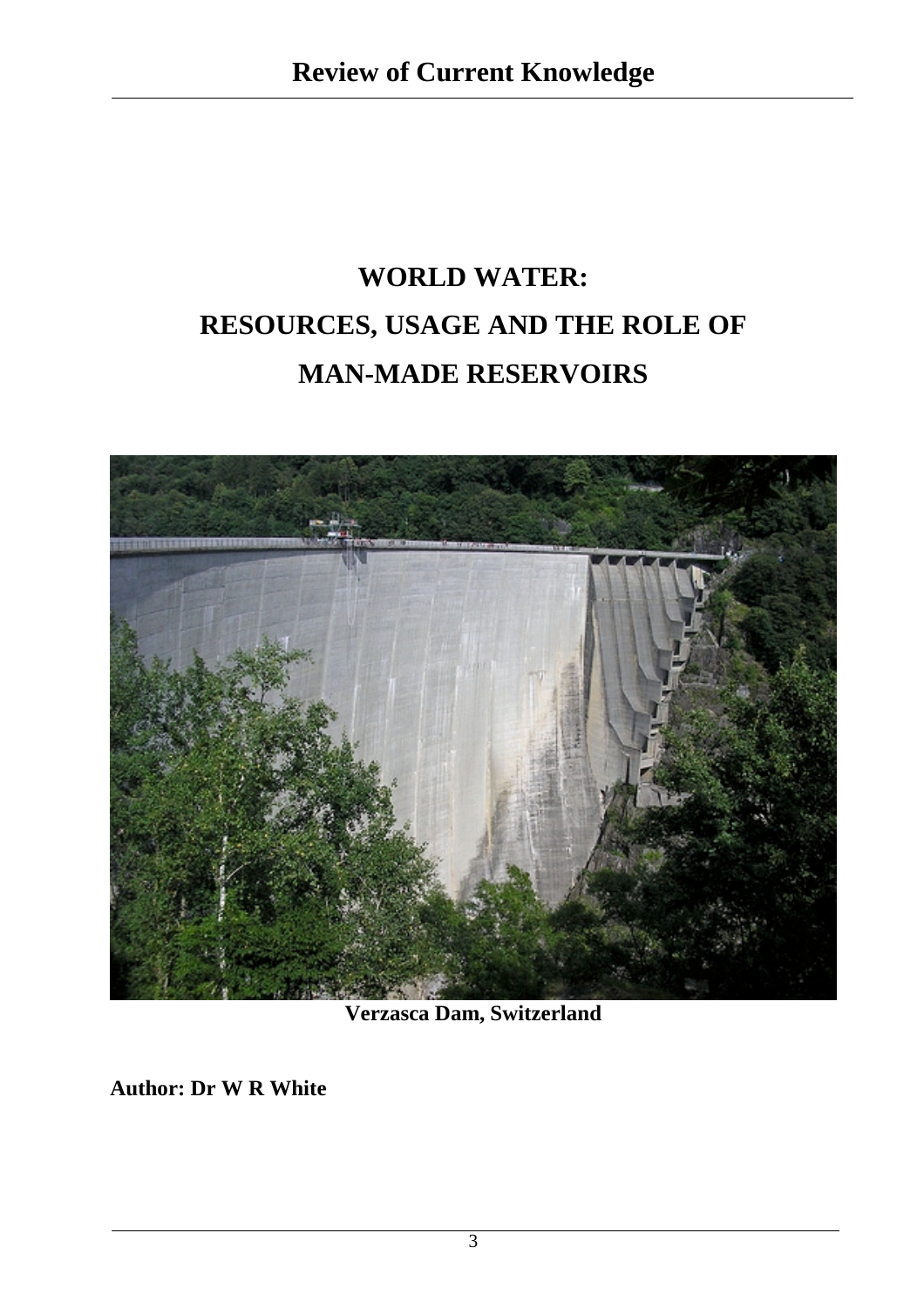# **Contents**

### **Text**

|                  | Executive summary                                                                          | 6  |
|------------------|--------------------------------------------------------------------------------------------|----|
| $\mathbf{1}$     | Introduction                                                                               | 11 |
| $\overline{2}$   | Fresh water resources                                                                      | 14 |
| 3                | Water usage                                                                                | 20 |
| $\overline{4}$   | Population                                                                                 | 24 |
| 5                | Existing fresh water storage in reservoirs                                                 | 26 |
| 6                | Loss of storage due to sedimentation                                                       | 31 |
| $\boldsymbol{7}$ | Conservation of reservoir storage                                                          | 33 |
| 8                | Global warming and climate change                                                          | 39 |
| 9                | Future needs for reservoir storage                                                         | 50 |
|                  | References                                                                                 | 57 |
|                  | Appendix                                                                                   | 59 |
| <b>Tables</b>    |                                                                                            |    |
| $\mathbf{1}$     | Water resources and reservoir storage                                                      | 16 |
| 2a               | Countries where 75% to 100% of water resources are generated<br>externally                 | 17 |
| 2 <sub>b</sub>   | Countries where 50% to 75% of water resources are generated                                | 17 |
| 3a               | externally<br>Countries with reservoir storage in excess of half their actual              | 17 |
|                  | renewable water resources per year                                                         |    |
| 3b               | Countries with reservoir storage less than 1% of their actual                              | 18 |
|                  | renewable water resources per year                                                         |    |
| $\overline{4}$   | Water usage by region                                                                      | 20 |
| 5a               | Countries where water usage per person per year is less than $50 \text{ m}^3$ .            | 21 |
| 5b               | Countries where water usage per person per year is greater than<br>$1000 \text{ m}^3$ .    | 21 |
| 6                | Countries with less than 1 700 $\text{m}^3/\text{person}/\text{year}$ of fresh water       | 22 |
| 7a               | Countries where water usage is between 50% and 75% of actual<br>renewable water resources  | 22 |
| 7b               | Countries where water usage is between 75% and 100% of actual<br>renewable water resources | 22 |
| 7c               | Countries where water usage is greater than 100% of actual                                 | 22 |
|                  | renewable water resources                                                                  |    |
| 8                |                                                                                            | 24 |
| 9                | The ten most populous countries in 2009 and 2050                                           | 28 |
| 10               | Highest capacity reservoirs                                                                | 32 |
|                  | Regional distribution of reservoir sedimentation                                           | 43 |
| 11               | Carbon dioxide emissions by country                                                        |    |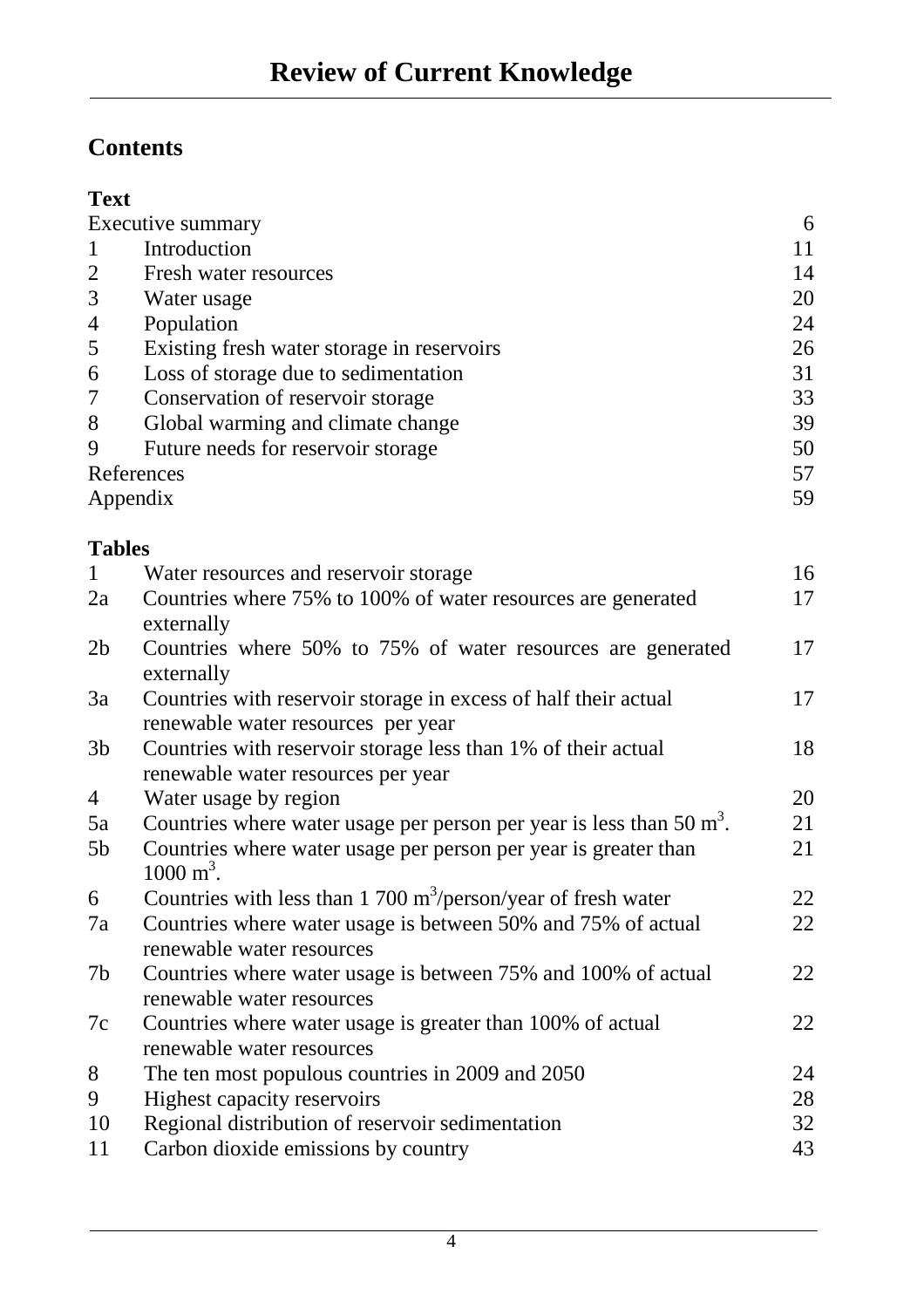| 12             | Climatic changes since 1900 as related to human activities                      | 44 |
|----------------|---------------------------------------------------------------------------------|----|
| 13             | Projected greenhouse gas emissions as influenced by development<br>paths        | 46 |
| 14             | Projected global increases in temperatures and sea levels to the<br>year $2100$ | 46 |
| 15             | Projected impacts of climate change to the year 2100                            | 47 |
| 16             | Projected regional changes in the annual run-off to 2100                        | 48 |
| 17             | Some regional parameters relating to reservoir storage<br>requirements          | 54 |
| 18             | Regional needs for fresh water storage                                          | 55 |
| <b>Figures</b> |                                                                                 |    |
| $\mathbf{1}$   | Distribution of water usage by sector in each region of the world               | 23 |
| $\overline{2}$ | World population growth projection                                              | 24 |
| 3              | Regional distribution of population growth 1950 to 2050                         | 25 |
| $\overline{4}$ | Dam distribution by purpose                                                     | 27 |
| 5              | Reservoir storage by region                                                     | 28 |
| 6              | Development of worldwide reservoir storage since 1900                           | 29 |
| 7              | Development of reservoir storage in the UK since 1900                           | 30 |
| $8\,$          | Worldwide greenhouse gas emissions from 1970 to 2004                            | 42 |
| 9              | Worldwide greenhouse gas emissions from 1970 to 2004 by sector                  | 42 |
| 10             | Projections and model consistency of relative changes in run-off by<br>2100     | 48 |
| 11             | Global growth rate for new storage                                              | 51 |
| 12             | Future trends in reservoir storage                                              | 52 |
| 13             | Future regional trends in reservoir storage                                     | 53 |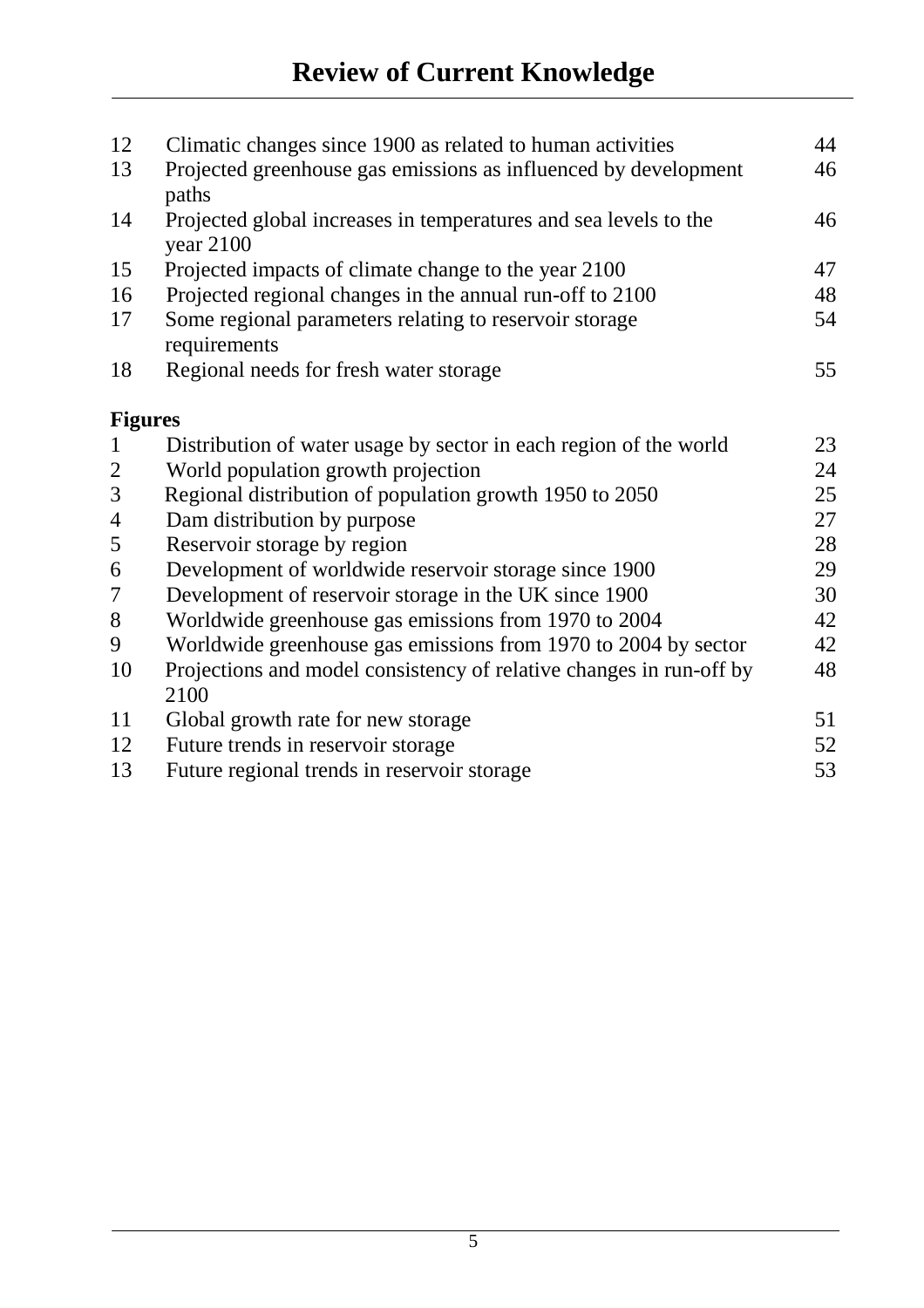### **Executive Summary**

### *Introduction* **(Chapter 1)**

This updated ROCK is concerned with the global availability and usage of fresh water and the role of man-made reservoirs in providing storage of this essential human resource. Man-made reservoirs play a particularly important role where natural precipitation is erratic or seasonal because they store water during wet periods to make it available during dry periods.

The ROCK was first produced in 2005 with the title *World Water Storage in Man-Made Reservoirs.* It was based on various sources of data relating to conditions between 1998 to 2003. This updated version of the ROCK utilises a) more recent data on population, water resources and reservoir storage where available and b) current evidence on global warming and climate change which may affect our perception of future water resources and storage needs.

In this ROCK eight regions of the world are identified and the countries considered to be in each region are listed in the appendix.

### *Fresh water resources* **(Chapter 2)**

The United Nations characterizes countries with limited availability of fresh water as water stressed or water scarce depending on the amount of renewable water resources available. It is suggested that water stressed and water scarce countries are those which have less than  $1700 \text{ m}^3$  and  $1000 \text{ m}^3$  of water available per person per year respectively.

On a worldwide basis the amount of fresh water available is approx.  $8\,300 \text{ m}^3$  per person per year. However, neither the population nor the availability of fresh water is uniformly spread across the globe. Some regions are clearly better off than others.

The Middle East and North African region is the one with the least available fresh water at approx.  $1\,400 \text{ m}^3$  per person per year.

### *Water usage* **(Chapter 3)**

Water is used for agricultural, industrial, domestic and other purposes. The actual usage in any particular country or region thus depends on the nature of the economy. Additionally there are climatological factors which vary across the globe.

On a worldwide basis the usage for all purposes is estimated at approx.  $550 \text{ m}^3$  per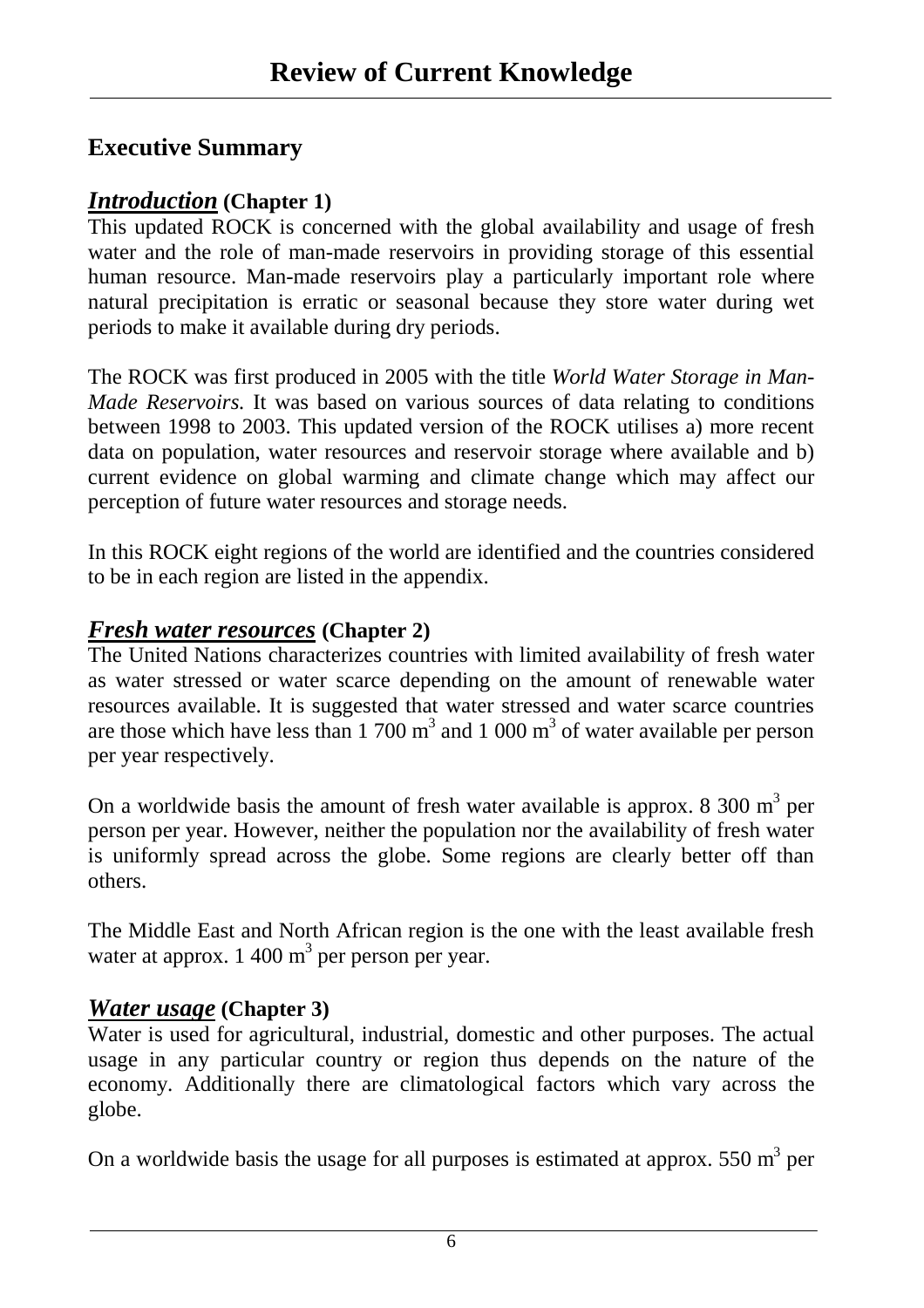person per year. On a regional basis Sub-Saharan Africa uses least water per person, approx.  $150m^3$  per person. In North America the usage is approx. 1 000 m<sup>3</sup> per person per year and in Oceana and the Middle East and North Africa the figure is approx.  $800 \text{ m}^3$  per person per year.

### *Population* **(Chapter 4)**

In 2010 the world population will be approx. 7.0 billion. It is projected to rise to approx. 9.5 billion by 2050. Projections beyond 2050 are more difficult to make and depend upon the assumptions made regarding the development of the nature of the world economies.

### *Existing fresh water storage in reservoirs* **(Chapter 5)**

The data supplied by ICOLD in their 2003 version of the *World Register of Dams* updates the information given in the earlier 1998 version. However, it is difficult to compare the two publications because the quality and quantity of the data supplied by their member countries is not consistent between the two. Many 2003 submissions, particularly those from the United States and from China, include dams which were not included in the 1998 version but were clearly in existence at that time.

The 2003 register reports a total worldwide reservoir capacity of 6 700  $km^3$ , an apparent increase of  $700 \text{ km}^3$  from 1998.

Reservoir capacity, region by region, and also the ratio of the reservoir capacity to the annually available water resources are given in this chapter.

### *Loss of storage due to sedimentation* **(Chapter 6)**

With a current world storage in reservoirs  $(2003)$  of around 6 700 km<sup>3</sup> and an average annual sedimentation rate of 0.5% the current annual loss of storage due to sedimentation is  $33.5 \text{ km}^3$ . This loss of storage due to sedimentation is one of the factors which needs to be taken into account in any discussion of future storage needs.

### *Conservation of reservoir storage* **(Chapter 7)**

In the twenty first century conservation of reservoir storage will be essential because of a) the increasing land take of reservoirs and b) the diminishing availability of suitable, environmentally acceptable and economically viable sites. Sediment management will become crucial.

Two recent studies are quoted extensively in this ROCK, one by the World Bank and the other by the World Commission on Dams.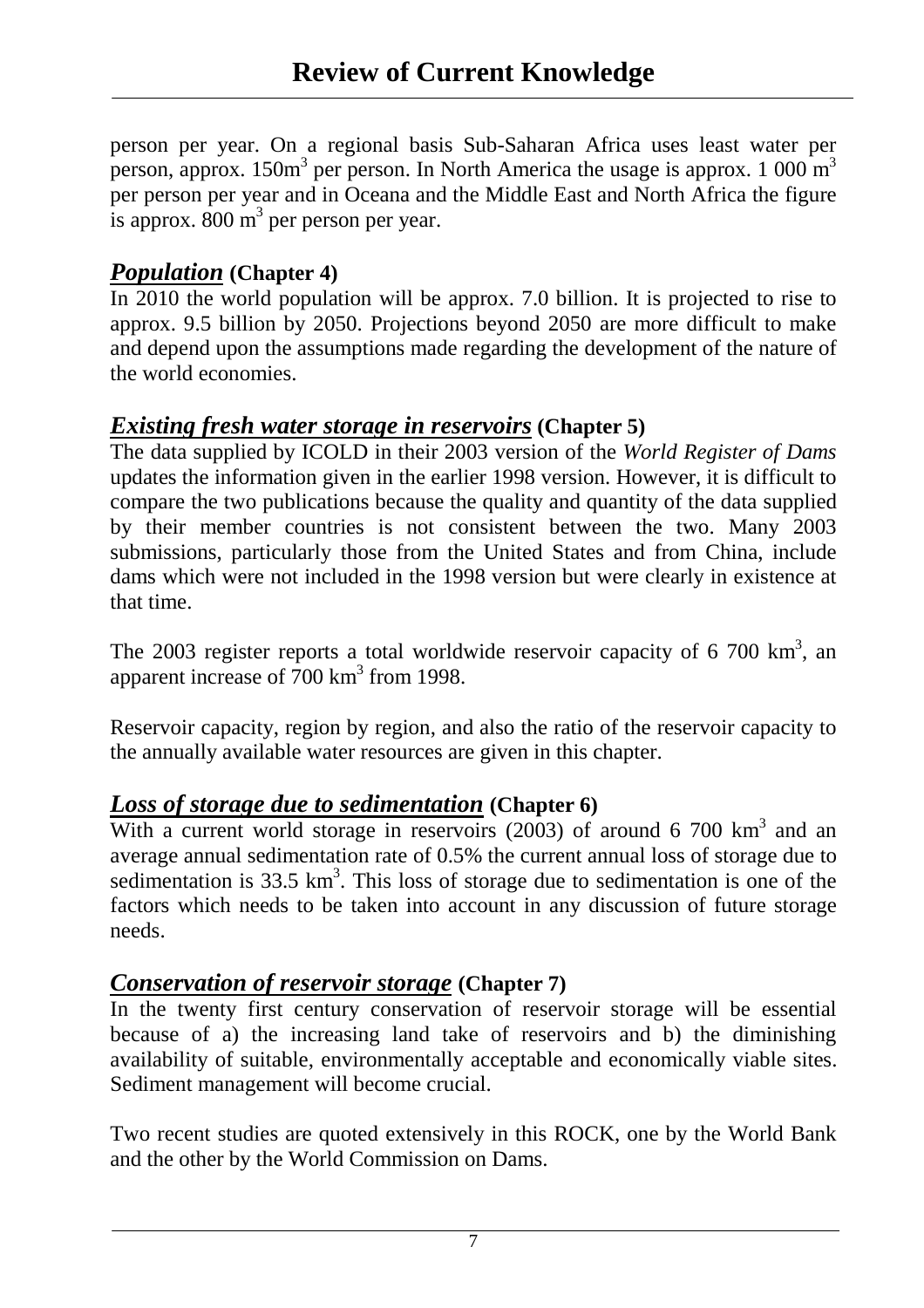The World Bank has made a contribution to promote conservation of water storage assets worldwide. This work concentrated on the specific issue of reservoir sedimentation and how it might be reduced, or in some very favourable conditions eliminated. The work developed the concept of "reservoir life cycle management" and looked at the physical processes by which sediment could be removed, on a regular basis, from reservoirs.

The World Commission on Dams carried out an extensive series of studies. Whilst acknowledging the contribution made by storage reservoirs, the overwhelming emphasis was on the social and environmental impacts of large reservoirs and how decision-making could be improved in future developments.

### *Global warming and climate change* **(Chapter 8)**

An enormous amount of scientific effort has been invested in the subjects of global warming and climate change in recent years. Extensive field measurements over many years and the development of soundly based numerical models have placed the subject on a much firmer footing. No longer are claims of global warming simply based on anecdotal evidence of "rare" or "unusual" climatic events or sequences of such events. Despite this, there remains a small group of sceptics who, in particular, query whether current climate change trends are natural or manmade.

The Intergovernmental Panel for Climate Change (IPCC) was established by the United Nations Environmental Programme (UNEP) and the World Meteorological Organisation (WMO) in 1988 to provide a clear scientific view on the current state of climate change. It reviews and assesses the most recent scientific, technical and socio-economic information relevant to the understanding of climate change and collates scientific evidence from all over the world. Scientists contribute to the work of the IPCC on a voluntary basis and differing viewpoints existing within the scientific community are reflected in the IPCC reports.

Observed changes which show that the climate system has warmed significantly in the last 150 years include:-

- Average air temperatures up from 13.5 to 14.5 deg centigrade.
- Average sea levels up by 200 mm.
- Significant reductions in snow and ice cover.

The causes of climate change are identified as:-

- Changes in the atmospheric concentrations of greenhouse gasses.
- Changes in vegetative land cover.
- Changes in solar radiation.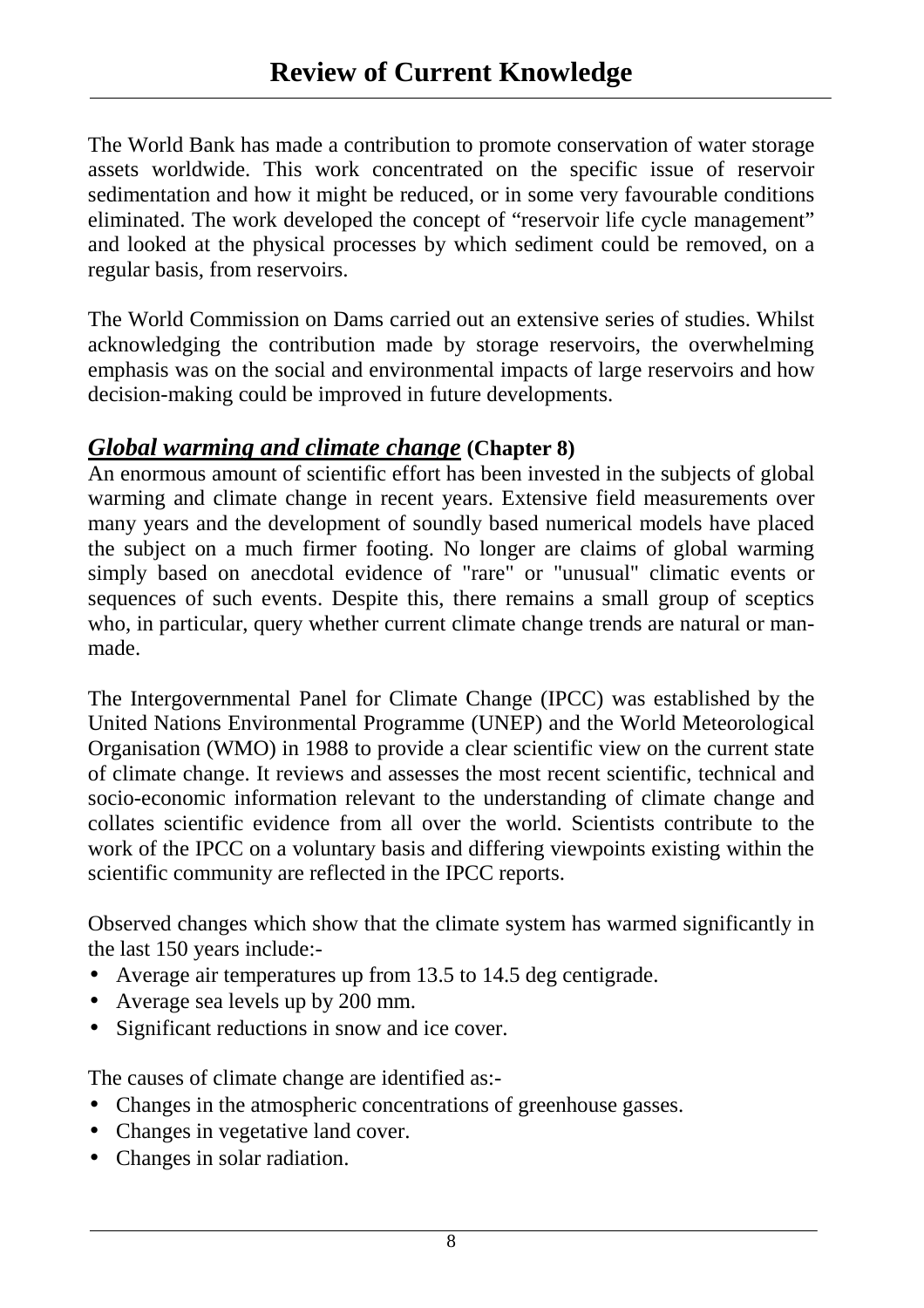Estimates of historic greenhouse gases concentrations in the atmosphere have been made by various methods including ice cores going back many centuries and direct measurements in recent times. Carbon dioxide concentrations in the atmosphere for 10 000 years prior to 1800 were consistently in the range 260 to 280 ppm. However, since the start of the industrial era concentrations have risen continuously. They reached 310 ppm by 1950 and are currently approaching 380 ppm, a major escalation in the last 60 years

Many scientists around the world have developed numerical models to simulate the world's atmosphere. These models are capable of simulating changes in the atmosphere due to natural and also anthropogenic induced causes. The models have been validated against observed data going back to around 1900 and have been used to make predictions about future changes to the year 2100.

Broadly speaking the observed changes in the climate system over the past 150 years can only be simulated with reasonable accuracy if anthropogenic causes are included.

The IPCC uses several models to make predictions of future changes to the climate system. Its approach is to use various scenarios which consider alternative development pathways covering a range of demographic, economic and technological driving forces and resulting greenhouse gas emissions.

Details are presented by the IPCC of the scenario in which the world population stabilizes at the 2050 level, there is a rapid introduction of new and more efficient technologies and a balance between energy from fossil and non-fossil fuel sources. Effects are categorized under the headings:-

- Ecosystem
- Food
- Coasts
- Industry, settlement and society
- Water

Water is identified as of particular concern by the IPCC. Changes in run-off will affect the availability of water for domestic, industrial and agricultural purposes. Run-off is predicted with *high confidence* to increase significantly at higher latitudes and in some wet tropical areas, including populous areas in East and South East Asia. Significant reductions in run-off are predicted with *high confidence* for some dry regions at mid-latitudes due to reduced precipitation and increased evapo-transpiration. There is also *high confidence* that many semi-arid areas, such as the Mediterranean Basin, western United States, southern Africa and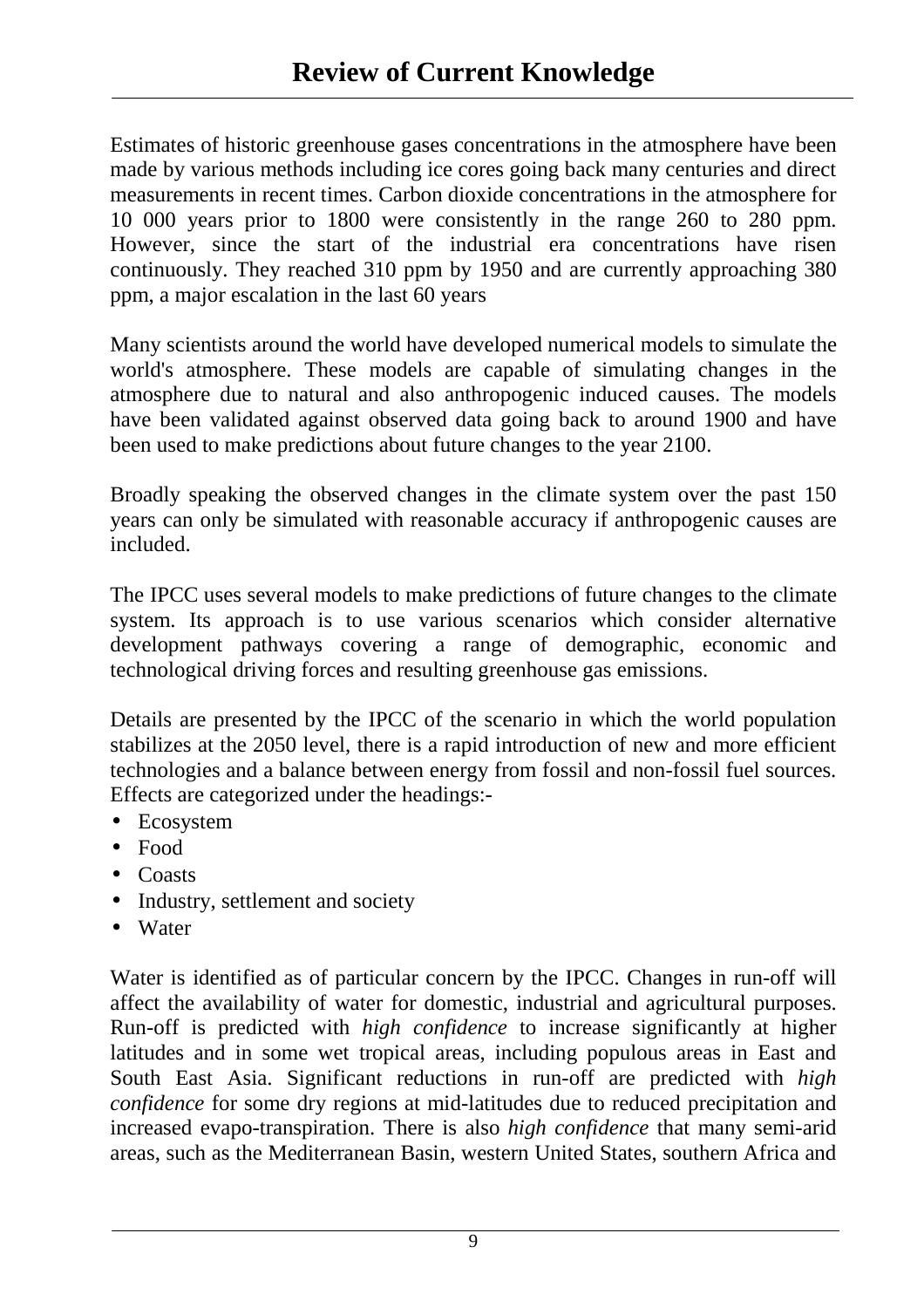north-eastern Brazil, will suffer a decrease in water resources. Drought areas are predicted to increase in area.

Overall, the consequences of the anticipated changes to the hydrological cycle on humanity, brought about by climate change are:-

- An increased demand for irrigation water for food production, which is likely to translate into a demand for more storage reservoirs for fresh water.
- An increased demand for hydropower to enhance energy supplies from nonfossil related sources.
- A need to protect communities from flooding, whether caused by more severe storms in inland areas or the effects of sea level rise in coastal zones.

### *Future needs for reservoir storage* **(Chapter 9)**

The continued development of fresh water storage on a worldwide basis is clearly important, not only because of the agricultural, domestic and industrial demands for fresh water but also because of the potential to provide non-fossil fuel related power.

In North America and Europe the stored water availability is likely, in general terms, to satisfy the needs of the population, certainly for the next 30 years or so. However there are likely to be shortfalls in water storage in South America, Asia and the Middle East and North Africa.

Crucial factors which will affect the magnitude of the problem will include:

- Population growth rates.
- Balancing technological, economic and environmental needs.
- Identification and availability of suitable reservoir sites.
- The effectiveness of measures to prolong reservoir life.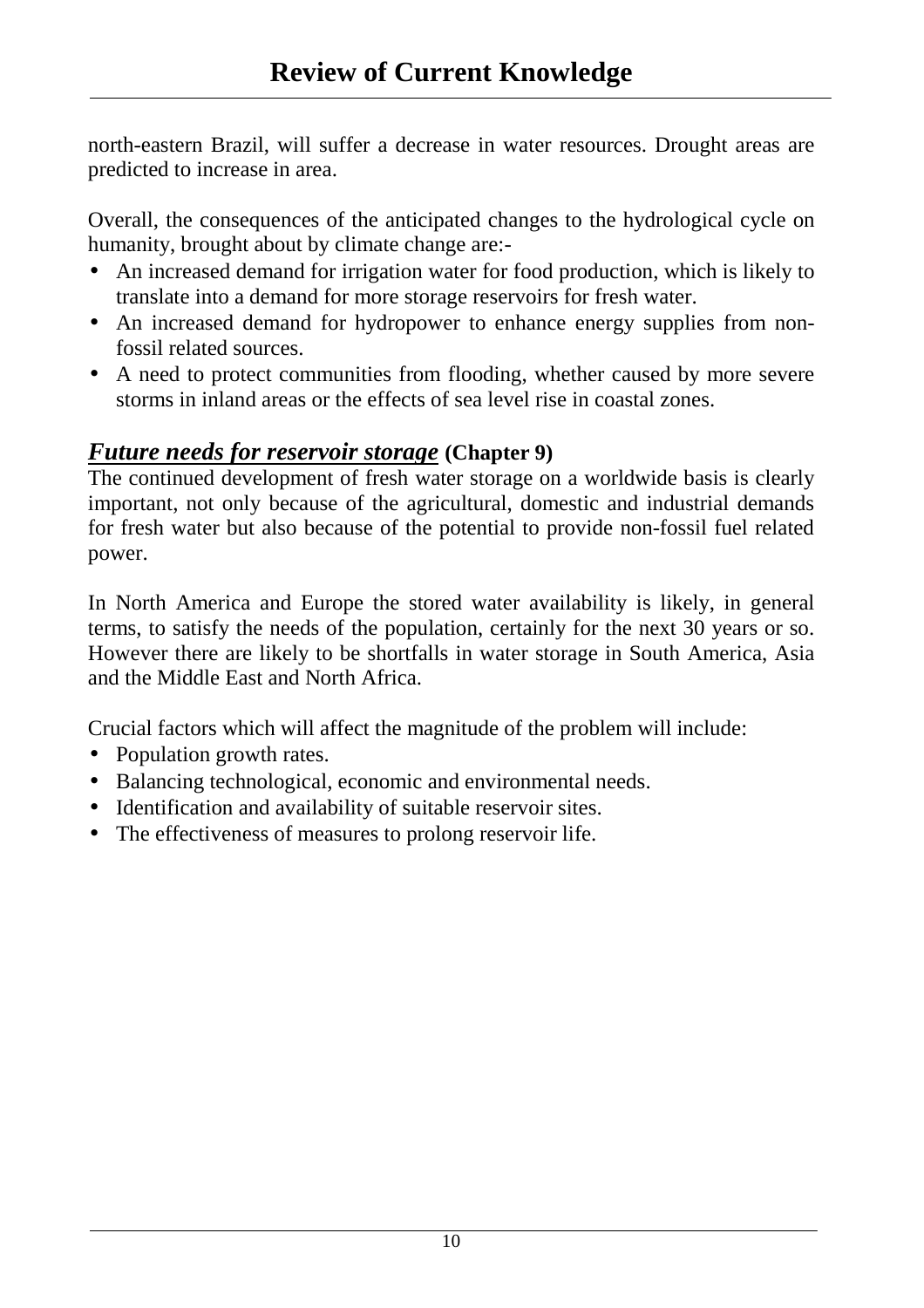### **1 Introduction**

This ROCK is concerned with the global availability and usage of fresh water and the role of man-made reservoirs in providing storage of this essential human resource. Man-made reservoirs play a particularly important role where natural precipitation is erratic or seasonal because they store water during wet periods to make it available during dry periods.

The ROCK was first produced in 2005 with the title *World Water Storage in Man-Made Reservoirs.* It was based on various sources of data relating to conditions between 1998 to 2003. This updated version of the ROCK utilises a) more recent data on population, water resources and reservoir storage where available and b) current evidence on global warming and climate change which may affect our perception of future water resources and storage needs.

This updated ROCK provides a worldwide review using data available from numerous sources which are in the public domain:-

- Information on water resources and usage is collated on a worldwide basis by the Food and Agriculture Organisation of the United Nations (FAO). This updated ROCK uses the latest information from this source.
- Comprehensive information on population statistics is held by the United States Census Bureau and current information is available on-line.
- Much of the data on man-made reservoirs in the original ROCK was obtained from a publication by the International Commission on Large Dams (ICOLD) dated 1998. This new version of the ROCK uses ICOLD data published in 2003. The Commission is the world's leading professional organisation in the field of dams. It was formed in 1928 and currently has about 82 member countries and 10 000 individual members. It obtains information from both member and non-member countries on a regular basis using structured questionnaires.
- Global warming and climate change have now become headline issues and credible data on these subjects is now available, particularly through the Intergovernmental Panel for Climate Change (IPCC). Future water issues, including storage requirements and the location of such storage are discussed generally, in this edition of the ROCK, in the light of climate change projections.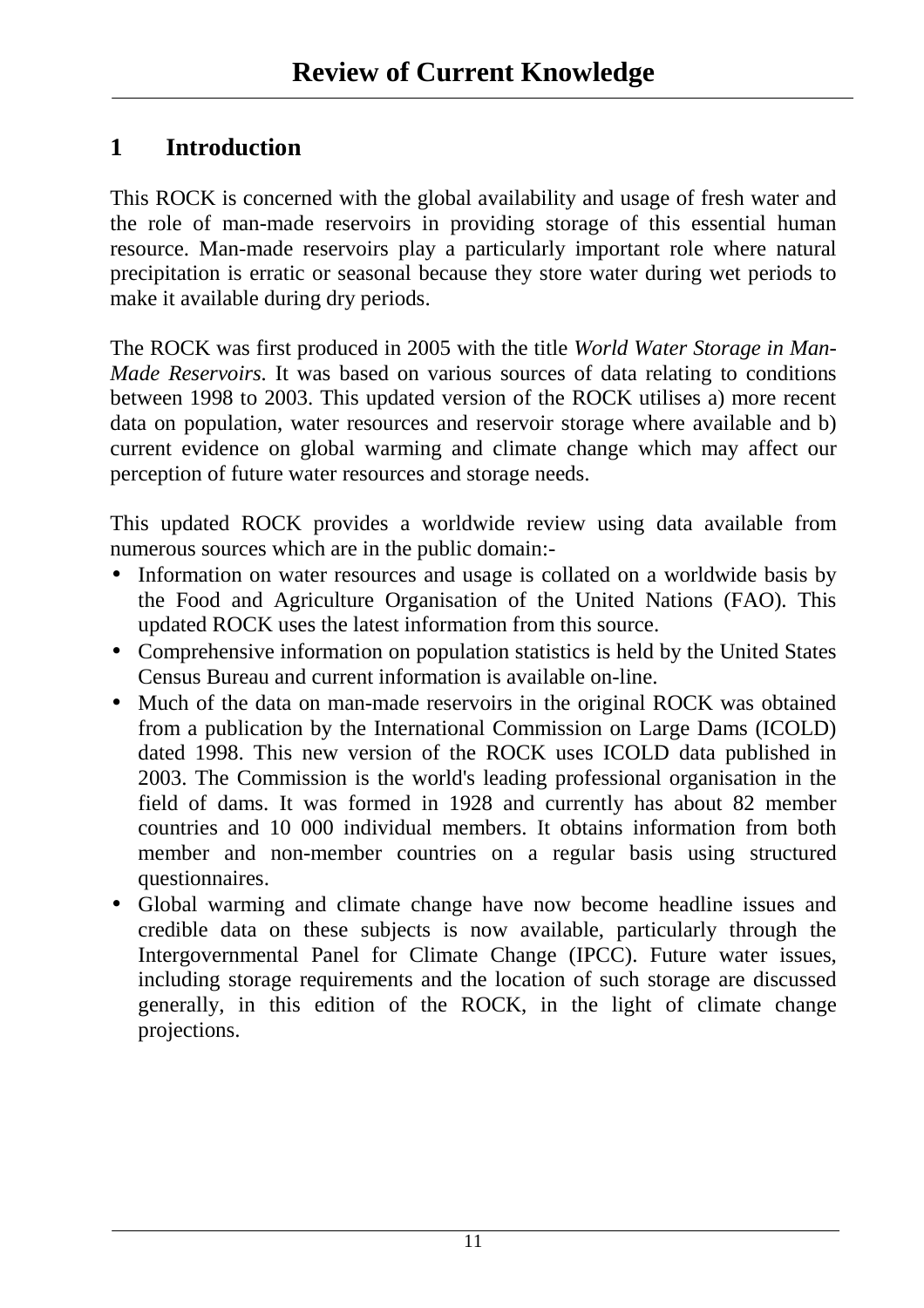Data is not always consistent, nor is it presented in a uniform format. In particular, countries change their names and/or boundaries and the definition of which countries to group within particular regions has not been entirely consistent over the years. In this document eight regions are identified, namely

- Asia
- Europe
- Middle East and North Africa
- Sub-Saharan Africa
- North America
- Central America and Caribbean
- South America
- Oceana

The countries which are considered to be in each of these regions are listed in the appendix.

Man-made reservoirs are important because of their role in providing fresh water for irrigation (food supply) and also for domestic and industrial consumption. The dams associated with these reservoirs also make a significant contribution to energy supplies.

There are around 35 000 large reservoirs worldwide used for water supply, power generation, flood control, etc. Increasing populations and increasing consumption per capita mean that the demand for storage is rising inexorably, despite the increasing use of alternative sources and the more efficient use of water.

The benefits attributable to dams and reservoirs, most of which have been built since 1950, are considerable and stored water in reservoirs has improved the quality of life worldwide, see *White and Rofe*, 1996 (ref. 1) and *ICOLD*, 2007 (ref. 2). These benefits can be classified under three main headings: -

- *Irrigation:* About 20% of cultivated land worldwide is irrigated, some 300 million hectares. This irrigated land produces about 33% of the worldwide food supply. Irrigation accounts for about 75% of the world water consumption, far outweighing the domestic and industrial consumption of water.
- *Hydropower:* About 20% of the worldwide generation of electricity is attributable to hydroelectric schemes. This equates to about 7% of worldwide energy usage.
- *Flood control and storage:* Many dams have been built with flood control and storage as the main motivator eg the Hoover dam, the Tennessee Valley dams and some of the more recent dams in China including the Three Gorges dam.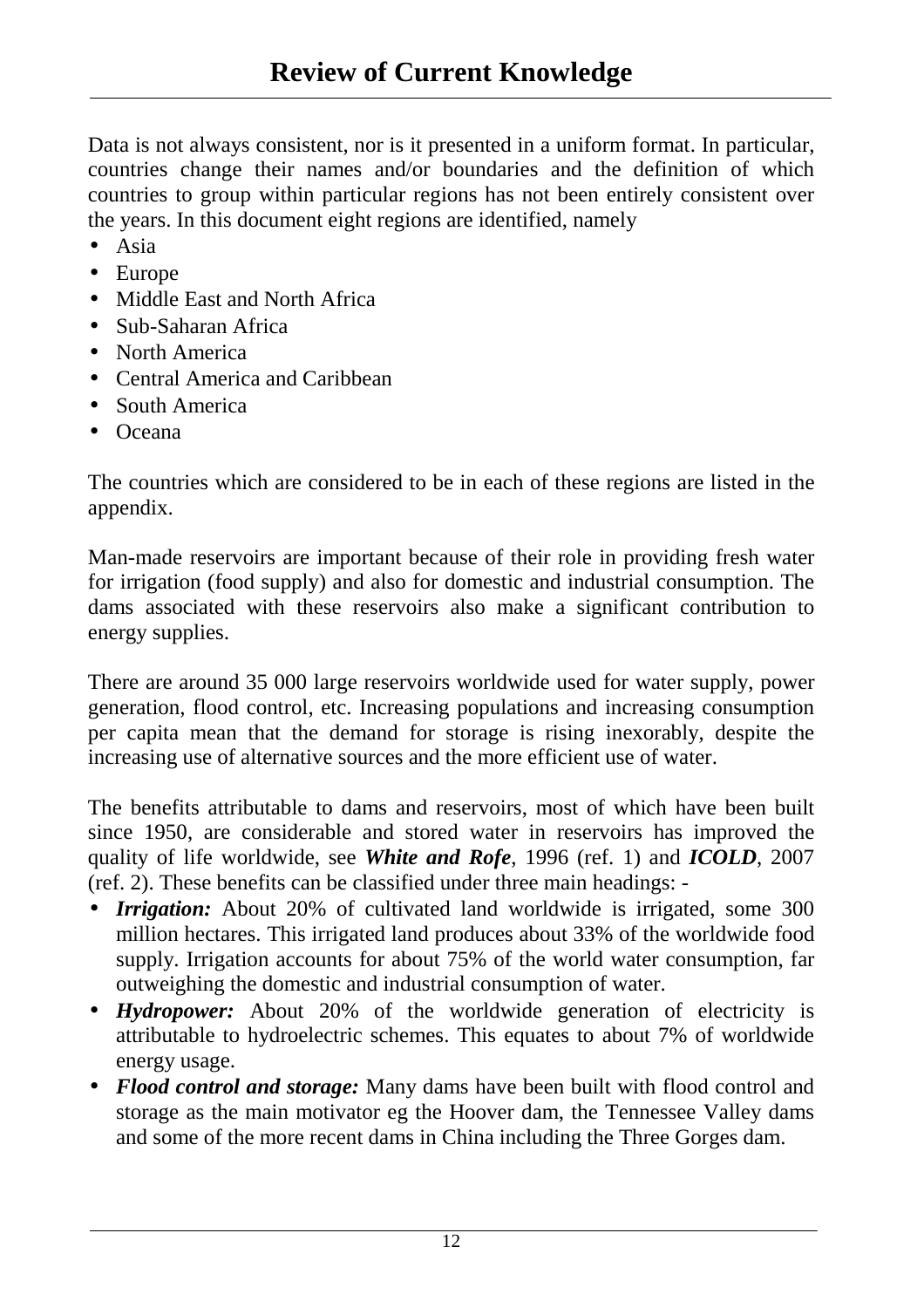In many areas of the world the life span of reservoirs is determined by the rate of sedimentation which gradually reduces storage capacity and eventually destroys the ability to provide water and power. Many major reservoirs are approaching this stage in their life.

This ROCK reviews the world stock of reservoirs, considers the problem of sedimentation and possible measures to minimise the impact of sedimentation. But first, the contribution of reservoirs is put into context by considering overall water resources and water usage. Future demand for storage is considered in the light of the increasing world population and the need to provide extra water for domestic, industrial and agricultural purposes. Finally, the possible effects of global warming and climate change are considered with a view to establishing, in very general terms, regions where the provision of storage may become less or more important.



**Bratsk Reservoir, Russia**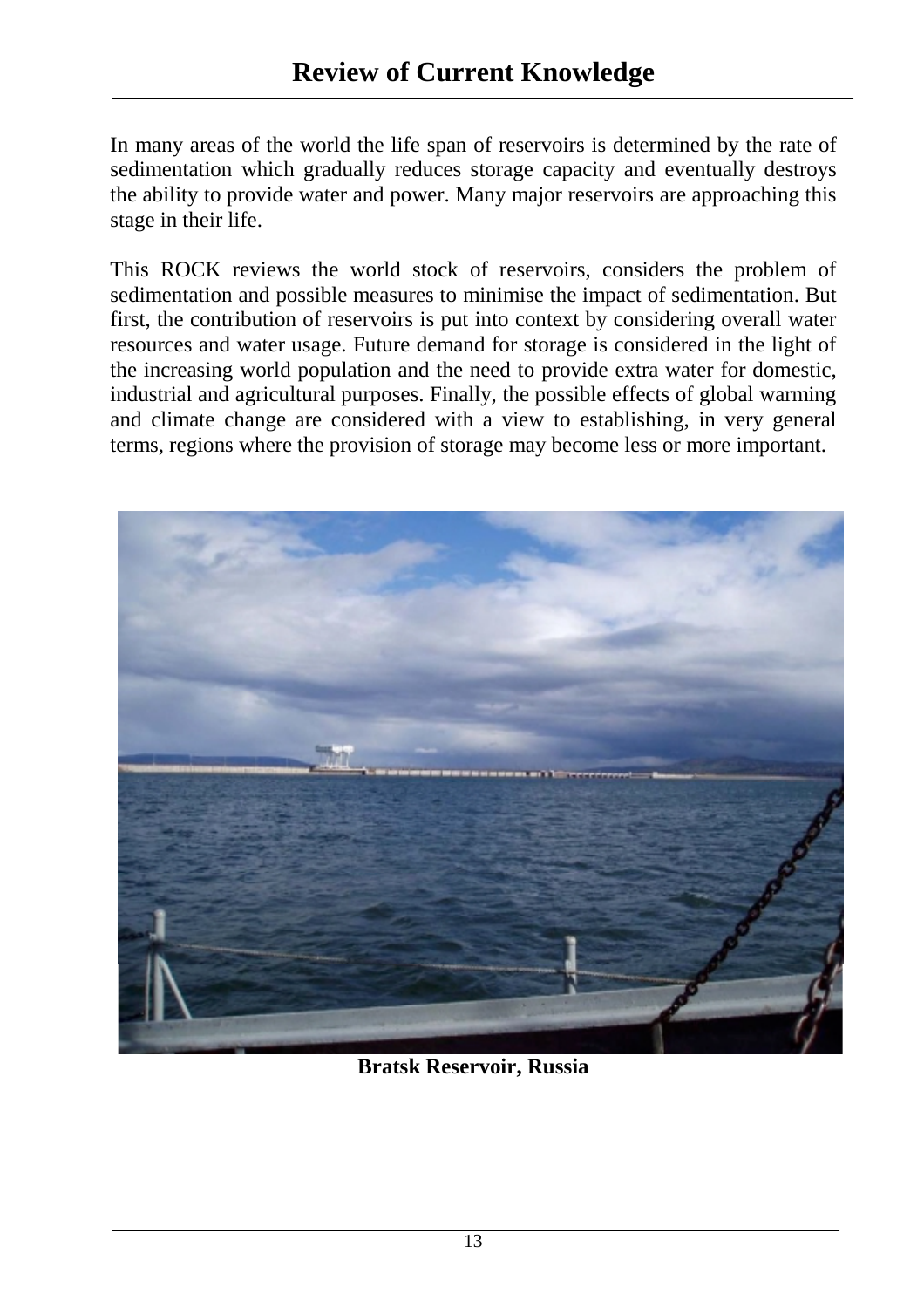### **2 Fresh water resources**

In discussing water resources and reservoir storage the quantities involved are very large indeed. It is convenient to quote volumes in cubic kilometres  $(km^3)$ . One  $km^3$ is equivalent to  $10^9$  cubic metres  $(m^3)$ .

Fresh water resources represent but a small part of the total amount of water in the world. *ICOLD*, 2007 (ref. 2) suggests that the total amount of water is approximately 1 400 000 000 km<sup>3</sup>. 97.5% of this is saltwater, 2.5% is fresh water. However, not all of the fresh water is readily available to mankind. Most of it, nearly 70%, is tied up in the form of glaciers and snow cover in the Arctic and Antarctic regions. The residual fresh water resources are almost entirely to be found in groundwater. Lakes and river storage amount to only 0.3% of the total fresh water resources.

In this ROCK, fresh water means water which is not saline or brackish. It is derived from precipitation and occurs in glaciers, natural lakes, man-made reservoirs, rivers and groundwater. *The Food and Agriculture Organisation of the United Nations*, 2009 (ref. 3) provides information on fresh water resources. These are determined for each country by considering river flows, groundwater recharge and an estimated "overlap" between the two. In addition, the fresh water resources are considered in terms of those generated within the country being considered and those which enter or leave that country as a result of rivers which cross international boundaries.

The Food and Agriculture Organisation of the United Nations (FAO), uses the following definitions:-

**Groundwater Recharge** is the total volume of water entering sub-surface aquifers from precipitation and surface water flow. Groundwater resources are estimated by measuring rainfall in arid areas where rainfall is assumed to infiltrate into aquifers. Where data is available, groundwater resources in humid areas are considered as equivalent to the residual dry weather flow of rivers.

**Surface Water Resources** include the average annual flow of rivers generated from precipitation and base flow generated by aquifers. Surface water resources are usually computed by measuring or assessing total river flow occurring in a country on a yearly basis.

**Overlap** is the volume of water resources common to both surface and groundwater. It is subtracted when calculating IRWR (see below) to avoid double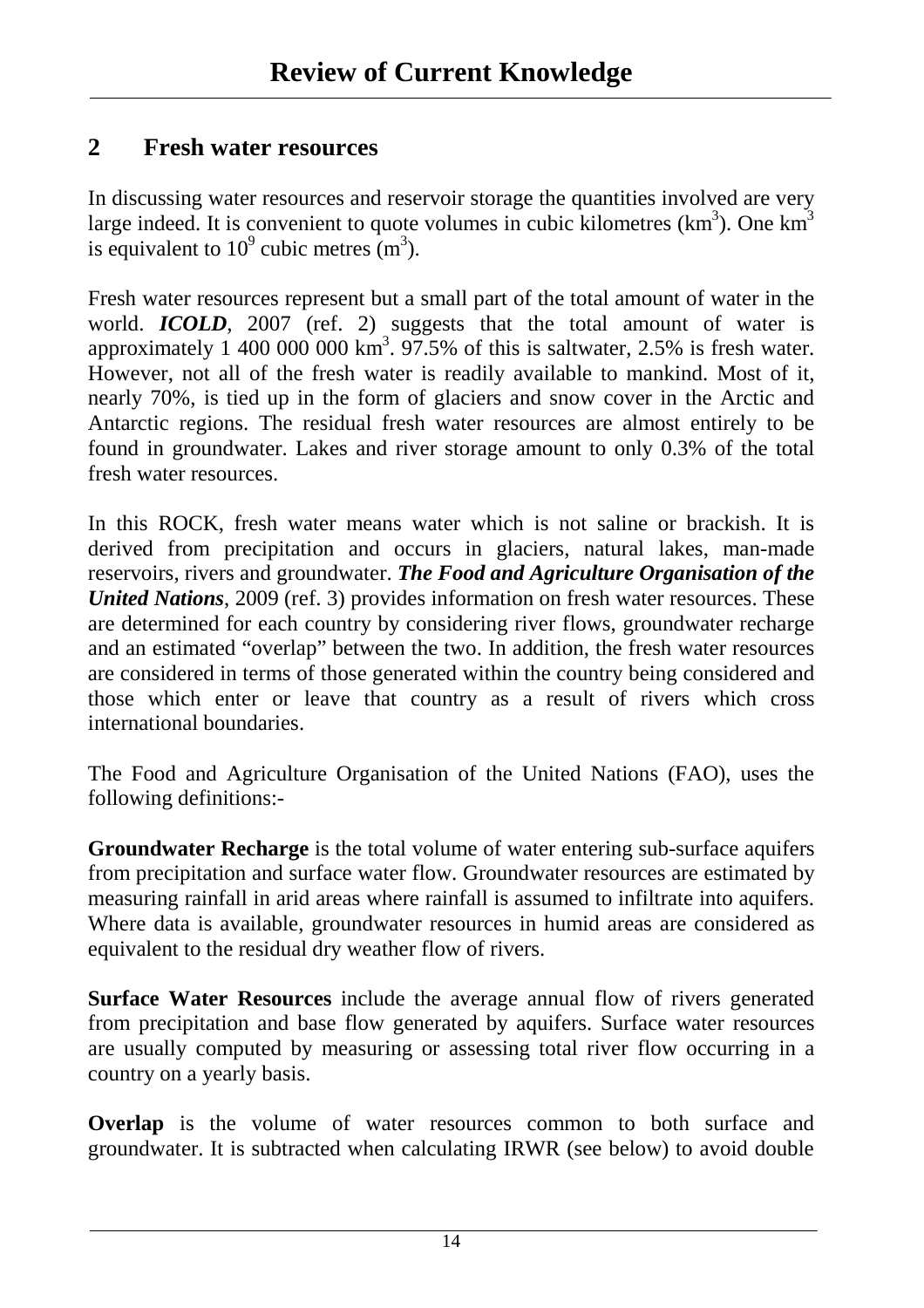counting. Two types of exchanges create overlap: contribution of aquifers to surface flow, and recharge of aquifers by surface run-off. In humid, temperate or tropical regions, the entire volume of groundwater recharge typically contributes to surface water flow. In regions with porous limestone rock formations, a proportion of groundwater resources is assumed to contribute to surface water flow. In arid and semi-arid countries, surface water flows recharge groundwater by infiltrating through the soil during floods. This recharge is either directly measured or inferred by characteristics of the aquifers and groundwater levels.

**Internal Renewable Water Resources, IRWR, is the sum of surface and** groundwater resources minus overlap:- IRWR = Surface Water Resources  $+$ Groundwater Recharge - Overlap.

**Natural Renewable Water Resources, NRWR,** is the sum of internal renewable water resources and natural flow originating outside of the country. Natural Renewable Water Resources are computed by adding together both internal renewable water resources and natural flows (flow to and from other countries). Natural incoming flow is the average amount of water which would flow into the country without human influence.

**Actual Renewable Water Resources, ARWR.** In some arid and semi-arid countries, actual water resources are presented instead of natural renewable water resources. These actual totals include the quantity of flows reserved to upstream and downstream countries through formal and informal agreements or treaties. The actual flows are often much lower than natural flow due to water scarcity in arid and semi-arid regions.

**Natural Renewable Water Resources per person** are, in most cases, calculated by using national population data for 2006.

Man-made **Reservoir Storage** is achieved by constructing dams which impound fresh water. The amount of reservoir storage has been estimated using information from the International Commission on Large Dams (ICOLD). The quality and quantity of the data depends on the response from member countries. Details are available in *ICOLD*, 2003 (ref. 4). A regional summary is given in Table 1 whereas details are discussed in Chapter 5.

Table 1 gives a summary of water resources and reservoir storage region by region. The population data is for 2006 and the water resources data is for 2007. The reservoir storage data is for 2003. It has not been possible to obtain up-to-date synchronous data for all parameters. However, the population is changing far faster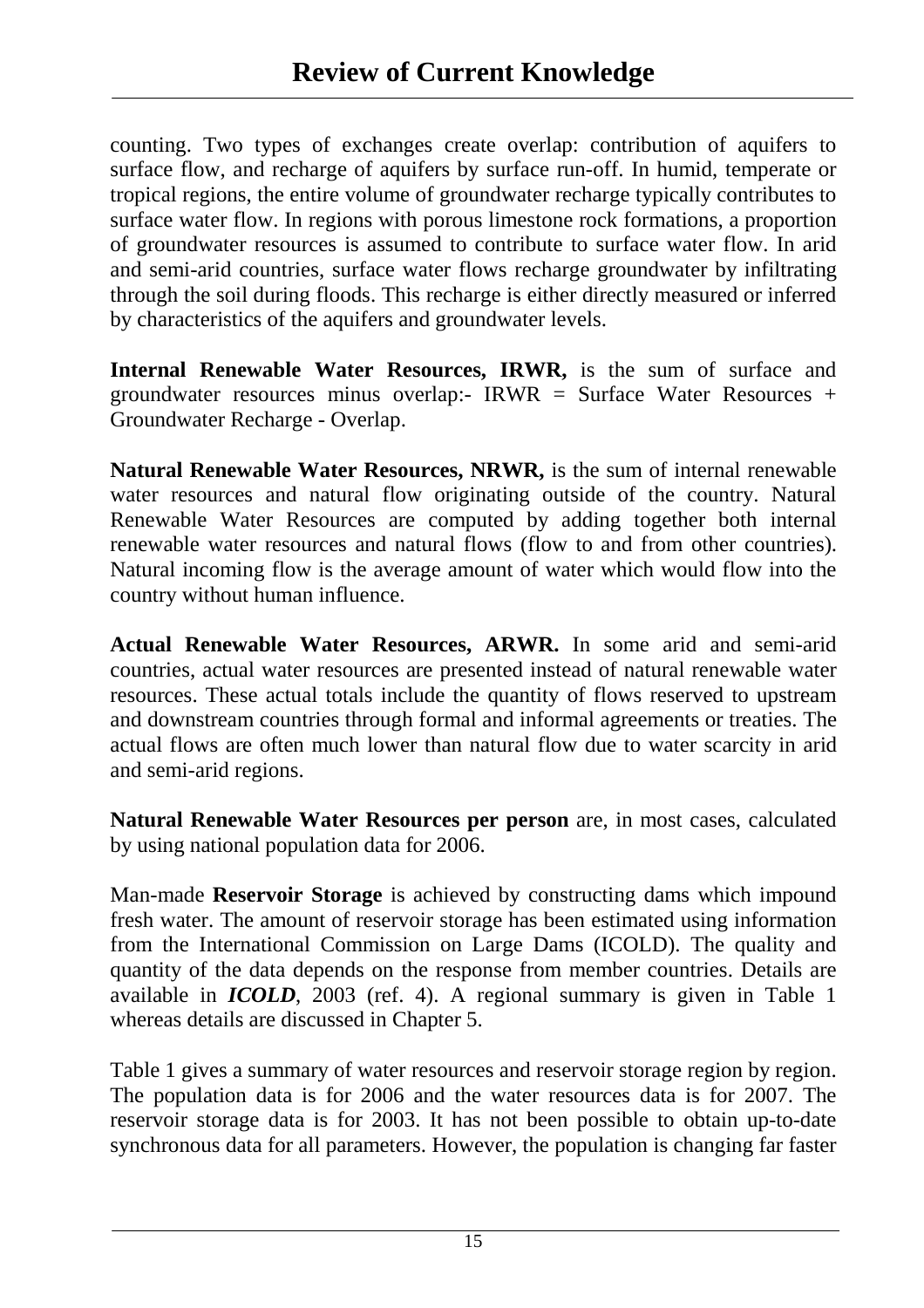that any of the other parameters and the table is thus most relevant to the situation in 2006. The column in Table 1 showing the 2006 population figures also shows the percentage changes from the 2004 figures quoted in the earlier version of this ROCK. The final column in Table 1 is a measure of how much storage is available in each region compared with the actual annual renewable water resources.

| <b>Region</b>                                   | <b>Population</b><br>(millions) | <b>Internal</b><br>renewable<br>water<br>resources<br>[IRWR]<br>(km <sup>3</sup> /year) | <b>Actual</b><br>renewable<br>water<br>resources<br>[ARWR]<br>(km <sup>3</sup> /year) | <b>ARWR</b><br>per<br>person<br>per year<br>$(m^3)$ | <b>Total</b><br>reservoir<br>storage<br>[TRS]<br>(km <sup>3</sup> ) | <b>TRS</b><br>as $%$<br><b>of</b><br>annual<br><b>ARWR</b><br>$(\%)$ |
|-------------------------------------------------|---------------------------------|-----------------------------------------------------------------------------------------|---------------------------------------------------------------------------------------|-----------------------------------------------------|---------------------------------------------------------------------|----------------------------------------------------------------------|
| <b>Asia</b>                                     | 3685<br>$(+3.1\%)$              | 11 117                                                                                  | 14 510                                                                                | 3938                                                | 1 2 9 9                                                             | 9                                                                    |
| <b>Europe</b>                                   | 728<br>$(-0.1\%)$               | 6589                                                                                    | 7763                                                                                  | 10 663                                              | 1 1 9 9                                                             | 48                                                                   |
| <b>Middle East</b><br>& North<br><b>Africa</b>  | 444<br>$(+2.1\%)$               | 512                                                                                     | 625                                                                                   | 1 4 0 8                                             | 385                                                                 | 62                                                                   |
| Sub-<br><b>Saharan</b><br>Africa                | 783<br>$(+9.7\%)$               | 3872                                                                                    | 5 4 3 7                                                                               | 6944                                                | 580                                                                 | 11                                                                   |
| <b>North</b><br>America                         | 335<br>$(+2.8\%)$               | 5 6 5 0                                                                                 | 5953                                                                                  | 17 770                                              | 1922                                                                | 32                                                                   |
| <b>Central</b><br>America &<br><b>Caribbean</b> | 180<br>$(+1.7%)$                | 1 1 8 3                                                                                 | 1 2 5 2                                                                               | 6956                                                | 150                                                                 | 12                                                                   |
| <b>South</b><br>America                         | 378<br>$(3.0\%)$                | 12 24 6                                                                                 | 17 132                                                                                | 45 323                                              | 969                                                                 | 6                                                                    |
| Oceana                                          | 32<br>$(+3.2)$                  | 1 693                                                                                   | 1 693                                                                                 | 52 906                                              | 111                                                                 | $\overline{7}$                                                       |
| <b>WORLD</b>                                    | 6 5 6 5<br>$(+3.4\%)$           | 42 862                                                                                  | 54798                                                                                 | 8 2 8 1                                             | 6616                                                                | 12                                                                   |

| <b>Table 1</b> | Water resources and reservoir storage |
|----------------|---------------------------------------|
|                |                                       |

There is more recent data on world population published by the *United States Census Bureau*, 2009 (ref. 5), and others but the breakdown by country and region differs from that used by the Food and Agricultural Organisation. Direct comparisons with water resources data are thus difficult. In October 2009 the world population was estimated to be around 6.8 billion. Future trends are discussed in Chapter 4.

Potential difficulties arise where individual countries are heavily dependent upon water resources which are generated externally and there are many international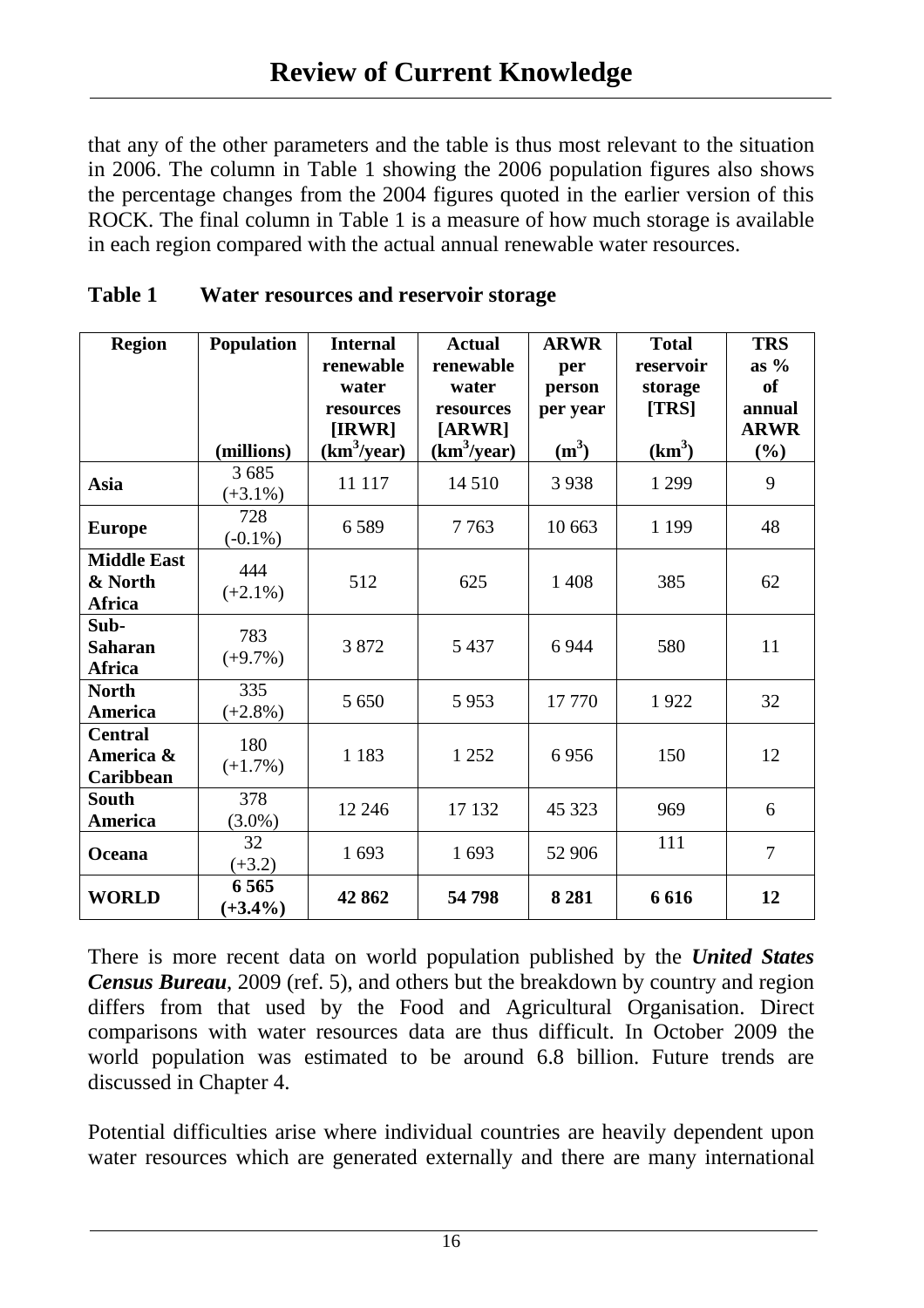agreements in place aimed at defining water usage. Table 2 identifies those countries which are particularly dependent on externally generated water resources.

### **Table 2a Countries where 75% to 100% of water resources are generated externally**

| Asia                         | Azerbaijan*: Bangladesh: Pakistan: Turkmenistan: |  |
|------------------------------|--------------------------------------------------|--|
|                              | Uzbekistan*                                      |  |
| <b>Europe</b>                | Hungary: Moldova: Netherlands: Romania: Serbia   |  |
| <b>Middle East and North</b> | Egypt : Kuwait : Syria*                          |  |
| <b>Africa</b>                |                                                  |  |
| <b>Sub-Saharan Africa</b>    | Botswana: Mauritania: Namibia*: Niger: Sudan*    |  |

\* Countries where the more recent data suggests that reliance on external sources of water has increased in recent years.

#### **Table 2b Countries where 50% to 75% of water resources are generated externally**

| <b>Asia</b>                  | Cambodia : Vietnam                               |  |
|------------------------------|--------------------------------------------------|--|
| <b>Europe</b>                | Croatia : Latvia : Portugal : Slovakia : Ukraine |  |
| <b>Middle East and North</b> | Iraq: Israel: Jordan                             |  |
| <b>Africa</b>                |                                                  |  |
| <b>Sub-Saharan Africa</b>    | Benin: Chad: Congo: Eritrea: Gambia:             |  |
|                              | Mozambique : Somalia                             |  |

Countries which have reservoir storage of greater than half their actual renewable water resources per year are given in Table 3a.

#### **Table 3a Countries with reservoir storage in excess of half their actual renewable water resources per year**

| <b>Region</b>                | <b>Country</b> | <b>Reservoir Storage as %</b> |
|------------------------------|----------------|-------------------------------|
|                              |                | of annual ARWR                |
| Asia                         | Kyrgyzstan     |                               |
|                              | Tajikistan     | 150                           |
| <b>Europe</b>                | Spain          | 51                            |
| <b>Middle East and North</b> | Egypt          | 284                           |
| <b>Africa</b>                | Libya          | 57                            |
|                              | Morocco        | 56                            |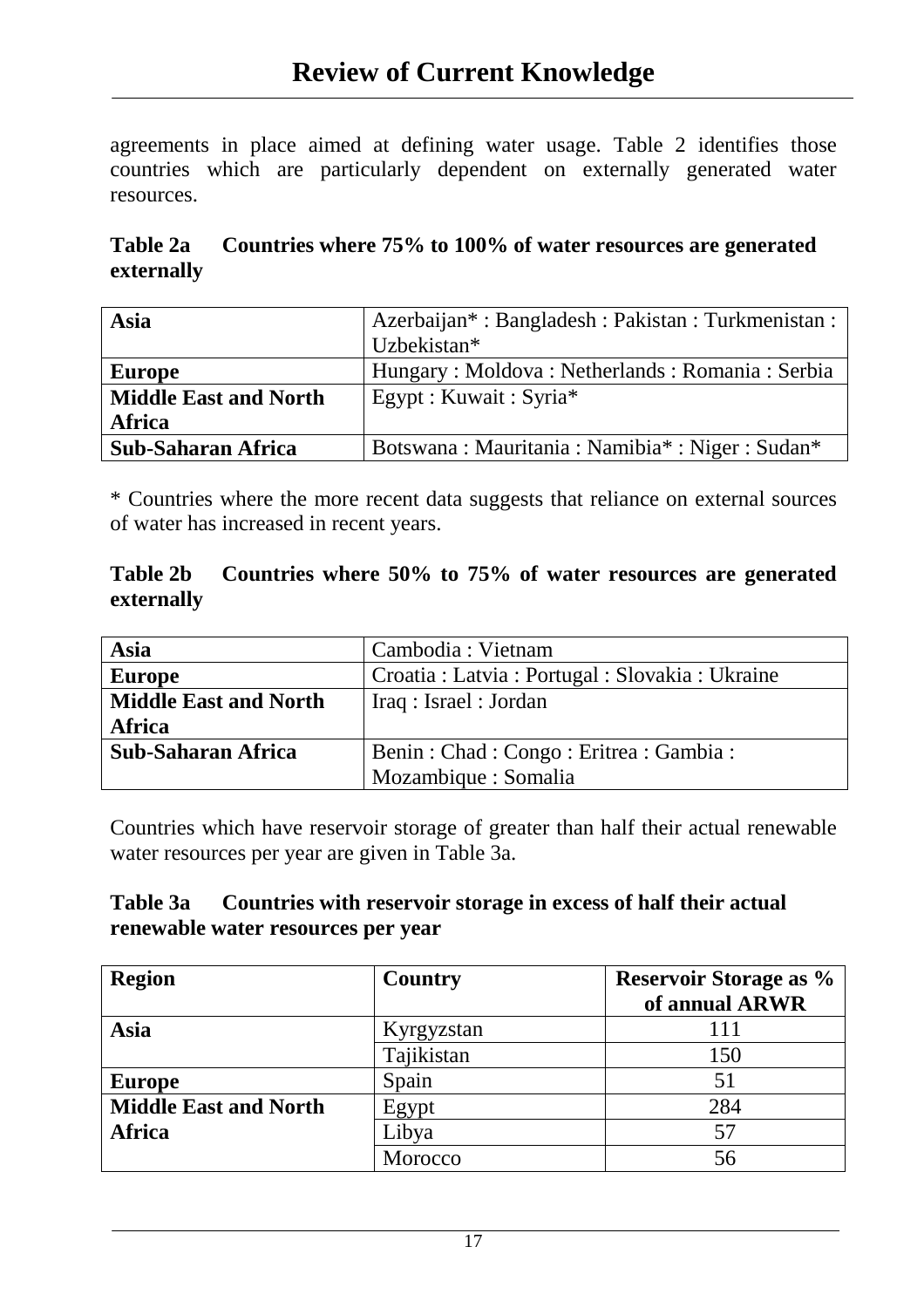| <b>Region</b>             | Country      | <b>Reservoir Storage as %</b><br>of annual ARWR |
|---------------------------|--------------|-------------------------------------------------|
|                           | Tunisia      | 90                                              |
|                           | Turkey       | 51                                              |
| <b>Sub-Saharan Africa</b> | Ghana        | 282                                             |
|                           | Lesotho      | 97                                              |
|                           | South Africa | 62                                              |
|                           | Zambia       | 86                                              |
|                           | Zimbabwe     | 497                                             |

Those countries which have reservoir storage of less than 1 per cent of their actual renewable water resources are given in Table 3b.

### **Table 3b Countries with reservoir storage less than 1% of their actual renewable water resources per year**

| <b>Region</b>                | <b>Country</b>              | Reservoir storage as % |
|------------------------------|-----------------------------|------------------------|
|                              |                             | of annual ARWR         |
| <b>Asia</b>                  | Bangladesh                  | 0.54                   |
|                              | <b>Bhutan</b>               | $0.00*$                |
|                              | Cambodia                    | 0.05                   |
|                              | Mongolia                    | $0.00*$                |
|                              | Myanmar                     | 0.09                   |
|                              | Nepal                       | 0.07                   |
|                              | Turkmenistan                | $0.00*$                |
| <b>Europe</b>                | <b>Belarus</b>              | $0.00*$                |
|                              | Belgium                     | 0.93                   |
|                              | Croatia                     | 0.96                   |
|                              | Estonia                     | $0.00*$                |
|                              | Hungary                     | 0.45                   |
|                              | Slovenia                    | 0.72                   |
| <b>Middle East and North</b> | <b>Israel</b>               | $0.00*$                |
| Africa                       | Kuwait                      | $0.00*$                |
|                              | Oman                        | $0.00*$                |
|                              | <b>United Arab Republic</b> | $0.00*$                |
|                              | Yemen                       | $0.00*$                |
| <b>Sub-Saharan Africa</b>    | <b>Burundi</b>              | $0.00*$                |
|                              | <b>Central African</b>      | $0.00*$                |
|                              | Republic                    |                        |
|                              | Chad                        | $0.00*$                |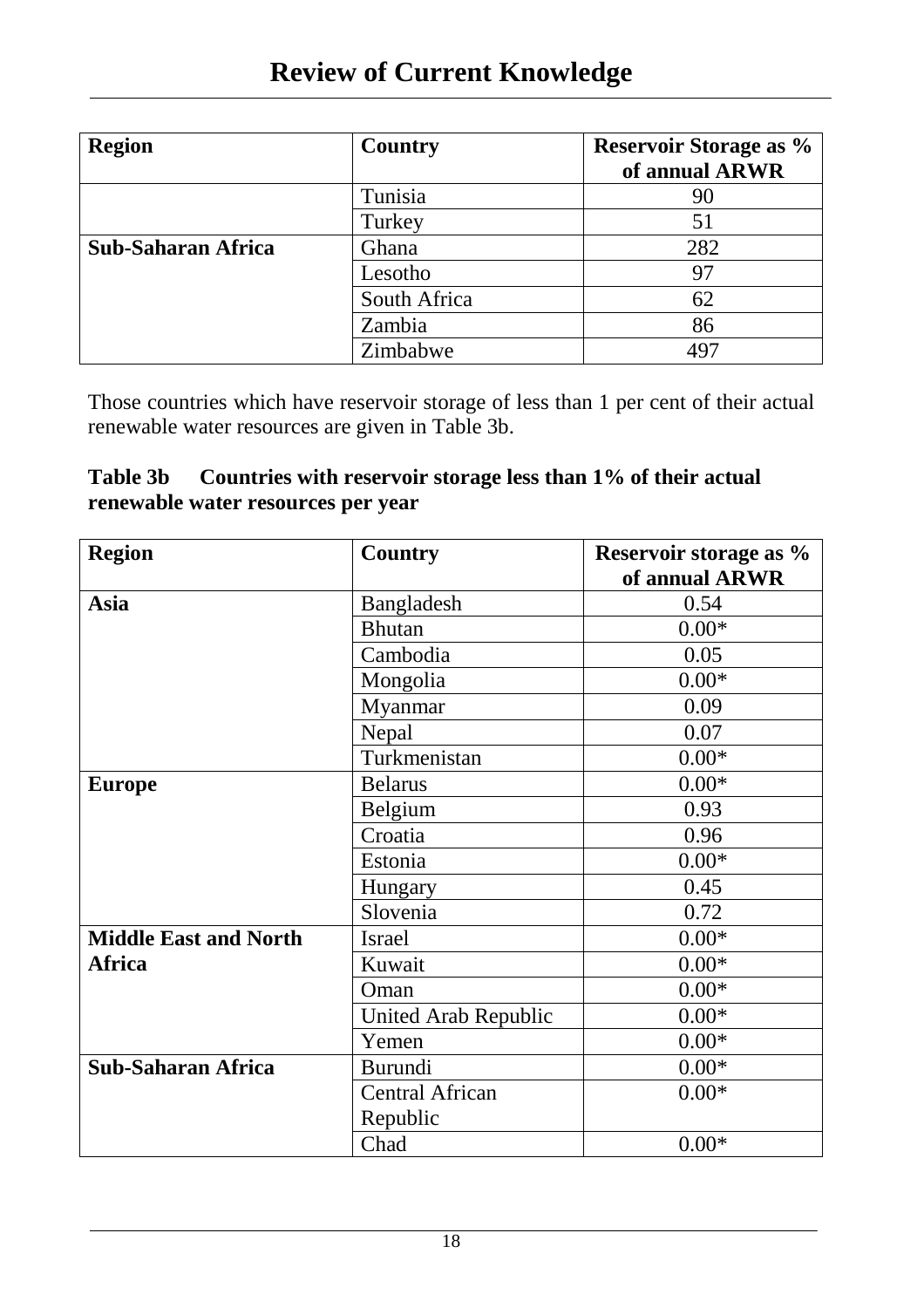| <b>Region</b>              | <b>Country</b>           | Reservoir storage as %<br>of annual ARWR |
|----------------------------|--------------------------|------------------------------------------|
|                            | Congo                    | 0.01                                     |
|                            | Congo (DP)               | 0.61                                     |
|                            | <b>Equatorial Guinea</b> | $0.00*$                                  |
|                            | Eritrea                  | $0.00*$                                  |
|                            | Gabon                    | 0.13                                     |
|                            | Gambia                   | $0.00*$                                  |
|                            | Guinea                   | 0.71                                     |
|                            | Guinea Bissau            | $0.00*$                                  |
|                            | Liberia                  | $0.00*$                                  |
|                            | Madagascar               | 0.20                                     |
|                            | Mauritania               | 0.54                                     |
|                            | Niger                    | $0.00*$                                  |
|                            | Rwanda                   | $0.00*$                                  |
|                            | Sierra Leone             | 0.01                                     |
|                            | Somalia                  | 0.00                                     |
|                            | Togo                     | 0.01                                     |
|                            | Uganda                   | 0.30                                     |
| <b>Central America and</b> | <b>Belize</b>            | $0.00*$                                  |
| <b>Caribbean</b>           | Guatamala                | 0.41                                     |
|                            | Haiti                    | $0.00*$                                  |
|                            | Nicaragua                | 0.41                                     |
| <b>South America</b>       | <b>Bolivia</b>           | 0.05                                     |
|                            | Colombia                 | 0.51                                     |
|                            | Guyana                   | 0.02                                     |
|                            | Peru                     | 0.27                                     |
| Oceana                     | Fiji                     | 0.46                                     |
|                            | Papua New Guinea         | 0.04                                     |
|                            | Solomon Islands          | $0.00*$                                  |

\*May be genuine indicators or may result from lack of information provided to FAO and/or ICOLD.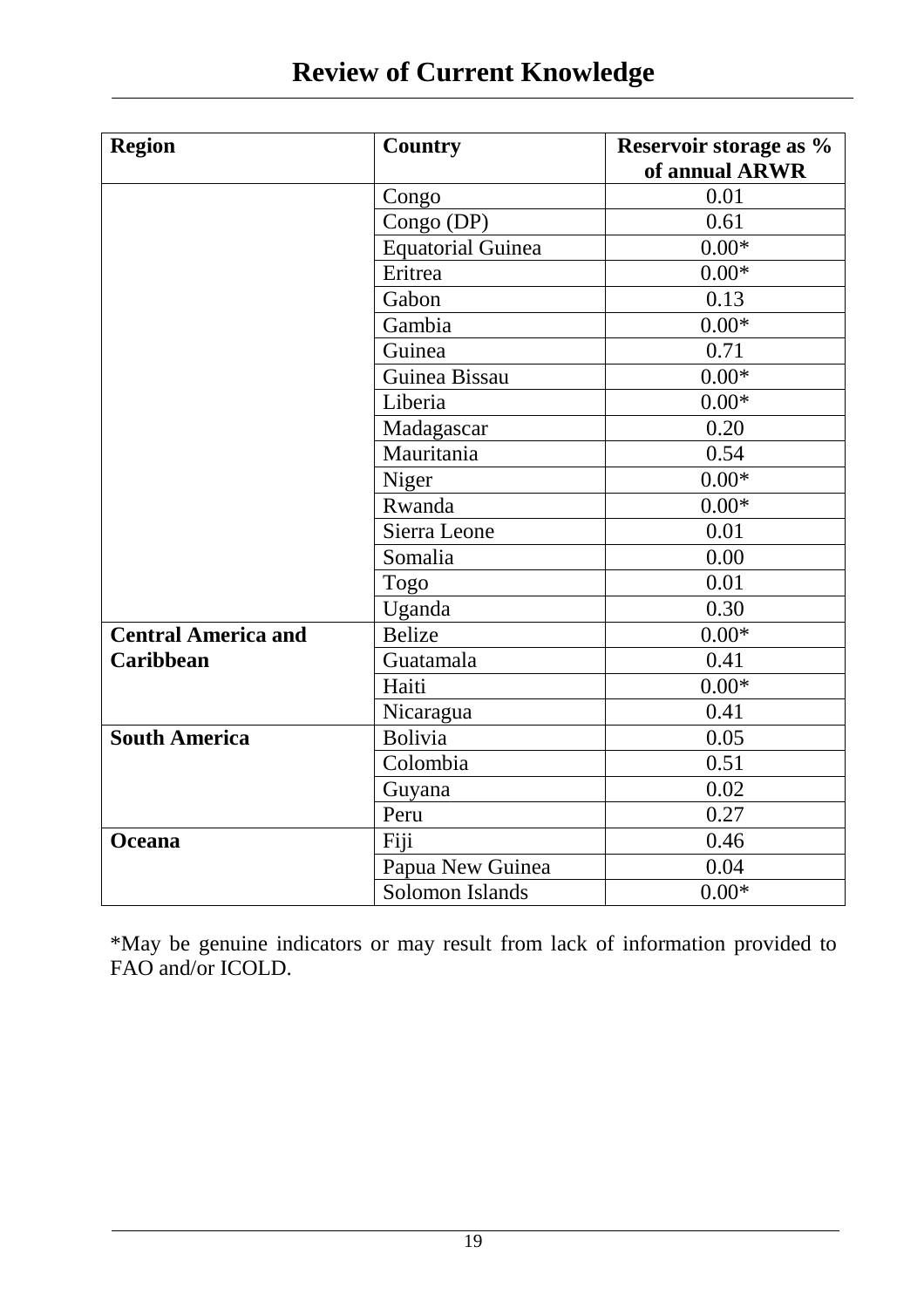### **3 Water usage**

*The Food and Agriculture Organisation*, 2009 (ref. 3) lists water usage by country, sector and source. Sectors include agriculture, domestic and industrial usage. Sources include surface water, groundwater, desalinated water and treated waste water.

#### **Water usage by region**

Water usage by region is illustrated in Table 4.

| <b>Region</b>          | <b>Total</b>            | <b>Total</b>             | <b>Total water usage</b> |
|------------------------|-------------------------|--------------------------|--------------------------|
|                        | water usage             | water usage              | to                       |
|                        |                         | per capita               | <b>Actual renewable</b>  |
|                        |                         |                          | water resources          |
|                        | (km <sup>3</sup> /year) | (m <sup>3</sup> /person) | $(\%)$                   |
| <b>Asia</b>            | 2 140                   | 581                      | 14.8                     |
| <b>Europe</b>          | 412                     | 566                      | 5.3                      |
| <b>Middle East and</b> |                         |                          |                          |
| <b>North Africa</b>    | 347                     | 782                      | 55.5                     |
| Sub-Saharan            |                         |                          |                          |
| <b>Africa</b>          | 119                     | 152                      | 2.2                      |
| <b>North America</b>   | 332                     | 991                      | 5.6                      |
| <b>Central America</b> |                         |                          |                          |
| and Caribbean          | 101                     | 561                      | 8.1                      |
| <b>South America</b>   | 165                     | 437                      | 1.0                      |
| <b>Oceana</b>          | 26                      | 813                      | 1.5                      |
| <b>WORLD</b>           | 3 642                   | 555                      | 6.7                      |

#### **Table 4 Water usage by region**

The region where water usage compared with the water availability is highest, is clearly the Middle East and North Africa, where water resources are limited and the population and the climate related usage per person are both relatively high.

For most of the world the water usage represents a small proportion of the available water resources. However, much of the available water cannot be used because it returns directly to the oceans during flood events. This is particularly true in monsoon areas where there is prolonged wet season. The arguments for storing a proportion of this fresh water are strong.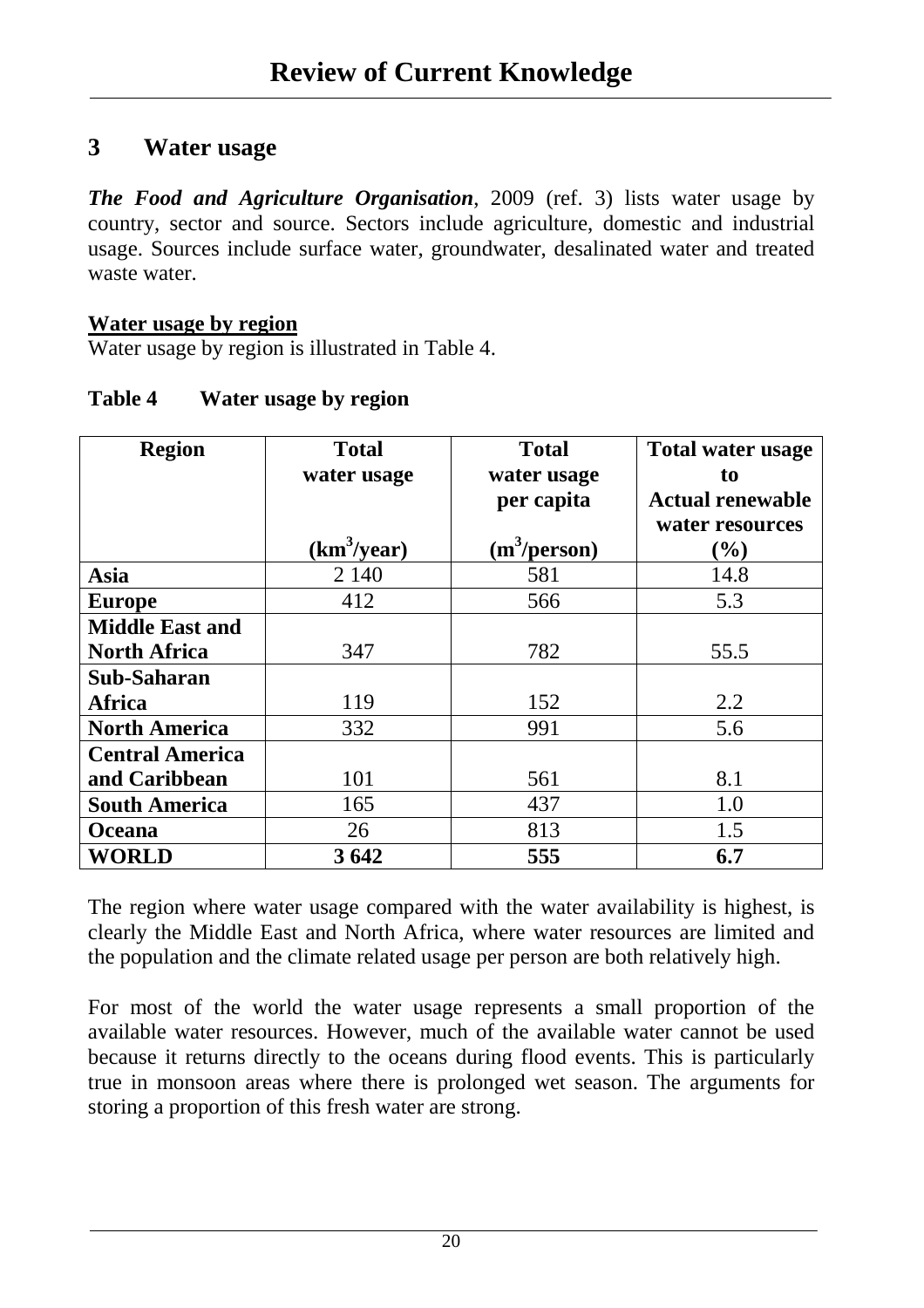### **Water usage by country**

Within each region, water usage varies from country to country. A full analysis is not possible here but minimum and maximum water usage figures per person are identified in Table 5.

|         | Table 5a Countries where water usage per person per year is less than 50 |
|---------|--------------------------------------------------------------------------|
| $m^3$ . |                                                                          |

| Sub-Saharan   | Angola: Benin: Burundi: CA Republic: Chad: Congo:      |  |  |  |
|---------------|--------------------------------------------------------|--|--|--|
| <b>Africa</b> | Democratic Republic of Congo: Côte d'Ivoire : Gambia : |  |  |  |
|               | Ghana: Lesotho: Liberia: Mozambique: Rwanda: Togo:     |  |  |  |
|               | Uganda                                                 |  |  |  |
| <b>Oceana</b> | Papua New Guinea                                       |  |  |  |

#### **Table 5b Countries where water usage per person per year is greater than**   $1000 \text{ m}^3$ .

| Asia                   | Azerbaijan: Kazakhstan: Kyrgyzstan: Pakistan: Tajikistan: |  |  |
|------------------------|-----------------------------------------------------------|--|--|
|                        | Turkmenistan: Uzbekistan                                  |  |  |
| <b>Europe</b>          | Bulgaria : Montenegro : Portugal : Romania : Serbia       |  |  |
| <b>Middle East and</b> | Iran : Iraq                                               |  |  |
| <b>North Africa</b>    |                                                           |  |  |
| <b>North America</b>   | Canada                                                    |  |  |
| <b>South America</b>   | Ecuador: Guyana                                           |  |  |
| <b>Oceana</b>          | Australia                                                 |  |  |

Water stress within individual countries is indicated by the *Food and Agricultural Organisation*, 2009 (ref.3).

One simple measure of water stress is the amount of water available per person. FAO suggests that any country with less than  $1,700 \text{ m}^3/\text{person/year}$  suffers water stress. This is a simplified measure of water stress because it takes no account of the needs of the economy of particular countries for the industrial or agricultural water usage. FAO suggests a second threshold of less than  $1\,000\ \text{m}^3/\text{person}/\text{year}$ which is defined as water scarce. Table 6 lists those countries with less than 1 700 m<sup>3</sup>/person/year and suggests that more than 30 countries, with a total population of around 1.7 billion, are already water stressed. Of these countries, about half already fit into the water scarce category.

By 2025 the FAO predicts that the number of water stressed countries will approach 50 with a combined population of around 3 billion.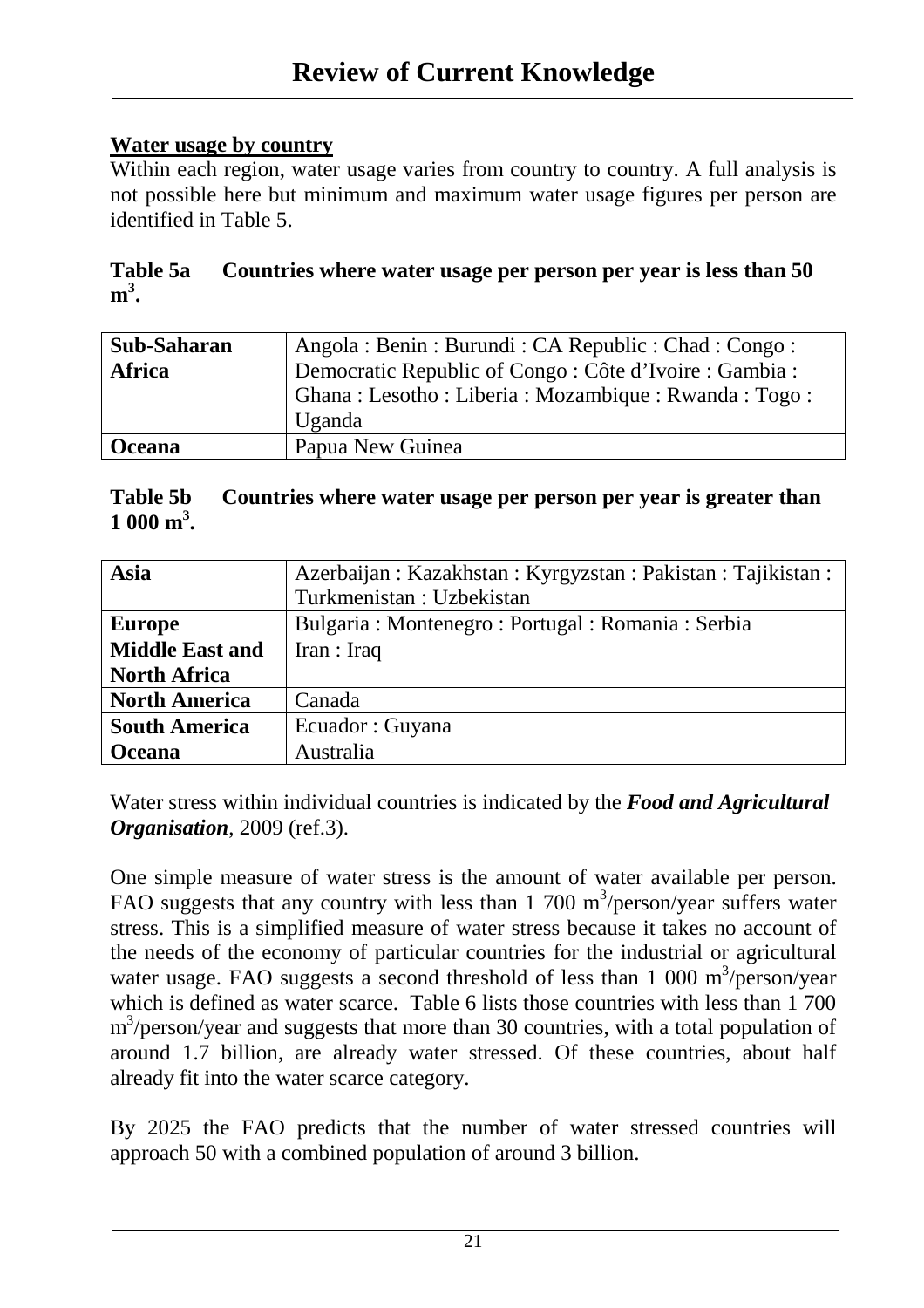| <b>Asia</b>            | India: South Korea: Pakistan: Singapore                        |  |  |  |
|------------------------|----------------------------------------------------------------|--|--|--|
| <b>Europe</b>          | Czech Republic: Denmark: Moldova: Poland                       |  |  |  |
| <b>Middle East and</b> | Algeria : Egypt : Israel : Jordan : Kuwait : Lebanon : Libya : |  |  |  |
| <b>North Africa</b>    | Morocco: Oman : Saudi Arabia : Syria : Tunisia : United        |  |  |  |
|                        | Arab Republic : Yemen                                          |  |  |  |
| Sub-Saharan            | Burkino Faso: Burundi: Eritrea: Ethiopia: Kenya: Lesotho       |  |  |  |
| Africa                 | : Malawi : Rwanda : South Africa : Zimbabwe                    |  |  |  |
| <b>Central America</b> | Haiti                                                          |  |  |  |
| and Caribbean          |                                                                |  |  |  |

### Table 6 Countries with less than 1 700 m<sup>3</sup>/person/year of fresh water

A second measure of water stress might be to look at the actual water usage and compare it with the actual available water resources country by country. A summary is given in Table 7.

#### **Table 7a Countries where water usage is between 50% and 75% of actual renewable water resources**

| Asia                   | Tajikistan                      |
|------------------------|---------------------------------|
| <b>Middle East and</b> | Algeria : Iran : Iraq : Tunisia |
| <b>North Africa</b>    |                                 |
| Sub-Saharan            | Sudan                           |
| <b>Africa</b>          |                                 |

#### **Table 7b Countries where water usage is between 75% and 100% of actual renewable water resources**

| Asia                   | Pakistan : Turkmenistan |
|------------------------|-------------------------|
| <b>Middle East and</b> | Oman : Syria            |
| North Africa           |                         |

#### **Table 7c Countries where water usage is greater than 100% of actual renewable water resources**

| Asia                   | Uzbekistan                                                |
|------------------------|-----------------------------------------------------------|
| <b>Middle East and</b> | Egypt : Israel : Jordan : Kuwait : Libya : Saudi Arabia : |
| <b>North Africa</b>    | United Arab Emirates: Yemen                               |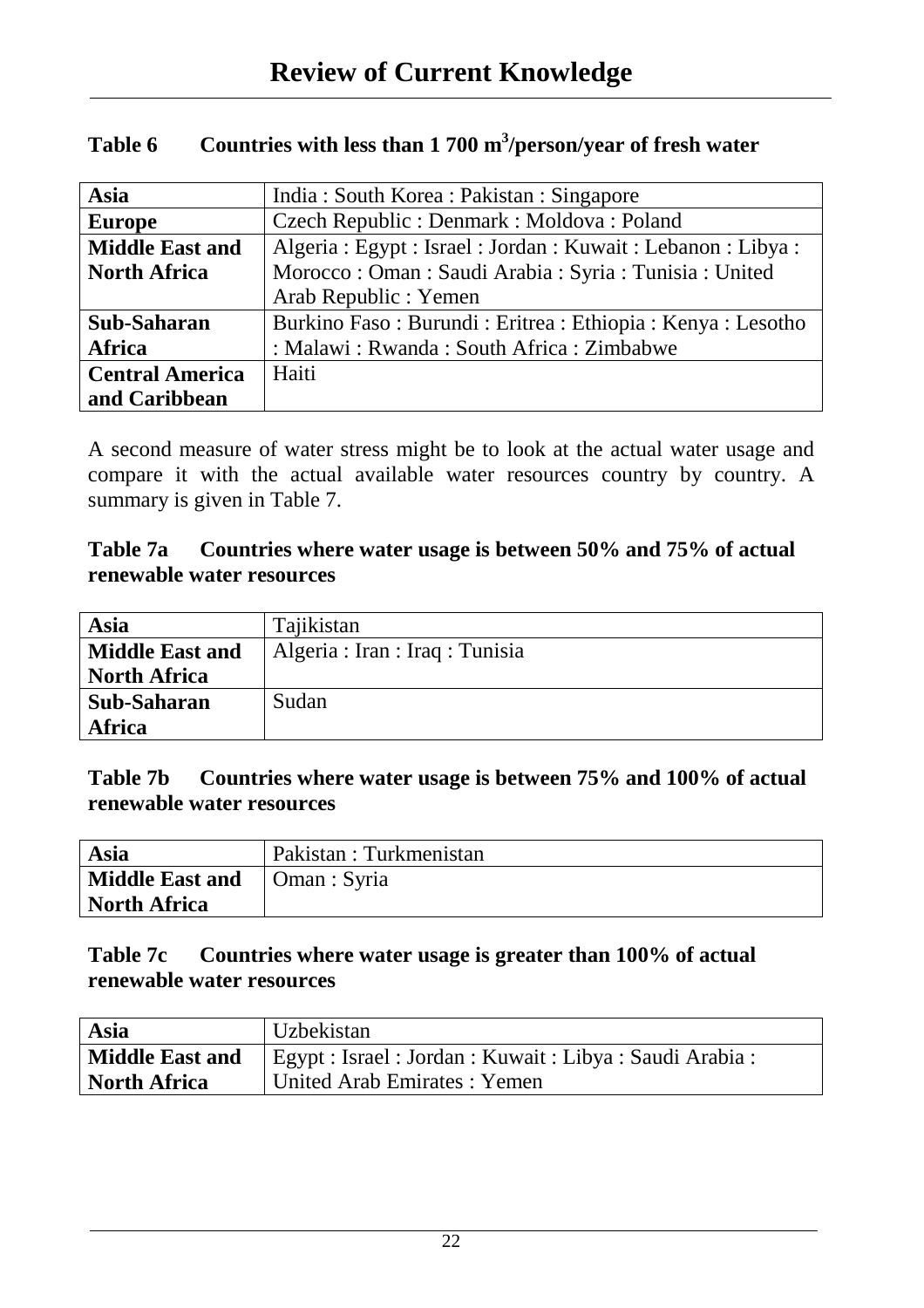#### **Water usage by sector**

*FAO*, 2009 (ref. 3), provides data on the use of water in agriculture, municipalities and industry. On a worldwide basis the use of fresh water for agricultural purposes far outweighs other sectors. The data suggests 72.3% usage in agriculture, 9.4% by municipalities and 14.9% in industry. The remaining 3.4% is for other purposes, unspecified.

Usage of water by sector in the regions of the world is shown in Figure 1. Looking at the world as a whole, the Sub-Saharan Africa region uses the highest proportion of water for agricultural purposes. Europe uses the highest proportion in industry. North America uses the highest proportion in the home.



### **Figure 1 Distribution of water usage by sector in each region of the world**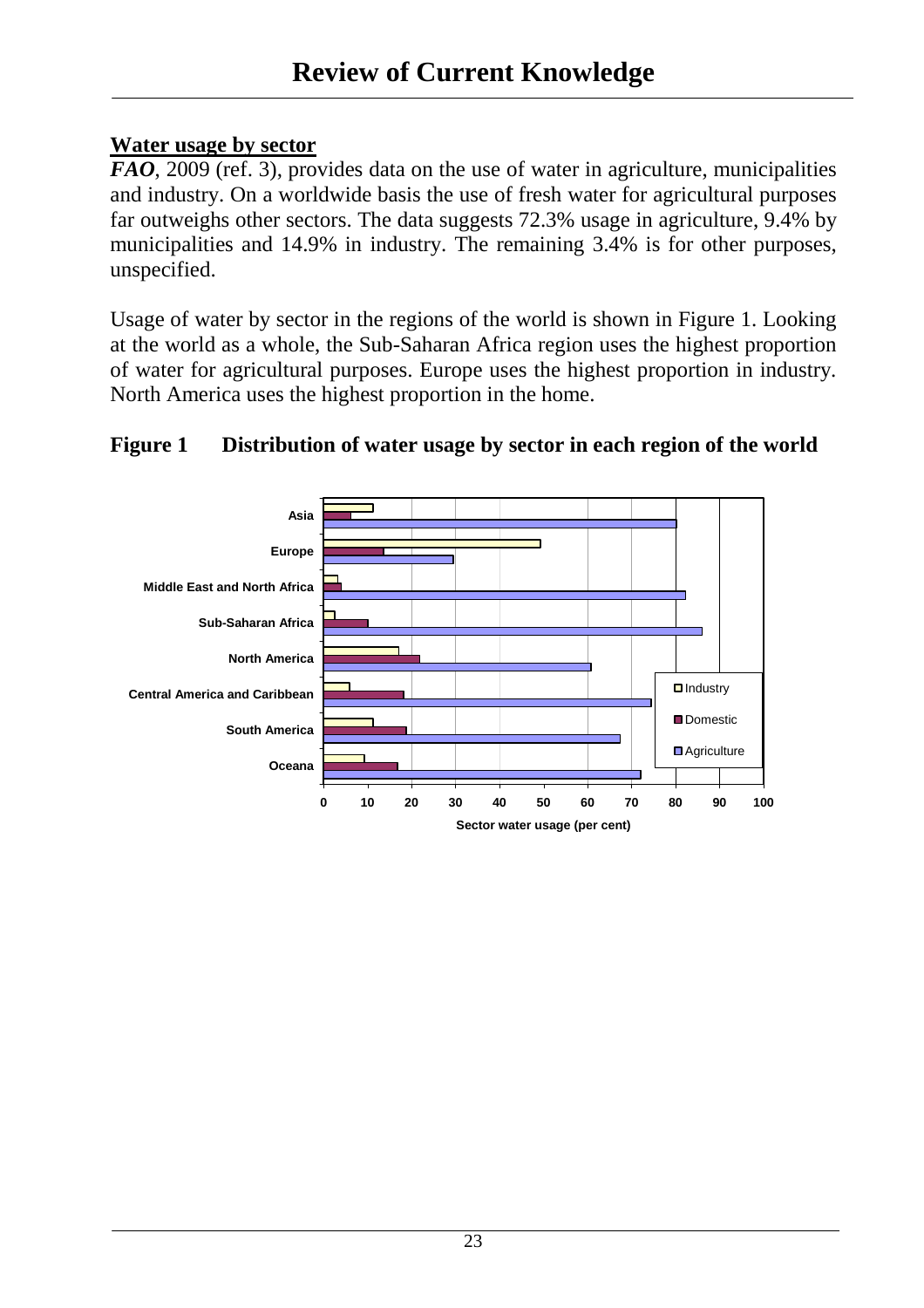### **4 Population**

The current (2009) world population is around 6.8 billion. The current growth rate globally is around 1.2% per annum. Projections for mid 2025 and mid 2050 given in *USCB*, 2009 (ref. 5) are 8.1 billion and 9.4 billion respectively, see Figure 2.





Projections suggest changes in the demographic distribution of the world population due to differing birth and mortality rates and migration from one region to another. This is illustrated in Table 8 by considering the most populous countries in 2009 and the projected listing for 2050. The percentage of the total world population is given in brackets.

| <b>Table 8</b> | The ten most populous countries in 2009 and 2050 |
|----------------|--------------------------------------------------|
|----------------|--------------------------------------------------|

| 2009                                |            | 2050                 |                   |
|-------------------------------------|------------|----------------------|-------------------|
| <b>Population</b><br><b>Country</b> |            | Country              | <b>Population</b> |
|                                     | (millions) |                      | (millions)        |
| China                               | 1 3 3 1    | India                | 1748 (18.6%)      |
|                                     | $(19.6\%)$ |                      |                   |
| India                               | 1 1 7 1    | China                | 1 437 (15.3%)     |
|                                     | $(17.2\%)$ |                      |                   |
| <b>United States</b>                | 307 (4.5%) | <b>United States</b> | 439 (4.7%)        |
| Indonesia                           | 243 (3.6%) | Indonesia            | 343 (3.6%)        |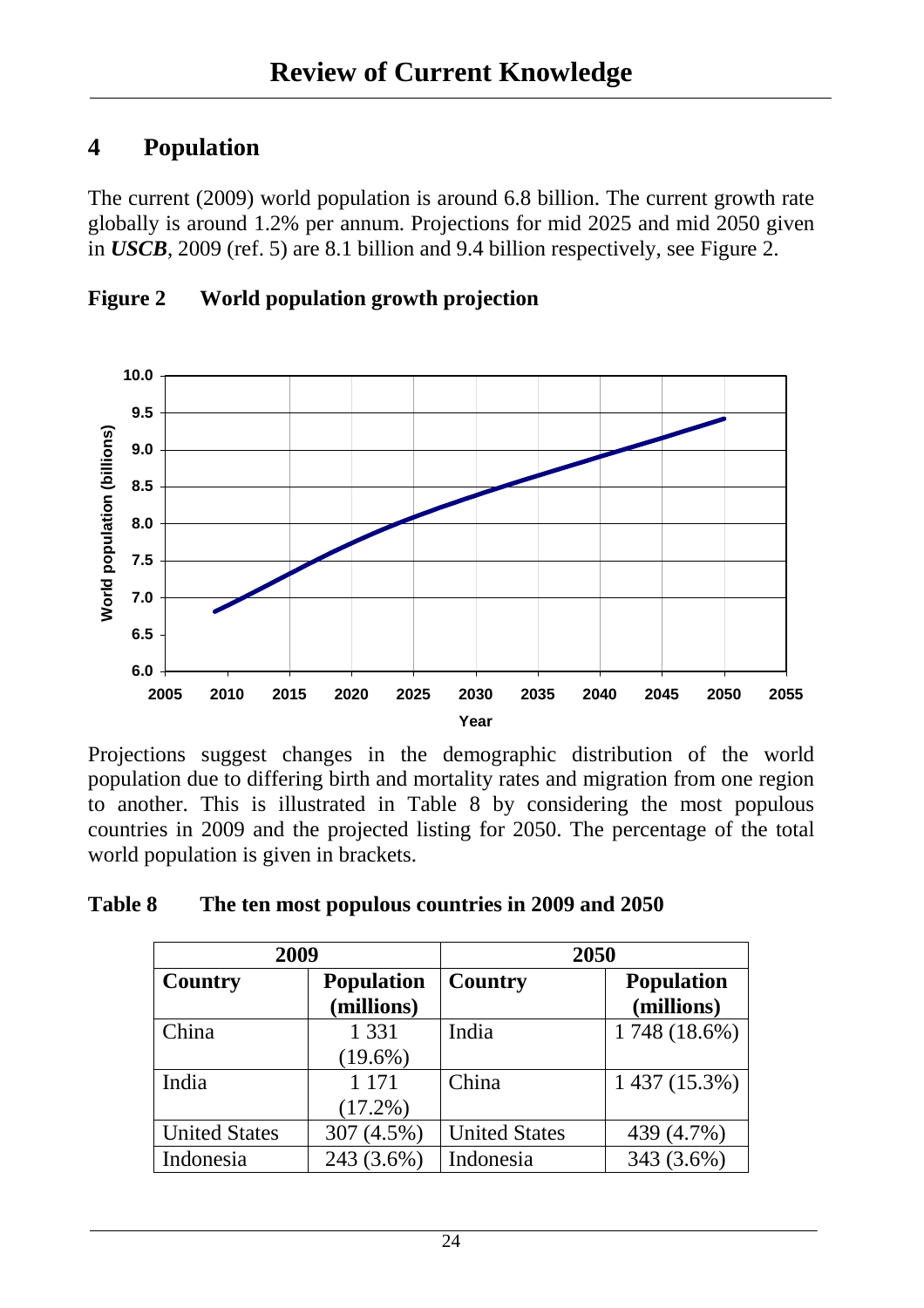| 2009           |                                 | 2050          |                                 |
|----------------|---------------------------------|---------------|---------------------------------|
| <b>Country</b> | <b>Population</b><br>(millions) | Country       | <b>Population</b><br>(millions) |
| <b>Brazil</b>  | 191 (2.8%)                      | Pakistan      | 335 (3.6%)                      |
| Pakistan       | 181 (2.7%)                      | Nigeria       | 285 (3.0%)                      |
| Bangladesh     | $162(2.4\%)$                    | Bangladesh    | 222 (2.4%)                      |
| Nigeria        | 153 (2.3%)                      | <b>Brazil</b> | 215(2.3%)                       |
| Russia         | $142(2.1\%)$                    | Congo Dem.    | 189 (2.0%)                      |
|                |                                 | Rep.          |                                 |
| Japan          | 128 (1.9%)                      | Philippines   | $150(1.6\%)$                    |

World population growth is predicted to be almost entirely concentrated in the world's less developed countries. Figure 3 shows the long term trends from 1950 to 2050.



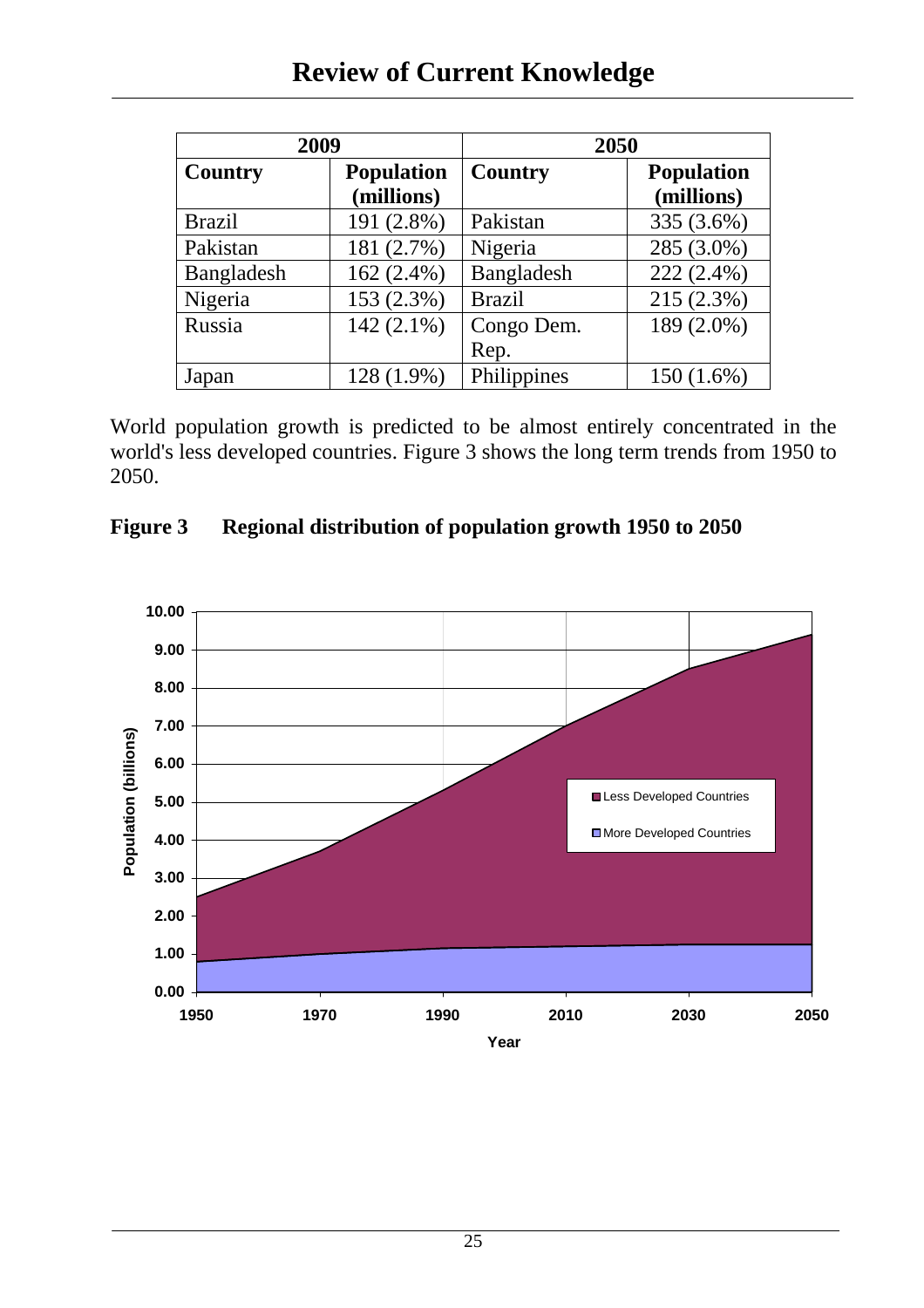### **5 Existing fresh water storage in reservoirs**

#### **World storage**

The most recent ICOLD World Register of Dams, *ICOLD*, 2003 (ref. 4), was compiled from data collected from 82 Member and 58 Non-Member countries. It is available from ICOLD in book form and/or on CD.

ICOLD requested, in its circular instruction for reporting dam data, that respondents should include all dams with a height greater than 15 m.

The returns obtained by ICOLD had some limitations:-

- In spite of the transparency affirmed by ICOLD, some countries hesitated to provide comprehensive information for political or economic reasons.
- Some countries failed to respond and for these countries data was retained from earlier editions of the register.

The 2003 edition of the register has been expanded to include supplementary information relating to benefits and concerns about large dams. For each dam five new fields are introduced:-

- Installed capacity of power generators.
- Mean annual electrical energy generated.
- Irrigated areas.
- Flood storage capacity.
- Number of people affected by resettlement.

The 2003 register gives the total number of dams reported as 33 105, an increase of 7 695 from the 1998 register. This reflects reporting of increased numbers of existing dams rather than new dam construction, particularly by the United States and China.

The 2003 register records a total worldwide volume of storage as  $6\,700 \text{km}^3$ , an increase of 700km<sup>3</sup> from the 1998 edition. Countries such as the United States and China have reported major increases in storage and this probably represents a correction to the overall data bank rather than a real increase. Numerous countries have reported a small decrease in storage in the last five years. Estimations or actual measurements of sedimentation within established reservoirs may provide an explanation for this.

On a worldwide basis the register indicates that dams provide:-

- 1 384 800 GWh of electrical energy annually
- Fresh water for 335 554  $km^2$  of irrigated land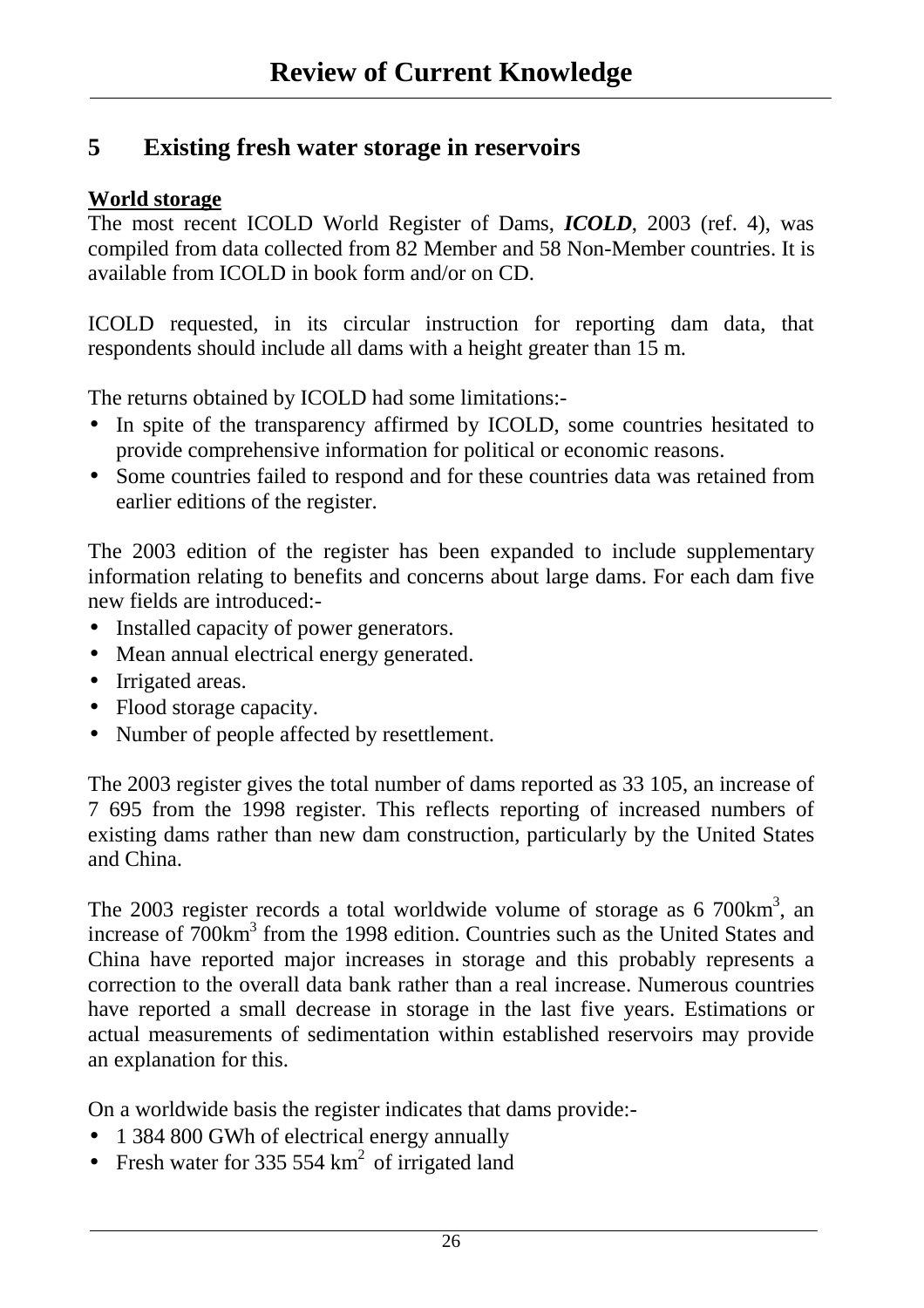• 292  $km^3$  of water stored for flood protection

The 2003 register provides a breakdown, on a worldwide basis, of the number and purpose of registered dams. The purpose is divided into seven categories: irrigation, hydropower, water supply, flood control, recreation, navigation and fish farming, and others (unspecified).

Dams are divided into two categories, single purpose and multi-purpose. Figure 4 shows the distribution of the number of dams which serve each purpose. This plot is in terms of the number of dams, not their capacity. It does not necessarily reflect the volumes of water used for each purpose.



### **Figure 4 Dam distribution by purpose**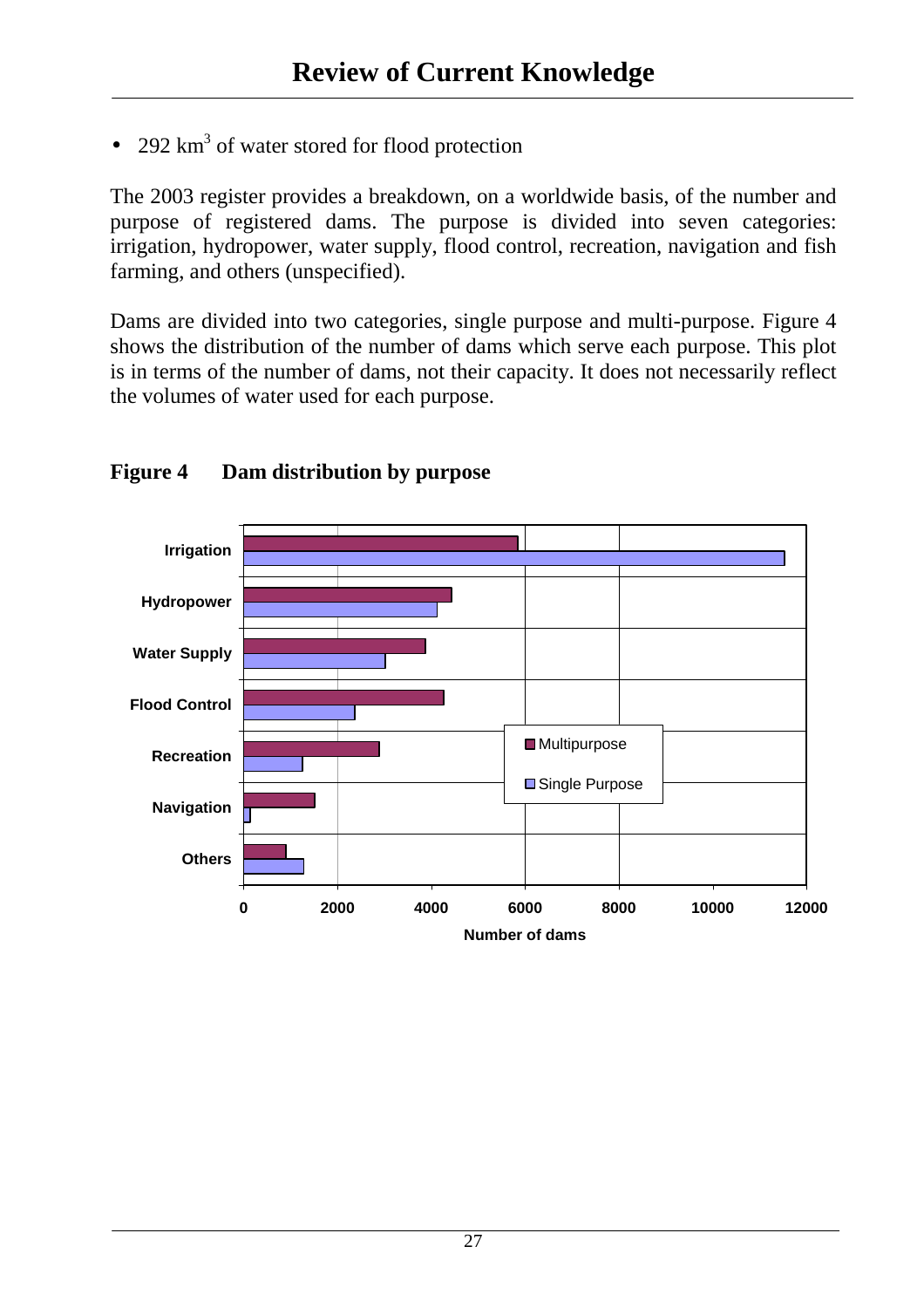### **Distribution of storage**

The distribution of this storage, by reservoir volume, in each region is shown in Figure 5.

### **Figure 5 Reservoir storage by region**



Reservoirs vary in size and capacity. There are six reservoirs with capacities greater than  $100 \text{ km}^3$ . These are listed in Table 9.

| Table 9 | <b>Highest capacity reservoirs</b> |  |
|---------|------------------------------------|--|
|---------|------------------------------------|--|

| $\mathrm{Dam}/$       | Capacity | <b>Purpose</b>       | <b>Country</b>  |
|-----------------------|----------|----------------------|-----------------|
| <b>Reservoir</b>      | $(km^3)$ |                      |                 |
| Kariba                | 181      | Hydroelectricity     | Zambia/Zimbabwe |
| <b>Bratsk</b>         | 169      | Hydroelectricity     | Russia          |
|                       |          | Navigation           |                 |
|                       |          | <b>Water Supply</b>  |                 |
| <b>High Aswan</b>     | 162      | Irrigation           | Egypt           |
|                       |          | Hydroelectricity     |                 |
|                       |          | <b>Flood Control</b> |                 |
| Akosombo              | 150      | Hydroelectricity     | Ghana           |
| <b>Daniel Johnson</b> | 142      | Hydroelectricity     | Canada          |
| Guri                  | 135      | Hydroelectricity     | Venezuela       |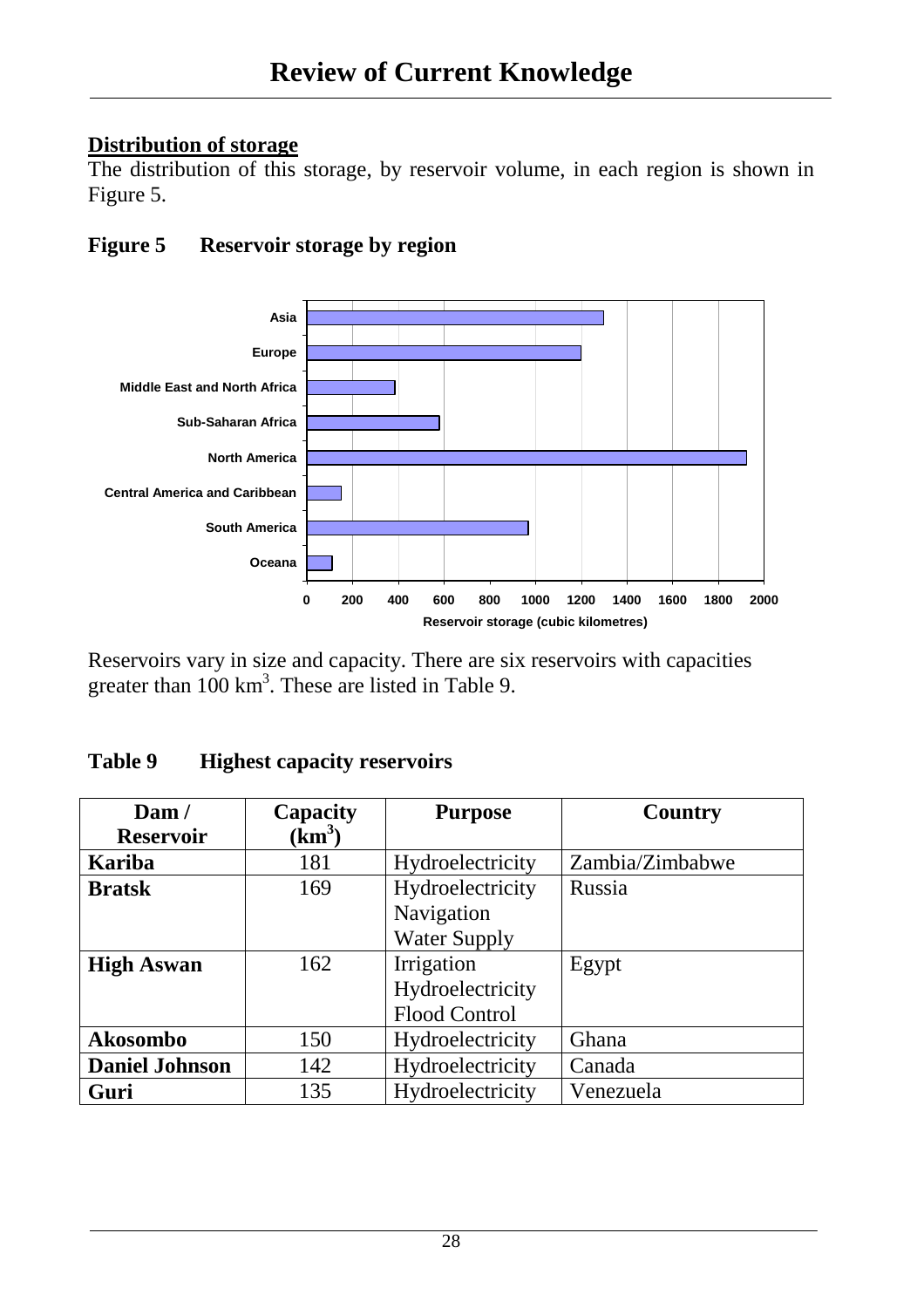The development of storage in man-made reservoirs in the 20th century is shown in Figure 6. Progress was slow until the mid 1950s when large projects began to come on stream. Dam building continued apace until the 1980s when the rate began to slow. That pattern continues today.

The reduced rate of increase of storage since the 1980s is likely to be due (i) to the economics of construction (the best and most economical sites have been exploited first) and (ii) the increased awareness of the need to consider the environmental impact of large dams.



**Figure 6 Development of worldwide reservoir storage since 1900**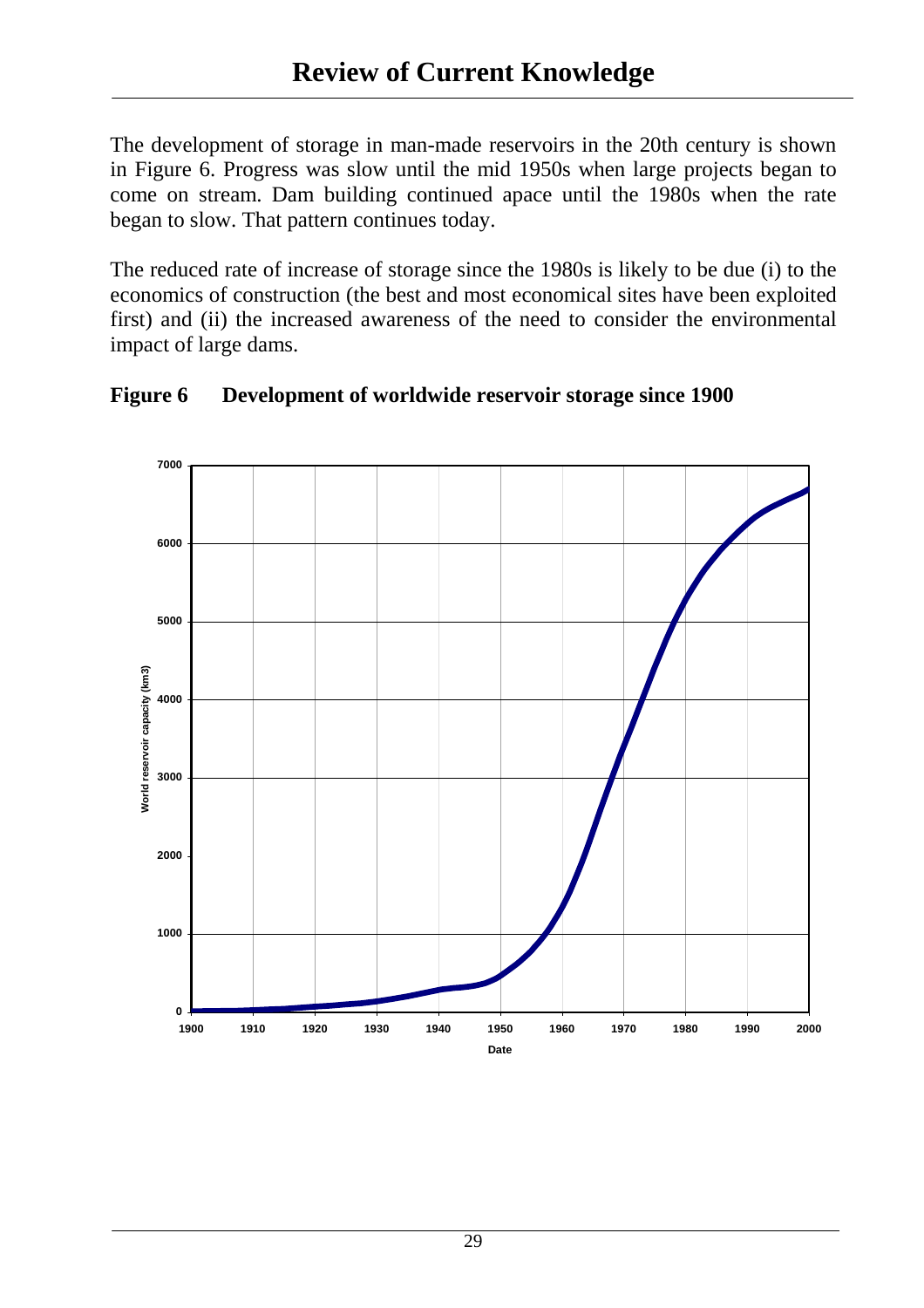The development of reservoir storage within the UK during the 20th century is shown in Figure 7.



**Figure 7 Development of reservoir storage in the UK since 1900** 



**Kielder Water UK**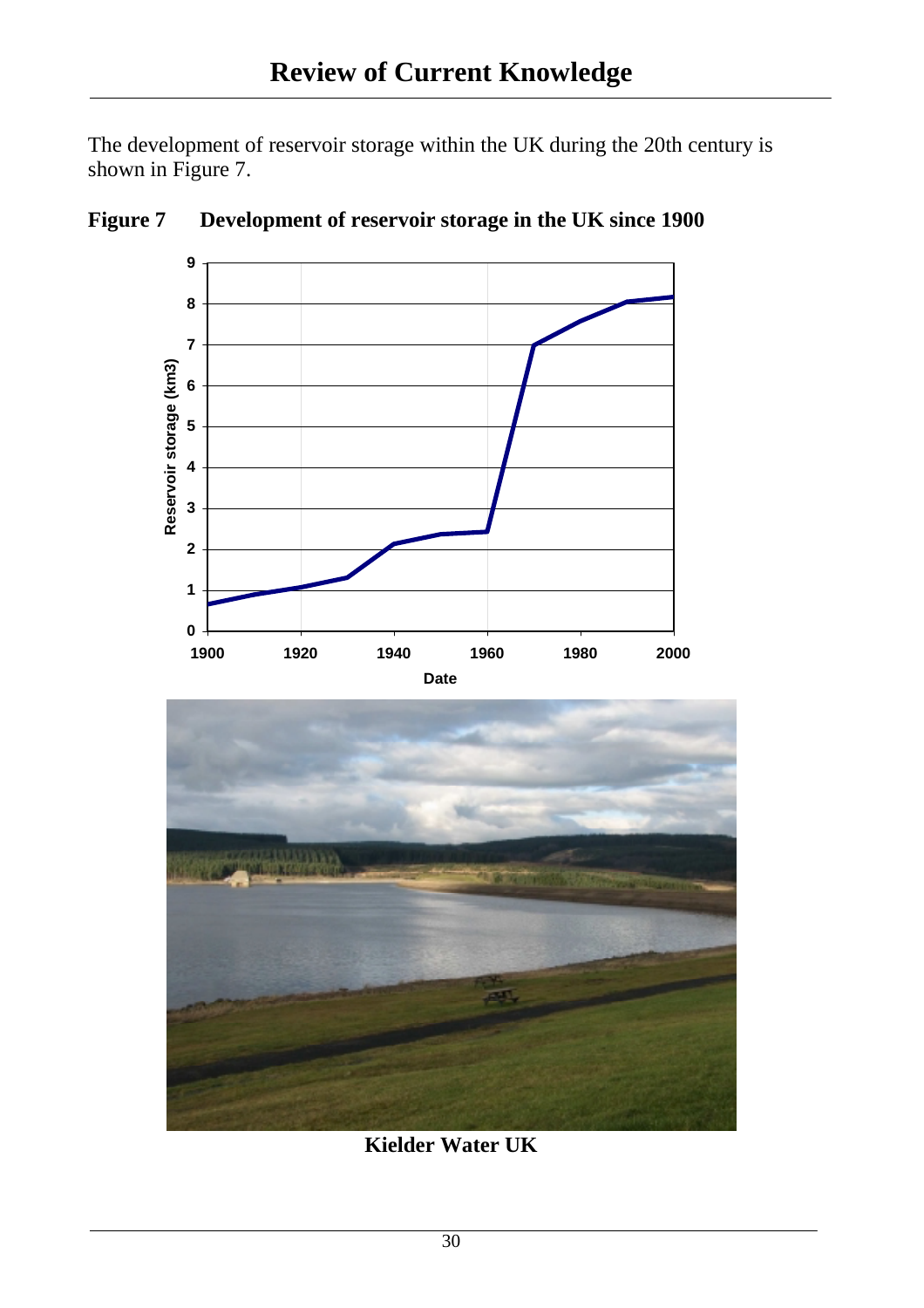### **6 Loss of storage due to sedimentation**

Loss of reservoir storage occurs when sediments are eroded from the land surface and are transported to reservoirs by the rivers which feed them. Sediment transport in rivers and in reservoirs is affected by a) the nature of the sediments, b) the geometric characteristics of river channels and reservoirs and c) water flows within the system. The loss of storage due to sedimentation exacerbates the problem of providing enough storage of fresh water for the rising world population with its increasing aspirations and standards.

Erosion of the land surface yields sediments which are transported downstream by rivers. Globally the erosion rate has been estimated by many authors. *White*, 2001 (ref. 6) gives the results of 14 studies which show estimates of between 0.06 mm/year and 0.16 mm/year. The most comprehensive study was reportedly that given by *Lal*, 1994 (ref. 7) with a computed global erosion rate of 0.09 mm/year. This equates to 132 t/ $km^2$ /year assuming a specific weight of eroded sediment of 1.5. Further information is given by *Walling*, 1984 (ref. 8).

The rate of erosion is very variable and depends on a complex interaction of the following factors:

- Climate: precipitation and run-off, temperature, wind speed and direction.
- Geotechnics: geology, volcanic and tectonic activity, soils.
- Topography: slope, catchment orientation, drainage basin area, drainage density.
- Vegetation cover.
- Land use and human impact.

Most of the sediment which is eroded from the land surface is in the form of fine particles which are transported in water courses as a suspended load. These fine sediments account for the turbidity often observed in rivers and their fall velocity in water is so low that the turbulence maintains them in suspension. A small proportion of the sediment, perhaps around 10%, is coarser material which is transported as bed load. These sediments roll along the bed of the river or saltate (hop) close to the bed. Reservoirs act as settling basins for both types of sediment. Coarser sediments tend to be deposited towards the upstream end of reservoirs whereas the finer sediments accumulate further downstream. During the early stages in the life of a reservoir, much of the incoming sediment is trapped and forms areas of sedimentation which progress downstream from the upstream end of the reservoir. However, as the volume of the reservoir diminishes more and more of the incoming sediment passes through the reservoir due to increasing water velocities and reducing times of residence.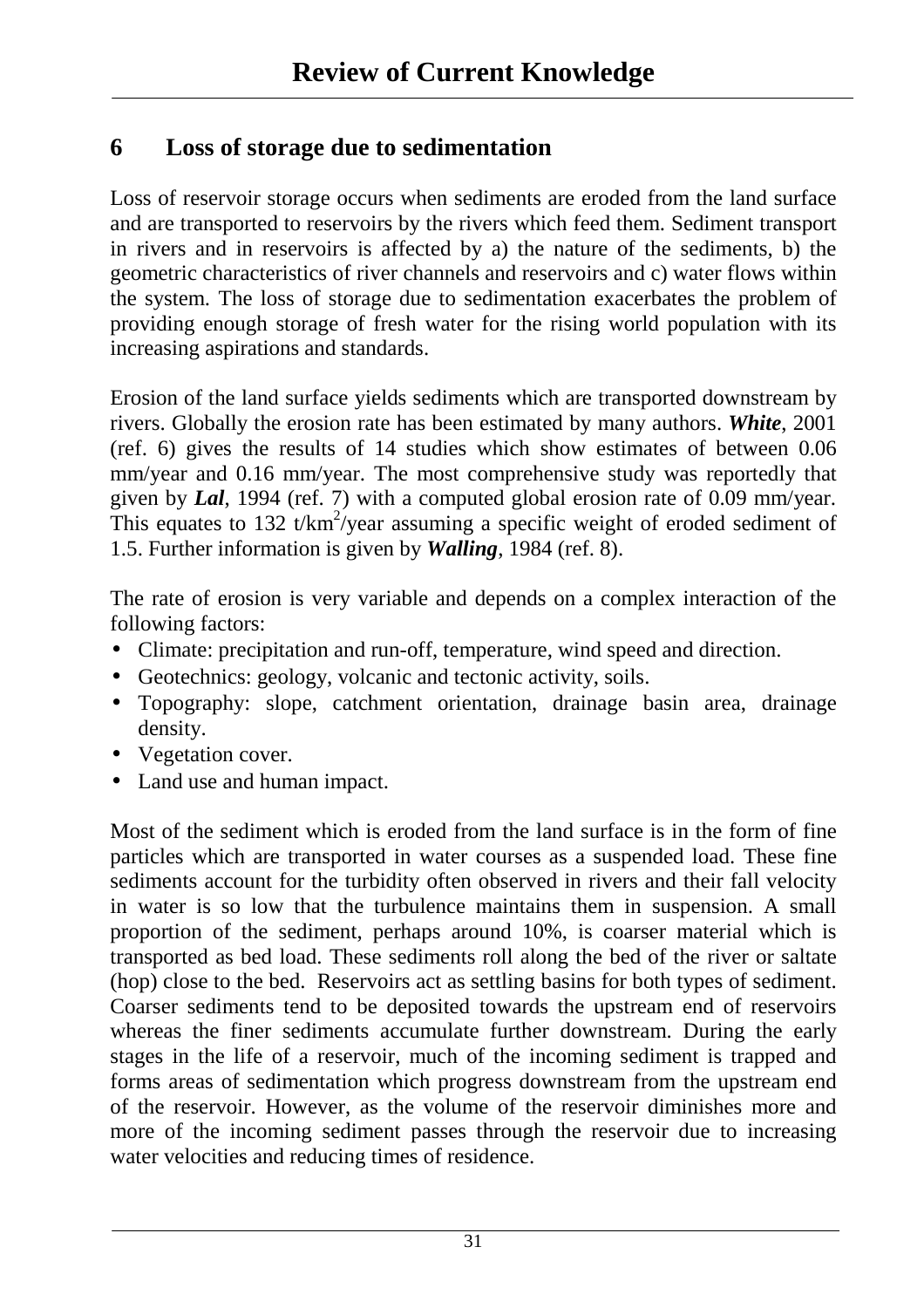Estimates for the rate of loss of global storage are given by *White*, 2001 (ref. 6), *Morris and Fan*, 1997 (ref. 10) and *Mahmood*, 1987 (ref. 11). The global estimates varied from 0.5% per annum to 1.0% per annum. The regional distribution of the rate of loss of storage is also considered in these references. Sedimentation causes a reduction in reservoir capacity but the rate of sedimentation diminishes with time, due to the increased throughput of sediment associated with higher flow velocities. Using an analogy with the decay of radioactivity, reservoirs can be assigned a "half life" dependent upon the sedimentation rate. This is the number of years over which reservoir capacity will be halved.

*White*, 2001 (ref. 6) gives the results of the analysis of sedimentation data for 2 300 of the reservoirs in 31 countries given by *ICOLD*, 2003 (ref. 4). The results published by *White*, 2001 (ref. 6) are given in Table 10 using the regions defined by *Walling and Webb*, 1996 (ref. 9). The annual loss of world storage quoted is 0.5% per annum.

| <b>Region</b>             | <b>Estimated annual loss of</b> | <b>Estimated reservoir half</b> |
|---------------------------|---------------------------------|---------------------------------|
|                           | storage due to                  | life                            |
|                           | sedimentation                   |                                 |
|                           | $(\%)$                          | (years)                         |
| <b>Southern Asia</b>      | 0.52                            | 96                              |
| <b>Central Asia</b>       | 1.00                            | 50                              |
| <b>South-East Asia</b>    | 0.30                            | 167                             |
| <b>China</b>              | 2.30                            | 22                              |
| <b>Northern Europe</b>    | 0.20                            | 250                             |
| <b>Southern Europe</b>    | 0.17                            | 294                             |
| <b>Middle East</b>        | 1.50                            | 33                              |
| <b>Northern Africa</b>    | 0.08                            | 625                             |
| <b>Sub-Saharan Africa</b> | 0.23                            | 217                             |
| <b>North America</b>      | 0.20                            | 250                             |
| <b>South America</b>      | 0.10                            | 500                             |
| <b>Pacific Rim</b>        | 0.27                            | 185                             |

| Table 10 |  | <b>Regional distribution of reservoir sedimentation</b> |
|----------|--|---------------------------------------------------------|
|          |  |                                                         |

With a current world storage in reservoirs  $(2003)$  of around 6 700 km<sup>3</sup> and an average annual sedimentation rate of 0.5%, the current annual loss of storage due to sedimentation is 33.5 km<sup>3</sup>. **Mahmood**, 1987 (ref. 11), based on far less data, gives a much higher annual sedimentation rate of 1% which would double this figure. The loss of storage due to sedimentation is one of the factors which needs to be taken into account in any discussion of future storage needs.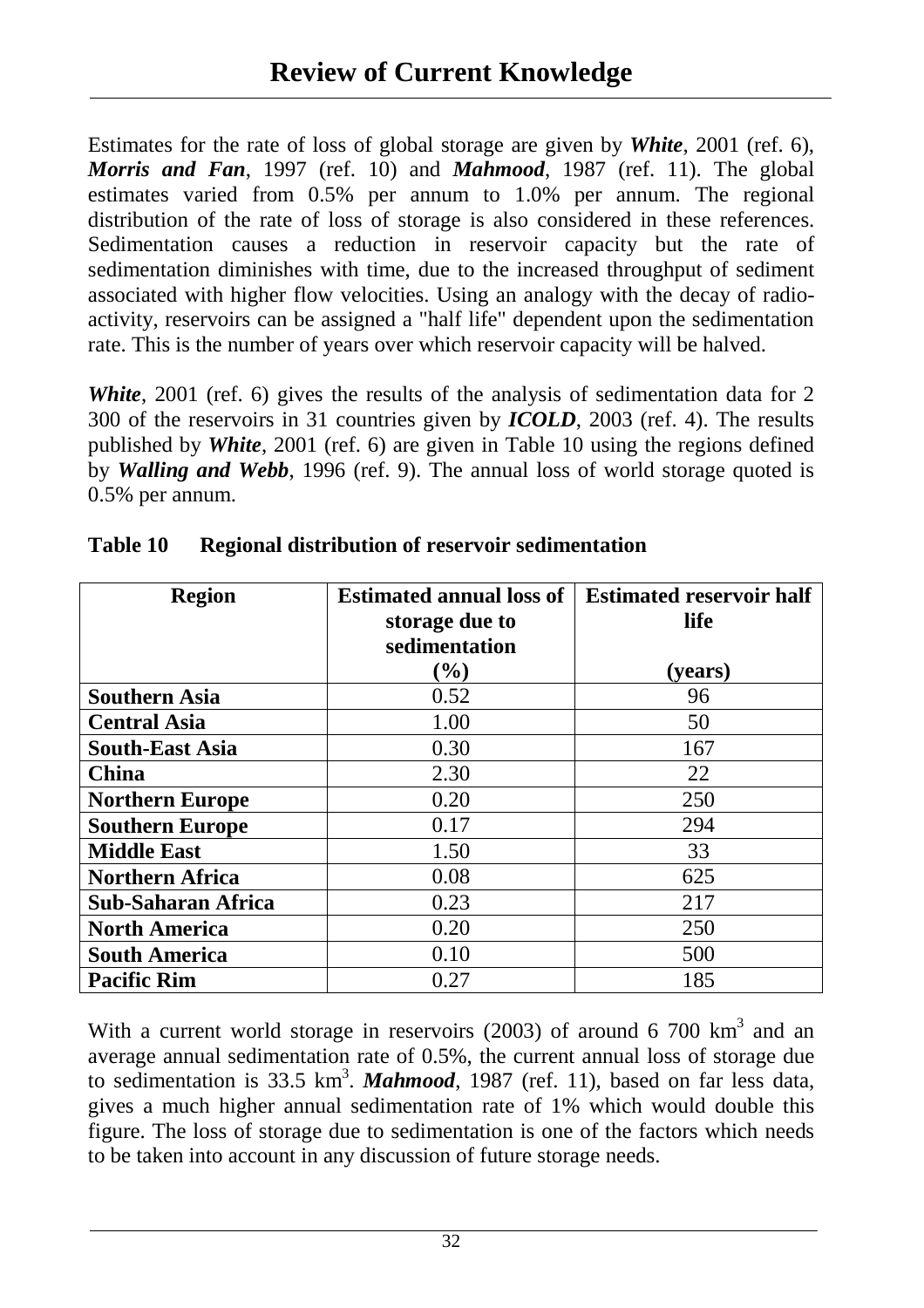### **7 Conservation of reservoir storage**

Whereas the twentieth century was concerned with the development of reservoir storage, more emphasis will be required in the twenty first century on the conservation of storage because of a) the increasing land take of reservoirs and b) the diminishing availability of suitable, environmentally acceptable and economically viable sites. Sediment management will become crucial. The goal will be to convert the present inventory of non-sustainable reservoirs into sustainable assets for future generations. There have been two recent studies which are very significant in identifying the issues which will be important in this transition from non-sustainable to sustainable storage.

### **World Bank**

The World Bank, see *Palmieri, Shah, and Dinar*, 1998 (ref. 12) and *Palmieri, Shah, Annandale and Dinar*, 2003 (ref. 13), has made a contribution to promote conservation of water storage assets worldwide. This work concentrated on the specific issue of reservoir sedimentation and how it might be reduced, or in some very favourable conditions, eliminated. The work developed the concept of "reservoir life cycle management" and looked at the physical processes by which sediment could be removed, on a regular basis, from reservoirs. A simple mathematical model (RESCON) was developed which enabled decisions to be made on the financial and engineering viability of preserving storage.

Several ways of removing sediments from reservoirs were considered by the World Bank and the following text in italics is a direct quotation from World Bank references:

*Flushing: Flushing is a technique whereby the flow velocities in a reservoir are increased to such an extent that deposited sediments are re-mobilized and transported through low-level outlets in the dam.* 

*Two approaches to flushing exist: complete drawdown flushing and partial drawdown flushing. Complete draw-down flushing occurs when the reservoir is emptied during the flood season, resulting in the creation of river-like flow conditions in the reservoir. Partial draw-down flushing occurs when the reservoir level is drawn down only partially. In this case the sediment transport capacity in the reservoir increases, but usually only enough to allow sediment within the reservoir to be relocated, ie sediment is moved from upstream locations in the reservoir basin to locations further downstream and closer to the dam.* 

*Low-level outlets for flushing operations should be close to the original river bed*  level and of sufficient hydraulic capacity to achieve full draw-down. The intent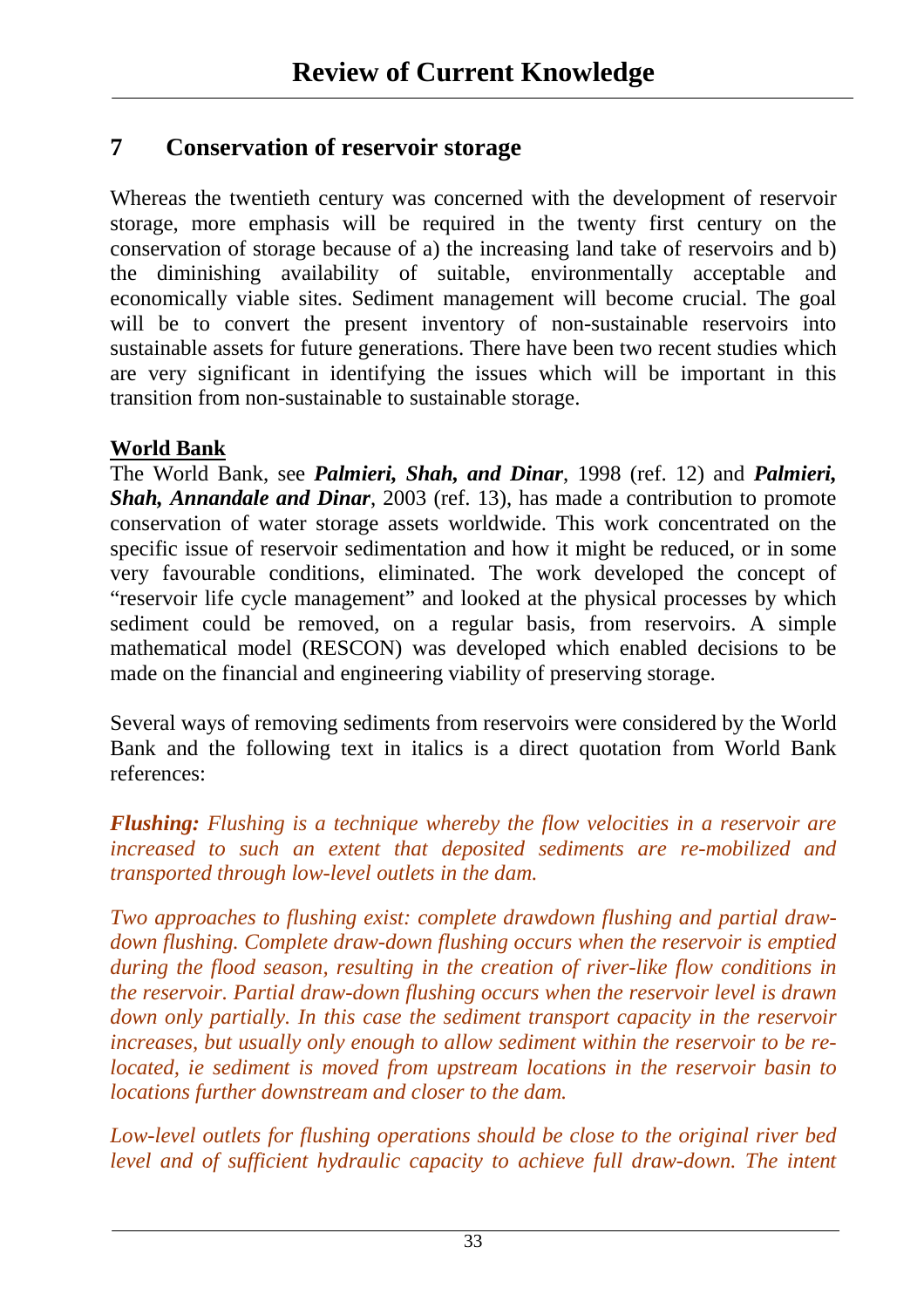*with flushing operations is to re-create river-like flow conditions in the reservoir. By doing so, the sediment that has deposited is re-mobilized and transported through the low-level gates to the river reach downstream from the dam. This operation is usually performed during the flood season. The low-level gates are closed towards the end of the flood season to capture clearer water for use during the dry season.* 

*Flushing with partial draw-down may be used to move sediments from the upper reaches of a reservoir to zones closer to the dam. If this is done, studies should be completed beforehand to ensure that intake structures and other ancillary facilities are not impacted. Flushing with partial draw-down may be used to clear more live storage space and locate the sediment in a more favorable position for future complete draw-down flushing.* 

*Sluicing: Sluicing is an operational technique by which a substantial portion of the incoming sediment load is passed through the reservoir and dam before the sediment particles can settle. This is accomplished in most cases by operating the reservoir at a lower level during the flood season in order to maintain sufficient sediment transport capacity through the reservoir. Higher flow velocities and higher sediment transport capacities in the water flowing through the reservoir result from operating the reservoir at these lower levels. The increased sediment transport capacity of the water flowing through the reservoir reduces the volume of sediment that is deposited. After the flood season, the pool level in the reservoir is raised to store relatively clear water.* 

*Effectiveness of sluicing operations depends mainly on the availability of excess runoff, on the grain size of the sediments and on reservoir morphology. In many cases sluicing and flushing are used in combination.* 

*Density current venting: Density currents may develop under exceptional conditions, causing more sediment to be transported towards the dam than the relationships for turbulent suspension indicate. Such currents occur because the density of the sediment carrying water flowing into the reservoir is greater than the density of clear water impounded in a reservoir. The increased density, increased viscosity and concomitant reduction in turbulence intensity result in a coherent current with a high sediment concentration that dives underneath the clear water and moves towards the dam.* 

*If it is known that density currents occur in a particular reservoir, installation and operation of low-level gates in the dam will make it possible to pass the sediment current through the dam for discharge downstream. By passing the density current through the low-level gates, sediment that would have deposited in the reservoir is released downstream, thus reducing storage loss. Density current venting is an*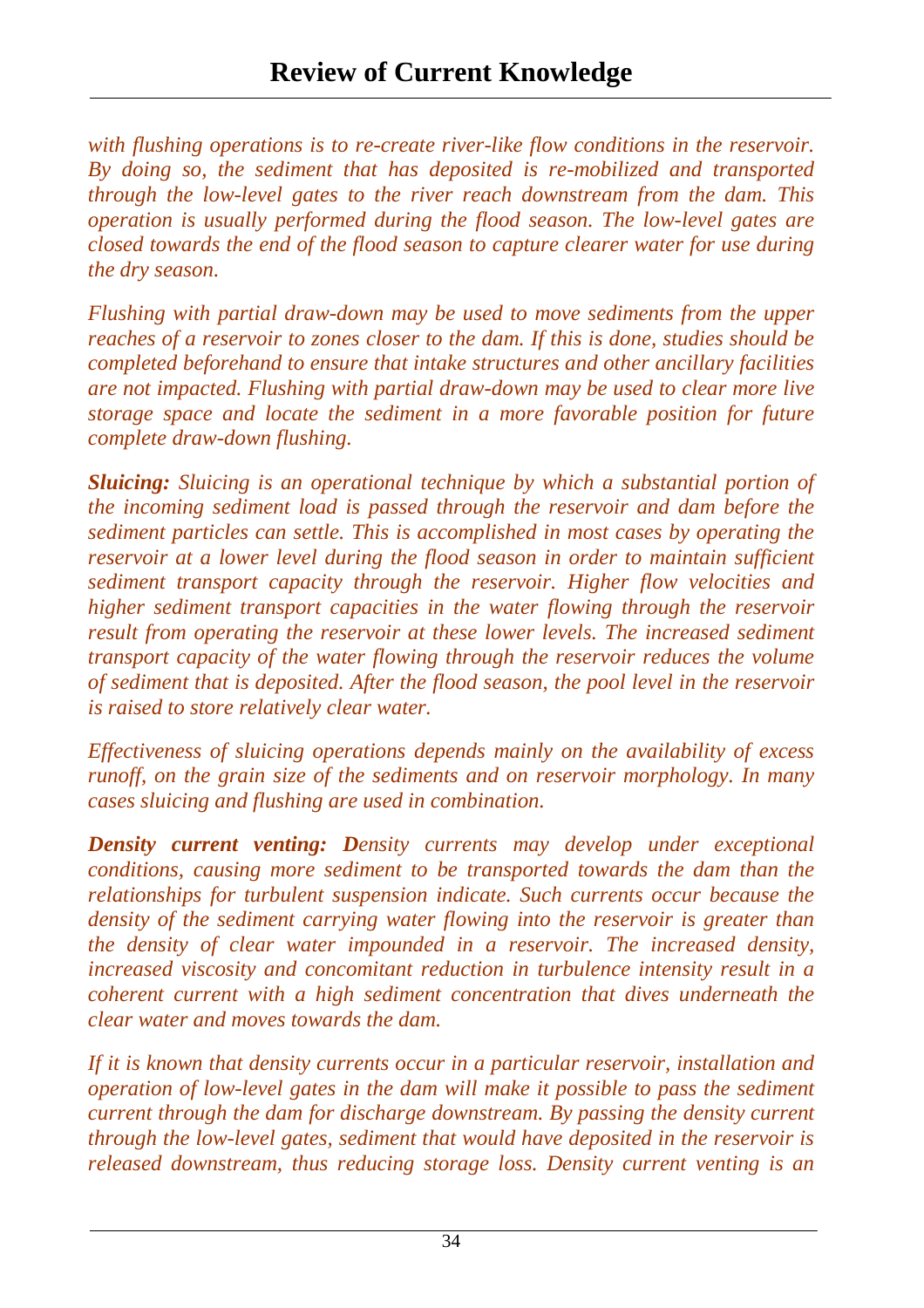*attractive way of releasing sediment laden flows because, unlike flushing operations, it does not require the lowering of the reservoir level.* 

*Mechanical removal: Mechanical removal of deposited sediment from reservoirs takes place using conventional dredging techniques, dry excavation or hydrosuction.* 

*Dredging: The process of excavating deposited sediments from under water is termed dredging. Dredging is a highly specialized activity which is mostly used for clearing navigation channels in ports, rivers and estuaries. However, the technology is often used in reservoirs also.* 

*Sediment dredging is commonly used to reclaim storage lost to sediment deposits. However, conventional hydraulic dredging is often much more expensive than the cost of storage replacement and it is generally not economically viable to remove all sediment from reservoirs by means of dredging alone. With large contracts the cost of dredging can approach the cost of building a new dam.* 

*Disposal of dredged material can constitute an environmental problem and suitable mitigating measures, which can be quite expensive, have to be found on a case by case basis. If discharged directly downstream from the dam, the high sediment concentrations generally associated with dredging can be unacceptable from an environmental point of view. However, it may be possible to reduce the sediment concentration of the water flowing in the river by releasing clean water from the reservoir concurrently with the release of dredged material. If the material is not deposited downstream of the dam, then large expanses of landfill may be required.* 

*Dry excavation: Dry excavation (also known as trucking) requires the lowering of the reservoir during the dry season when the reduced river flows can be adequately controlled without interference with the excavation works. The sediment is excavated and transported for disposal using traditional earth moving equipment. Excavation and disposal costs are high, and as such this technique is generally used for relatively small impoundments. Reservoirs used for flood control may be more amenable to sediment management by trucking, such as has been performed at Cogswell Dam and Reservoir in California. The sediment from this reservoir has been excavated with conventional earth moving equipment and has been used as engineered landfill in the hills adjacent to the reservoir.*

*Hydrosuction: This is a variation of traditional dredging. The difference is that the hydraulic head available at the dam is used as the energy for dredging instead of pumps powered by electricity or diesel. As such, where there is sufficient head available, the operating costs are substantially lower than those of traditional*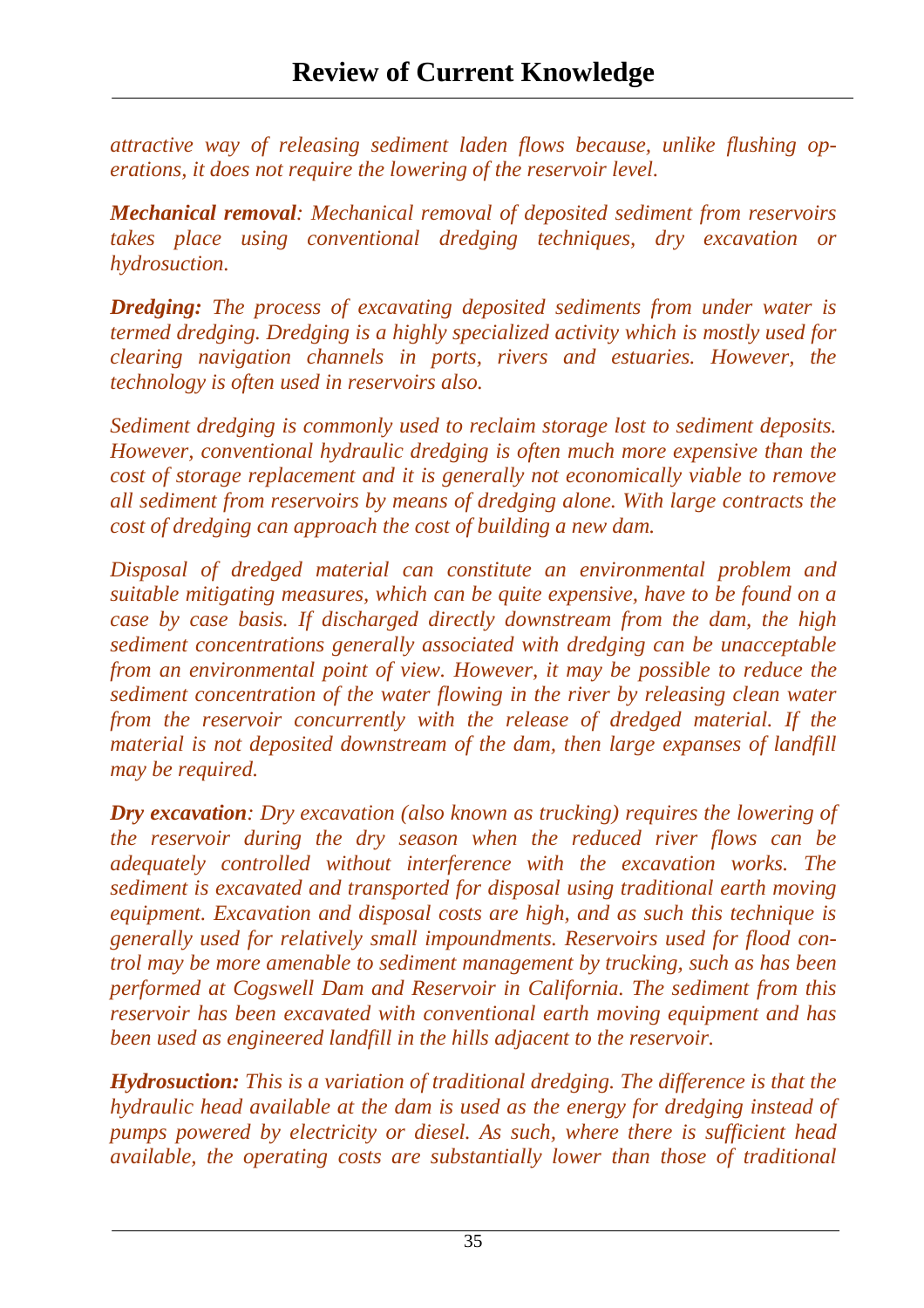*dredging. The system consists of a barge that controls the flow in the suction and discharge pipe and can be used to move the suction end of the pipe around. The upstream end of the pipe is located at the sediment level in the reservoir and its downstream end is usually draped over the dam to discharge sediment and water to the downstream river. The arrangement of the pipe layout essentially creates a siphon and the suction at the upstream end of the siphon is used to evacuate sediment. The system can be used in relatively short reservoirs, not longer than approximately 3 km and also depends on the elevation of the dam and reservoir.* 

Of these methods, the viability of flushing has been researched in detail, including a worldwide review of the application of this method, see *White,* 2001 (ref. 6). The study showed that, for effective flushing, the following factors need to be considered and satisfied:

**Hydraulic conditions required for efficient flushing:** Riverine conditions must be created in the reservoir for a significant length of time. The reservoir level must be held low throughout the flushing period, possibly with minor fluctuations in level to activate sediment movement. To achieve this:-

- The hydraulic capacity of the bypass must be sufficient to maintain the reservoir at a constant level during the flushing period.
- Flushing discharges of at least twice the mean annual flow are required.
- Flushing volumes of at least 10% of the mean annual runoff should be anticipated.

**Quantity of water available for flushing:** There must be enough water available to transport the required volume of sediment. This has the following implications:-

- Reservoirs where the annual runoff is large compared with the volume of the reservoir are best suited for sediment flushing.
- A regular annual cycle of flows and a defined flood season provide optimum conditions for sediment flushing. This favours sites in monsoon areas and sites where flood flows are generated by annual snowmelt in the spring and summer months.
- A balance must be achievable between the significant quantities of water required for sediment flushing and water required to satisfy demands at other times of the year - for irrigation and hydropower, for example.

**Mobility of reservoir sediments**: Sediment sizes are an important factor in determining whether the quantity of water available for flushing will be adequate to remove the desired quantity of sediment from the reservoir.

• Deposited coarse sediments are more difficult to remove than fine sediments. These sediments progress from the upstream end of the reservoir and the toe of the fore-set slope reaches the dam well into the life of the reservoir. The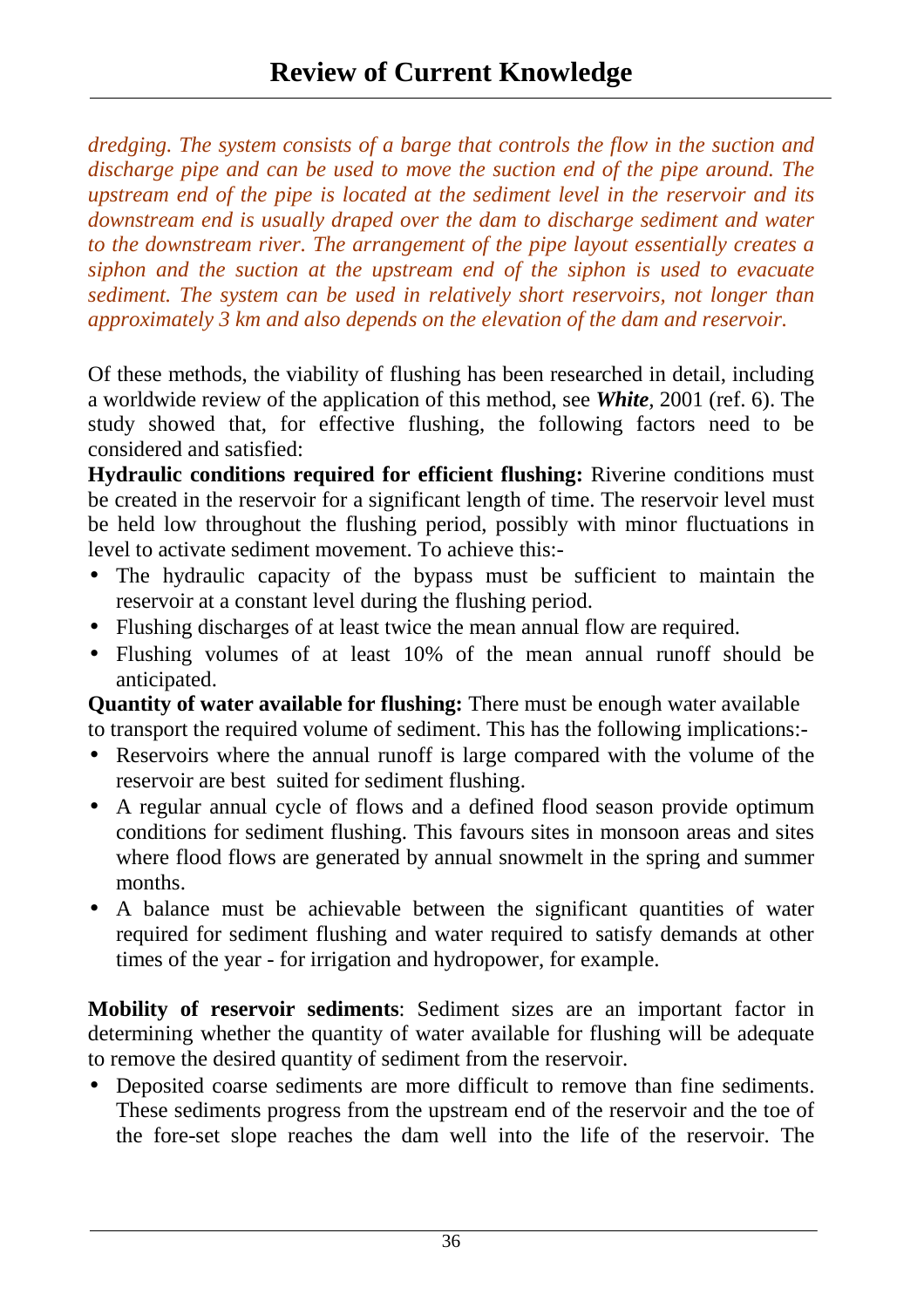sustainable volume achievable by sediment flushing depends on the nature of the deposited sediments and other factors.

- The sediment sizes in transport in rivers entering a reservoir can be of paramount importance in determining the success of flushing. From the point of view of achieving a sediment balance, a large factor is desirable between the sediment sizes being transported as suspended bed material load in the rivers entering the reservoir and the sizes found in the river bed material. Such conditions are typical for gravel rivers with a widely varying bed material composition. In large rivers this situation is found where the longitudinal bed gradient is between, say, 0.002 and 0.001. In smaller rivers the equivalent range may be 0.005 to 0.002.
- From the point of view of sediment size alone, delta deposits of fine sand and coarse silt are the most likely to produce success in flushing a reservoir. Coarser material may inhibit a sediment balance and finer material will deposit in the body of the reservoir outside any incised channel and so will not be available for reworking during flushing.

**Site specific factors:** The most suitable conditions for flushing are to be found in reservoirs which approximate in shape to the incised channel which develops during flushing. Long, relatively narrow reservoirs are better suited to flushing than short, wide, shallow reservoirs.

Sluicing, density current venting, mechanical removal, dredging, dry excavation and hydrosuction are less well documented in terms of the practical constraints on their usage. Further research is required including surveys of worldwide experience using these techniques.

### **World Commission on Dams**

The World Commission on Dams carried out an extensive series of studies, see *WCD*, 2000 (ref. 14). Whilst acknowledging the contribution made by storage reservoirs in terms of power generation, irrigation and water supply, the overwhelming emphasis was on the social and environmental impacts of large reservoirs and how decision-making could be improved in future developments. The following quotation from the Commission's report summarises its recommendations for change:

### *From Global Review to Future Practice*

*Along with all development choices, decisions on dams must respond to a wide range of needs, expectations, objectives and constraints. As matters of public choice and policy they will always reflect competing interests and require negotiation. Reconciling competing needs and entitlements is the single most important factor in addressing the conflicts associated with development projects*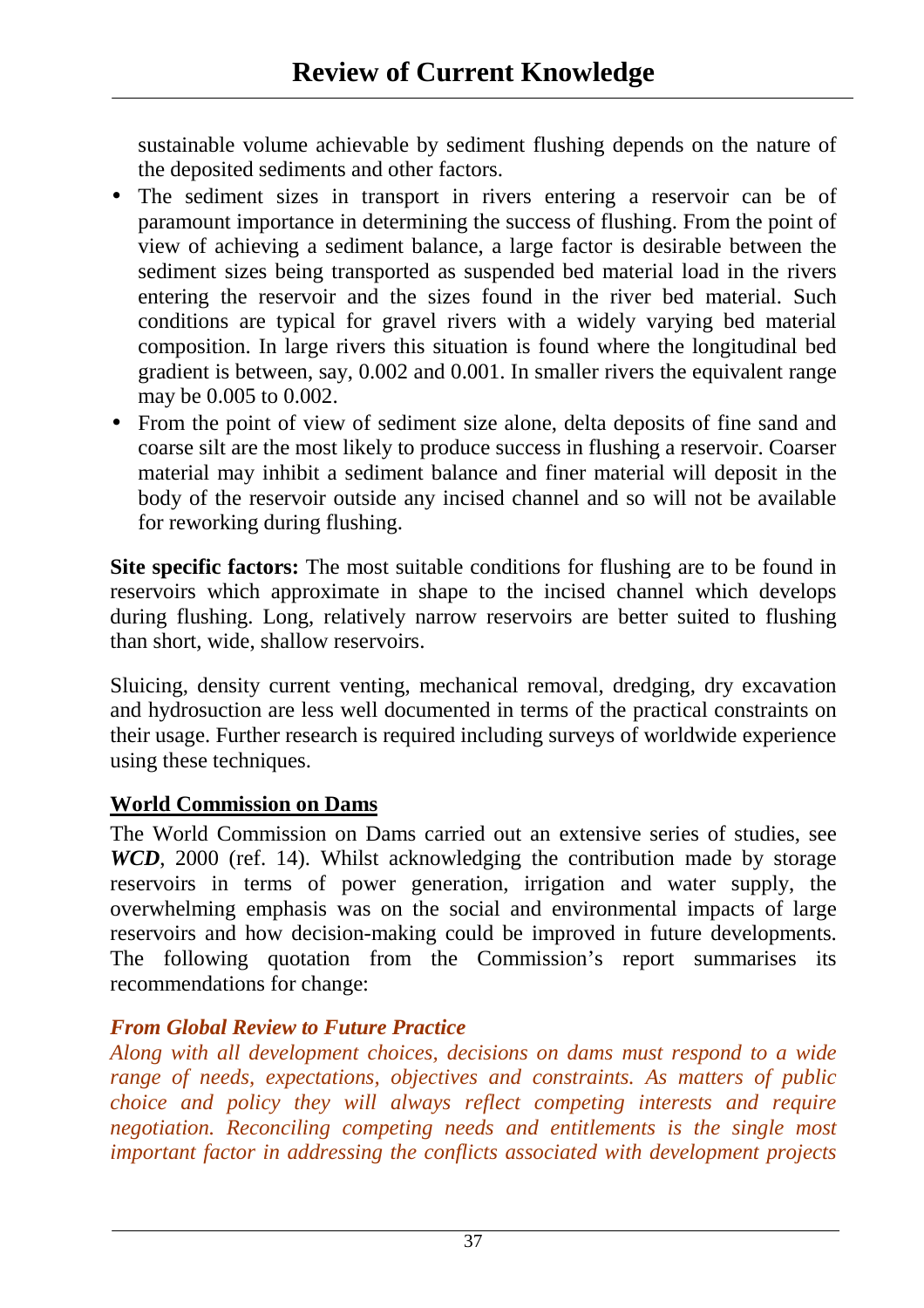*and programmes - particularly large-scale interventions such as dams.* 

*Access to water provides a graphic illustration of such competing needs and development objectives and the reason why equity and justice considerations emerge as key issues. Riparian communities with longstanding use rights and economies that depend on local resources have an immediate interest in maintaining current use patterns and assuring fulfilment of their future needs. However, in the context of national policies, meeting development needs may require sharing water resources. To balance these needs societies will have to negotiate a framework for equitably sharing the resource. History shows that this can be done successfully provided a transparent and legitimate process is followed.* 

*Dams have often been seen as an effective way of meeting water and energy needs. However, the Global Review has emphasised the wide range of problems associated with them. The Commission acknowledges that today's perspective on development reflects the benefit of knowledge that may not have been available to past decision-makers. Nonetheless, it is clear that the positive contribution of large dams to development has, in many cases, been marred by significant social and environmental impacts which are unacceptable when viewed from today's values.* 

*The debate about dams is a debate about the very meaning, purpose and pathway of development as well as the role that the State plays in both protecting the rights of its citizens and responding to their needs through development policies and projects. The WCD Global Review showed clearly that large-scale infrastructure projects such as dams can have devastating impacts on the lives and livelihoods of affected communities and ecosystems, particularly in the absence of adequate assessments and provisions being agreed to address these impacts.* 

*Improving the development process and its outcomes must start with a clear understanding of the shared values, objectives and goals of development and their implications for institutional change. The Commission grouped the core values informing its understanding on these issues under five main headings:* 

- *Equity*
- *Efficiency*
- *Participatory decision-making*
- *Sustainability*
- *Accountability*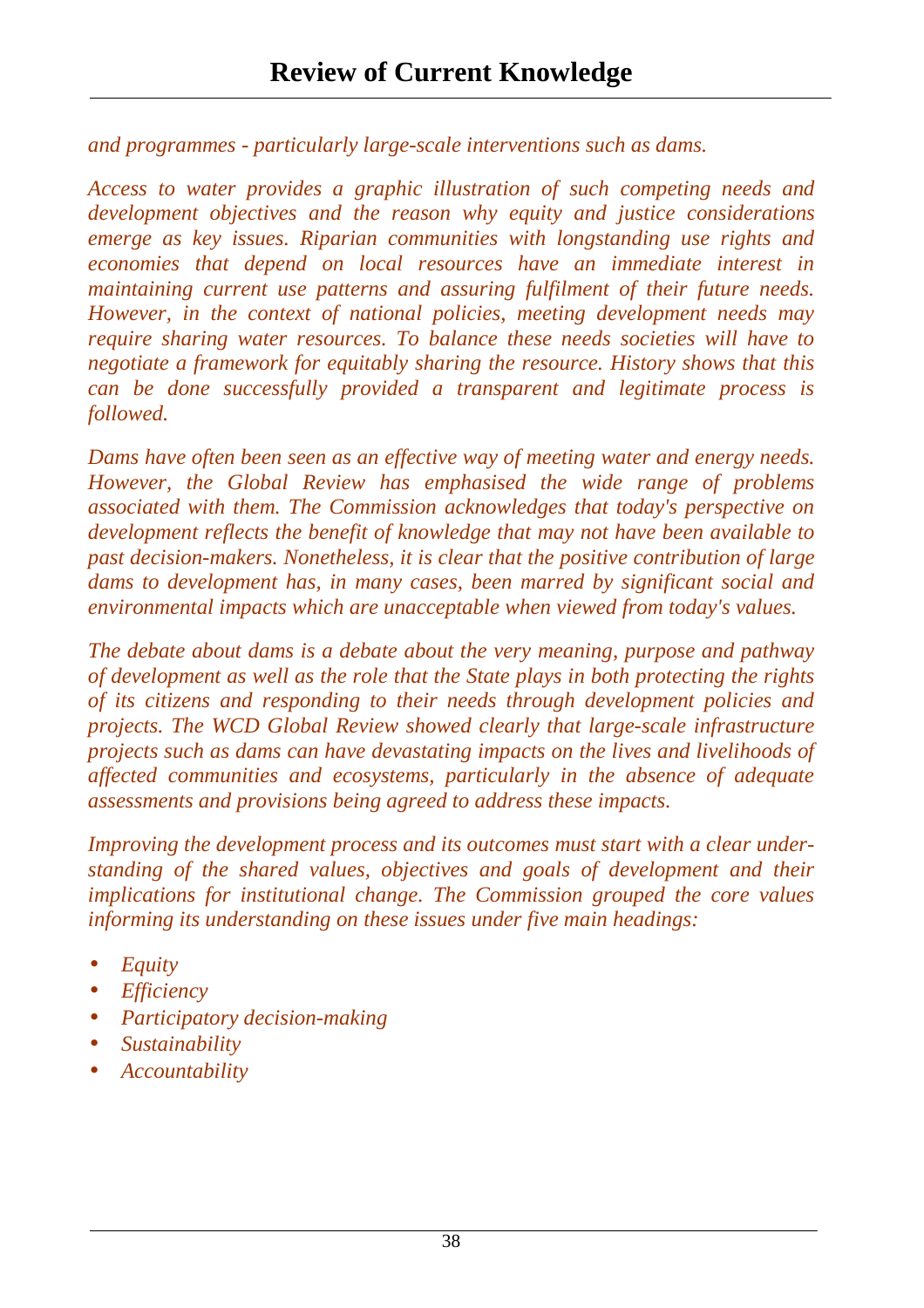### **8 Global warming and climate change**

This chapter discusses the water issues surrounding global warming and climate change. The evidence for global warming and climate change is now well established and documented and this ROCK rests heavily on the work of the Intergovernmental Panel for Climate Change (IPCC).

An enormous amount of scientific effort has been invested in the subjects of global warming and climate change in recent years. Extensive field measurements over many years and the development of soundly based numerical models have placed the subject on a much firmer footing. No longer are claims of global warming simply based on anecdotal evidence of "rare" or "unusual" climatic events or sequences of such events. Despite this, there remains a small group of sceptics who, in particular, query whether current climate change trends are natural or manmade and whether the trends are cyclic or progressive.

The Intergovernmental Panel for Climate Change (IPCC) was established by the United Nations Environmental Programme (UNEP) and the World Meteorological Organisation (WMO) in 1988 to provide a clear scientific view on the current state of climate change. It reviews and assesses the most recent scientific, technical and socio-economic information relevant to the understanding of climate change and collates scientific evidence from all over the world. Scientists contribute to the work of the IPCC on a voluntary basis and any differing viewpoints existing within the scientific community are reflected in the IPCC reports.

Because of its scientific and intergovernmental nature, the IPCC embodies an opportunity to provide rigorous and balanced scientific information to decisionmakers. By endorsing the IPCC reports, governments acknowledge the authority of their scientific content. The work of the organization is therefore policy-relevant and yet policy-neutral, never policy-prescriptive.

Climate change, in IPCC usage, refers to a change in the state of climate that persists for an extended period, typically decades or longer. It refers to climate change over a long period induced by natural causes and human activity. Pre 1850 almost all variations in climate had natural causes and were not affected by man. However, human activities have had a noticeable effect in more recent times, particularly during the latter half of the 20th century.

The following summary is based on IPCC reports, see *IPCC*, 2007 (ref. 15). The main findings and projections for the future are given in this report together with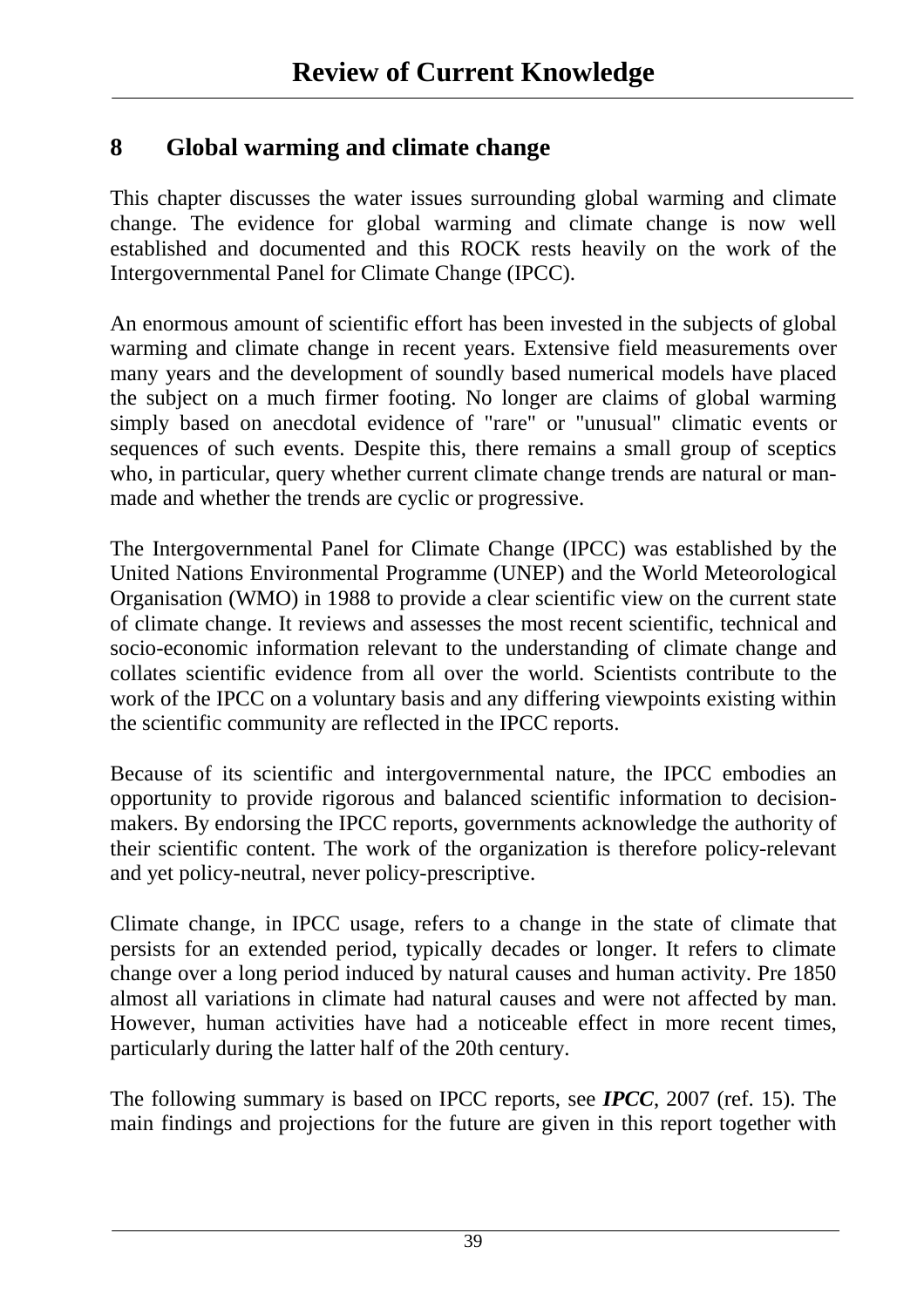an indication of the uncertainties associated with the data and the predictions. These are summarised in the following sections.

#### **Uncertainties**

The subject of climate change is not an easy one. The collection of data is challenging and the scale and complexity of the science should not be underestimated. Hence the data, the physics embodied in climate models and the prediction from the models all have a degree of uncertainty. The IPCC approach is to define sets of descriptors which enable the reader to assess the reliability (or otherwise) of the data, the theory, the model(s), future predictions etc.

Where uncertainty is assessed qualitatively, it is characterised by providing a relative sense of the amount and quality of the evidence. Terms such as *high agreement, medium evidence* and *poor agreement* are used*.* 

Where uncertainty is assessed more quantitatively using expert knowledge / judgement, a range of so-called confidence levels are used, such as *very high confidence, high confidence, medium confidence* and *low confidence.* 

Where uncertainty in specific predictions is assessed using expert knowledge / judgement / statistical analysis of a body of evidence / numerical models, then the following ranges of likelihood are used to express the assessed probability of occurrence: *virtually certain, extremely likely, very likely, likely, more likely than not, about as likely as not, unlikely, very unlikely, extremely unlikely and exceptionally unlikely.* 

This ROCK follows these descriptors where possible.

### **Observed changes in climate to 2007**

Direct evidence to show that the climate system has warmed significantly during the last 150 years is now strong. Three main indicators are quoted by IPCC:

- 1. The average temperature of the world's near surface air and also the oceans has increased significantly since 1850 from approx. 13.5 deg C to approx. 14.5 deg C.
- 2. Since 1870 the average sea level has increased by approx. 200 mm, a average rate of 1.4 mm per year. The rate of increase over that period is not constant and in the period 1960 to 2003 it was 1.8 mm per year. From 1993 to 2003 the rate was 3.1 mm per year but it is not clear whether this was a short or a long term effect.
- 3. Observations of snow and ice cover are also consistent with warming. Satellite data from 1978 onwards shows major changes in global ice cover. The annual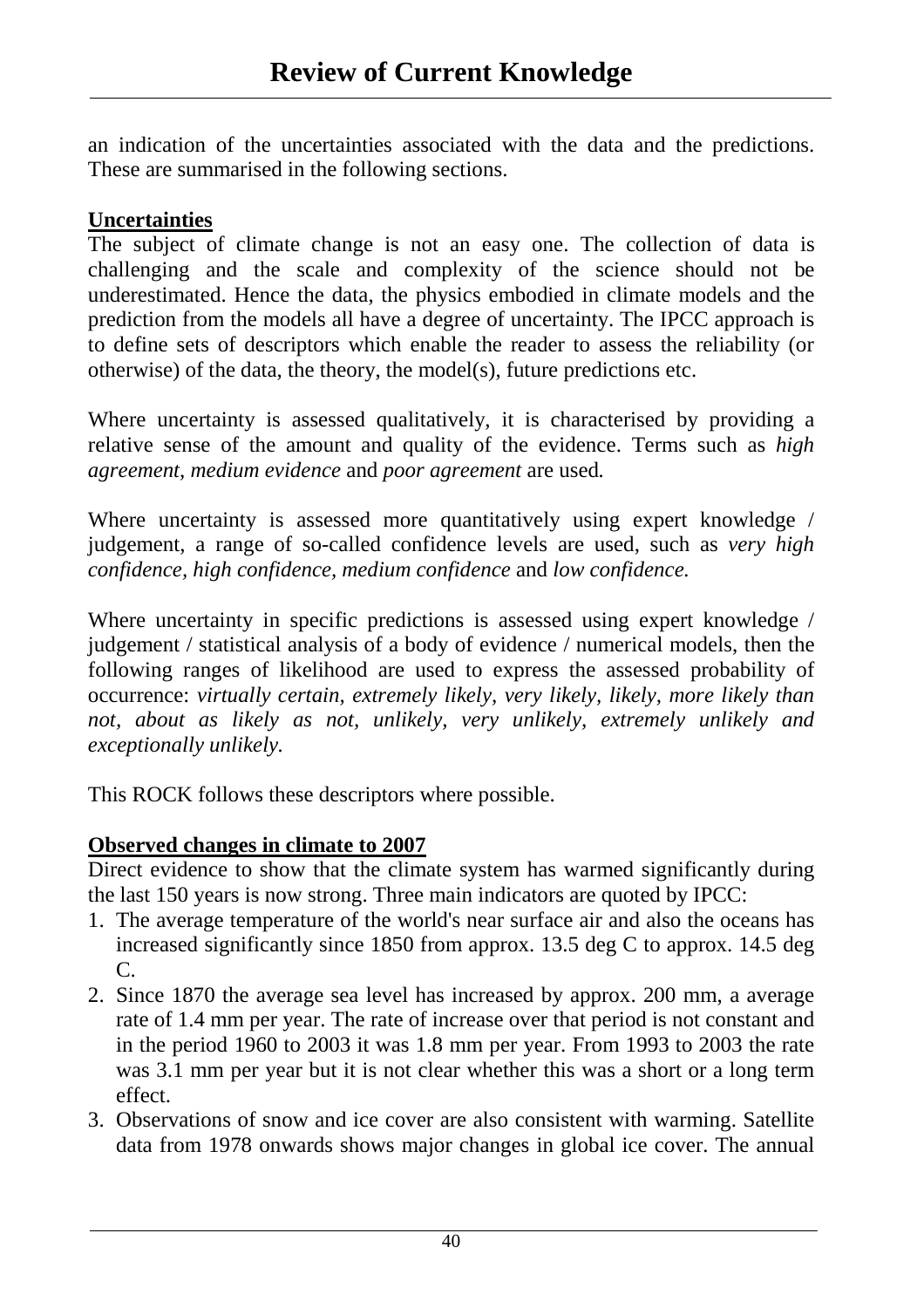average extent of the Arctic sea ice has shrunk by 2.7% per decade, with larger decreases in summer of 7.4% per decade.

Indirect evidence from all continents and most oceans shows, with *high confidence,* that many natural systems are being affected by regional climate change, particularly temperature increases. Examples include:

- 1. Enlargement and increased number of glacial lakes.
- 2. Increased ground instability in permafrost regions and rock avalanches in mountainous regions.
- 3. Changes in some Arctic and Antarctic ecosystems.

### **Causes of climate change**

The drivers of climate change are:

- 1. Changes in the atmospheric concentrations of greenhouse gases and aerosols.
- 2. Changes in vegetative land cover.
- 3. Changes in solar radiation.

Human activities influence items 1 and 2.

These drivers affect the absorption, scattering and emission of radiation within the atmosphere and at the Earth's surface. The resulting positive or negative changes in the energy balance influence the global climate.

Human activities result in emissions of four long-lived greenhouse gases, carbon dioxide, methane, nitrous oxide and the halocarbons. The concentrations of these increase in the atmosphere when emissions exceed natural absorption levels.

Figure 8 shows the observed emissions of these four greenhouse gases between 1970 and 2004. Total emissions have increased by 70% over that period and emissions of the major contributor, carbon dioxide, have increased by 80%.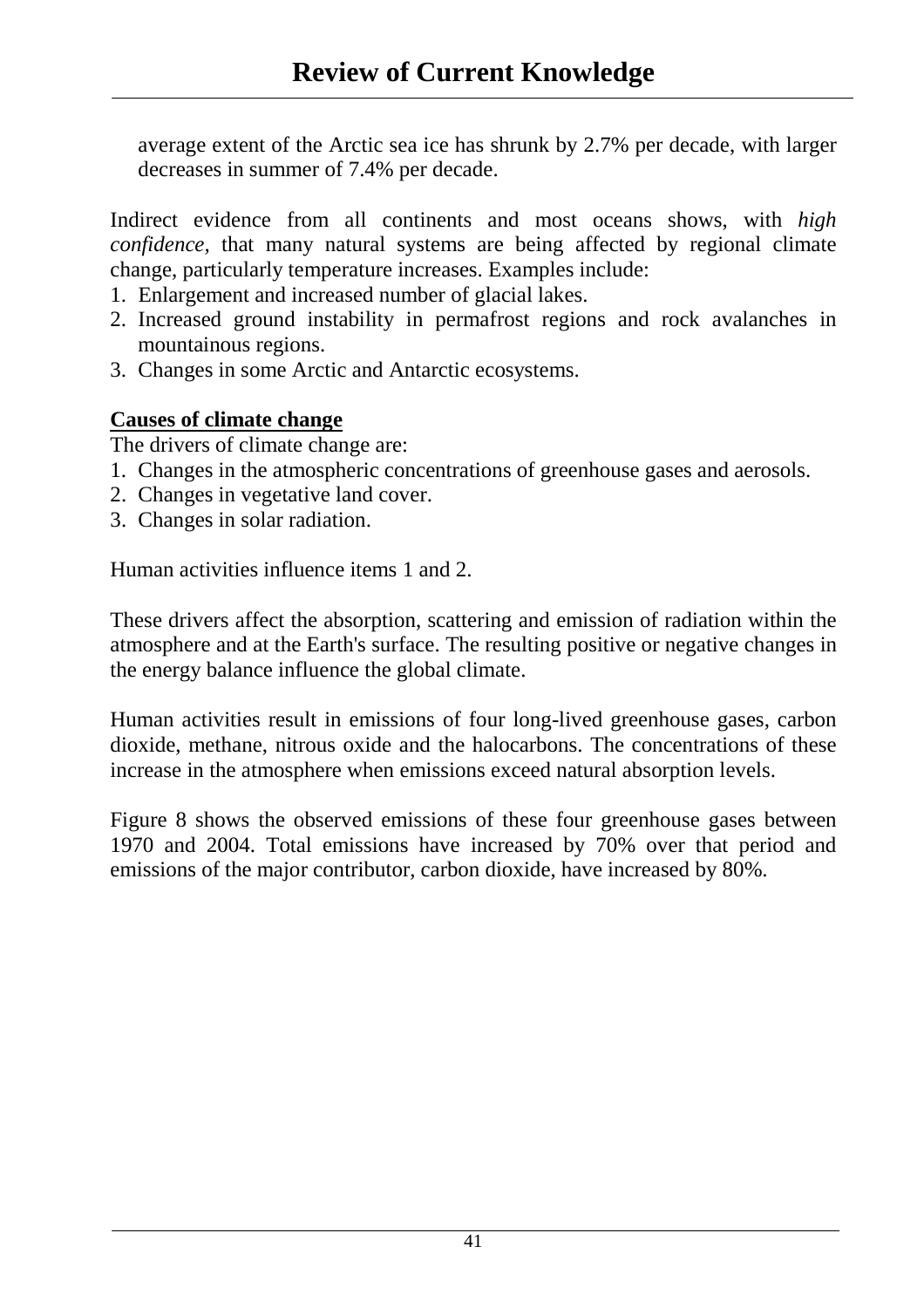

**Figure 8 Worldwide greenhouse gas emissions from 1970 to 2004** 

The IPCC report identifies the source of these emissions sector by sector. The distribution is shown in Figure 9.



**Figure 9 Worldwide greenhouse gas emissions from 1970 to 2004 by sector**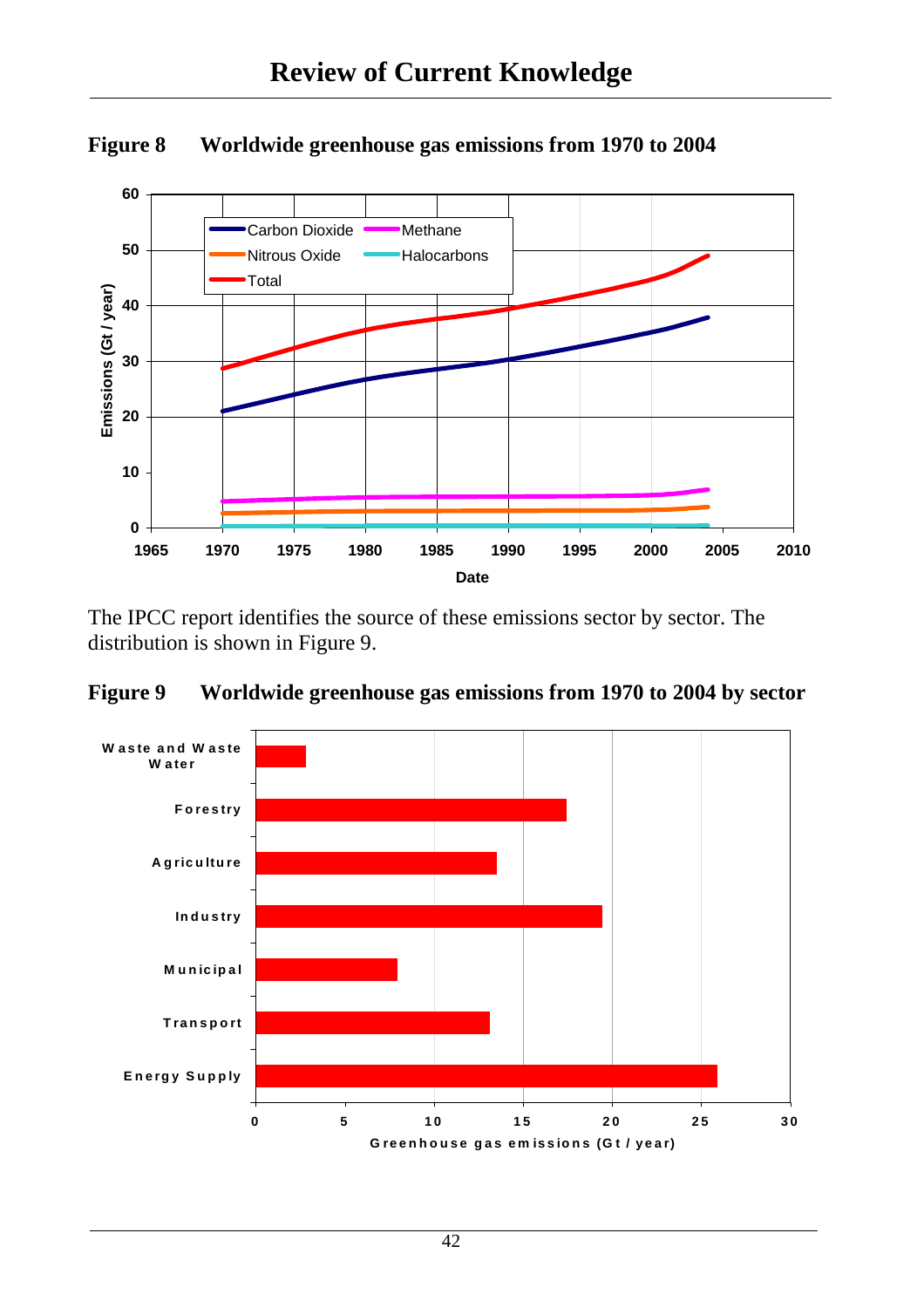Table 11 is taken from *USCB*, 2009 (ref. 5) and shows those countries with the ten highest carbon dioxide emissions in 2006. It also shows the carbon dioxide emissions per person. The populous countries of China and India currently have emissions per person much lower than other countries in this list.

| Country               | <b>Carbon dioxide</b><br>emissions per annum<br>(million tonnes) | <b>Carbon dioxide</b><br>emissions per person per<br>annum<br>(tonnes) |
|-----------------------|------------------------------------------------------------------|------------------------------------------------------------------------|
| <b>United States</b>  | 5 6 9 7                                                          | 19                                                                     |
| <b>China</b>          | 5 607                                                            | 4                                                                      |
| <b>Russia</b>         | 1587                                                             | 11                                                                     |
| India                 | 1 250                                                            |                                                                        |
| Japan                 | 1 2 1 3                                                          | 9                                                                      |
| <b>Germany</b>        | 823                                                              | 10                                                                     |
| Canada                | 539                                                              | 17                                                                     |
| <b>United Kingdom</b> | 536                                                              | 9                                                                      |
| <b>South Korea</b>    | 476                                                              | 10                                                                     |
| <b>Italy</b>          | 448                                                              | 8                                                                      |

### **Table 11 Carbon dioxide emissions by country**

In an attempt to put these increases in greenhouse gas emissions into perspective the IPCC has looked at historic concentrations in the atmosphere based on samples from ice cores spanning many thousands of years. Carbon dioxide concentrations in the atmosphere for 10 000 years prior to 1800 were consistently in the range 260 to 280 ppm. However, since the start of the industrial era concentrations have risen continuously. They reached 310 ppm by 1950 and are currently approaching 380 ppm, a major escalation in the last 60 years.

The IPCC concludes that most of the observed increase in global average temperature since the mid 20th century is *very likely* to be due to the observed increases in anthropogenic greenhouse gas concentrations.

Further information on both carbon dioxide concentrations and atmospheric temperatures are provided by the European Project for Ice Coring in Antarctica, *EPICA*, (ref. 16). The data from ice cores goes back at least 80 000 years. Data on atmospheric temperatures covering the last 60 years, based on readings taken at Mauna Loa, are available through a US Federal Agency, the National Oceanic and Atmospheric Administration, *NOAA*, (ref. 17). *The Meteorological Office, Hadley Centre*, (ref. 18), also provides detailed information, including very recent trends.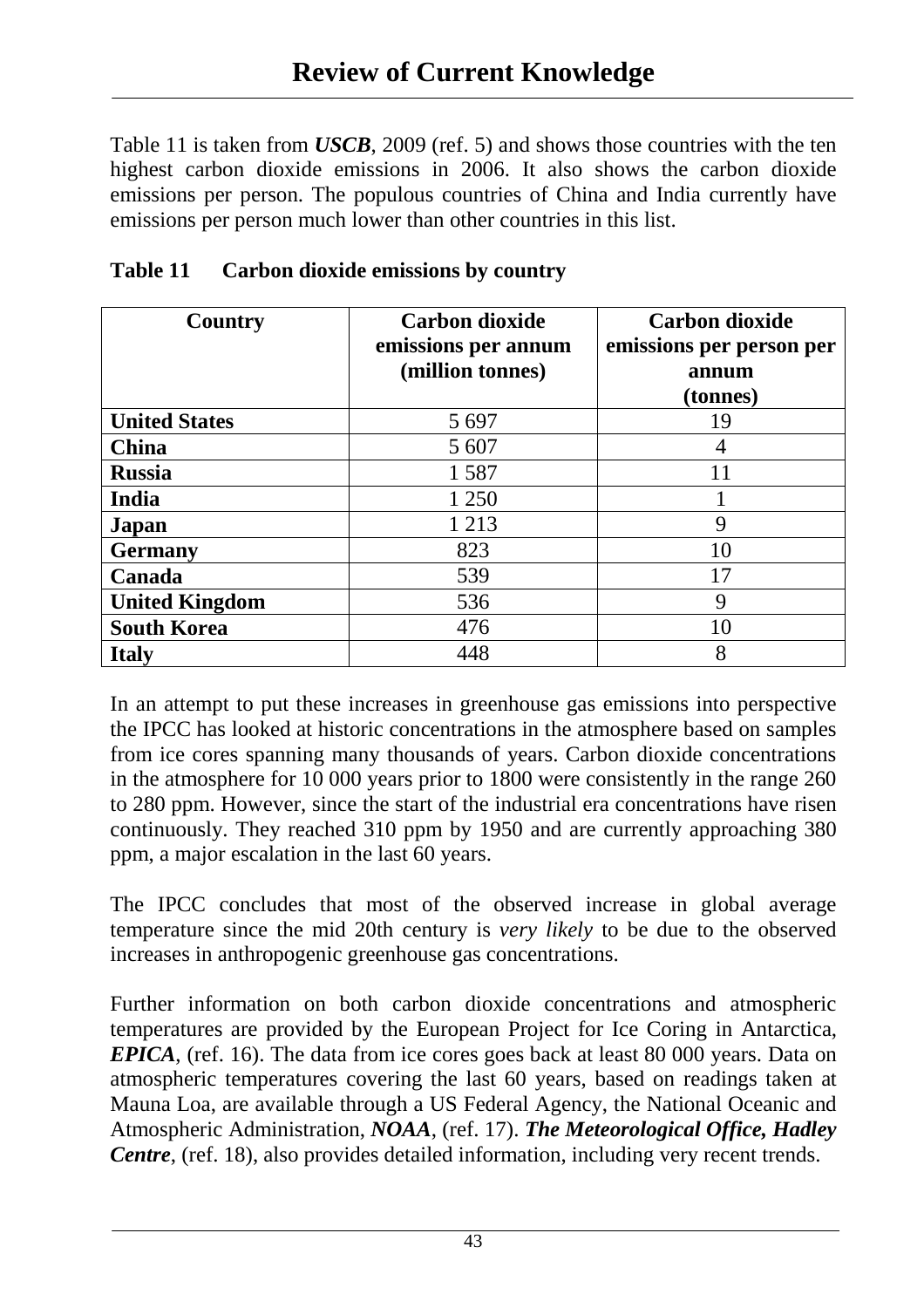#### **Global warming since 1900**

Further confirmation comes from the use of climate change models which can simulate changes in surface temperature as affected by (i) natural causes and (ii) natural causes plus anthropogenic causes associated with human activities. Many models have been used to simulate temperature changes over the last 100 years with and without anthropogenic influences and the results compared with observations. Whilst the models have difficulty in simulating local conditions they can be applied to the oceans and land masses on a global scale and to continents on a regional scale.

The IPCC reports that none of the models using only natural influences has reproduced the continental mean warming trends in individual continents (except Antarctica) over the second half of the 20th century. Those models which include anthropogenic influences show much closer agreement with observations.

#### **Climate change since 1900**

The IPCC reports that most models under most circumstances suggest that discernable human influences extend beyond average global temperatures to other aspects of climate, including temperature extremes and wind patterns. Table 12 gives a summary of the changes since 1900 together with their likelihood.

| Table 12 | Climatic changes since 1900 as related to human activities |
|----------|------------------------------------------------------------|
|----------|------------------------------------------------------------|

| <b>Effect</b>                             | Likelihood of anthropogenic  |
|-------------------------------------------|------------------------------|
|                                           | cause                        |
| Sea levels rise                           | Very likely                  |
| Temperatures of the most extreme hot      | Likely.                      |
| nights, hot days and cold days.           |                              |
| <b>Increased risk of heat waves.</b>      | More likely than not.        |
| Changes in wind patterns affecting extra- | Likely.                      |
| tropical storm tracks and temperature     |                              |
| patterns in both hemi-spheres.            |                              |
| Changes in the wind circulation patterns  | No strong evidence (Not well |
| in the Northern Hemisphere                | simulated by climate models) |
| Changes in the hydrological cycle and an  | Some evidence.               |
| increased precipitation over land.        |                              |
| Increase in areas affected by drought     | More likely than not.        |
| since 1970.                               |                              |
| Global scale changes in many physical     | Likely                       |
| and biological systems                    |                              |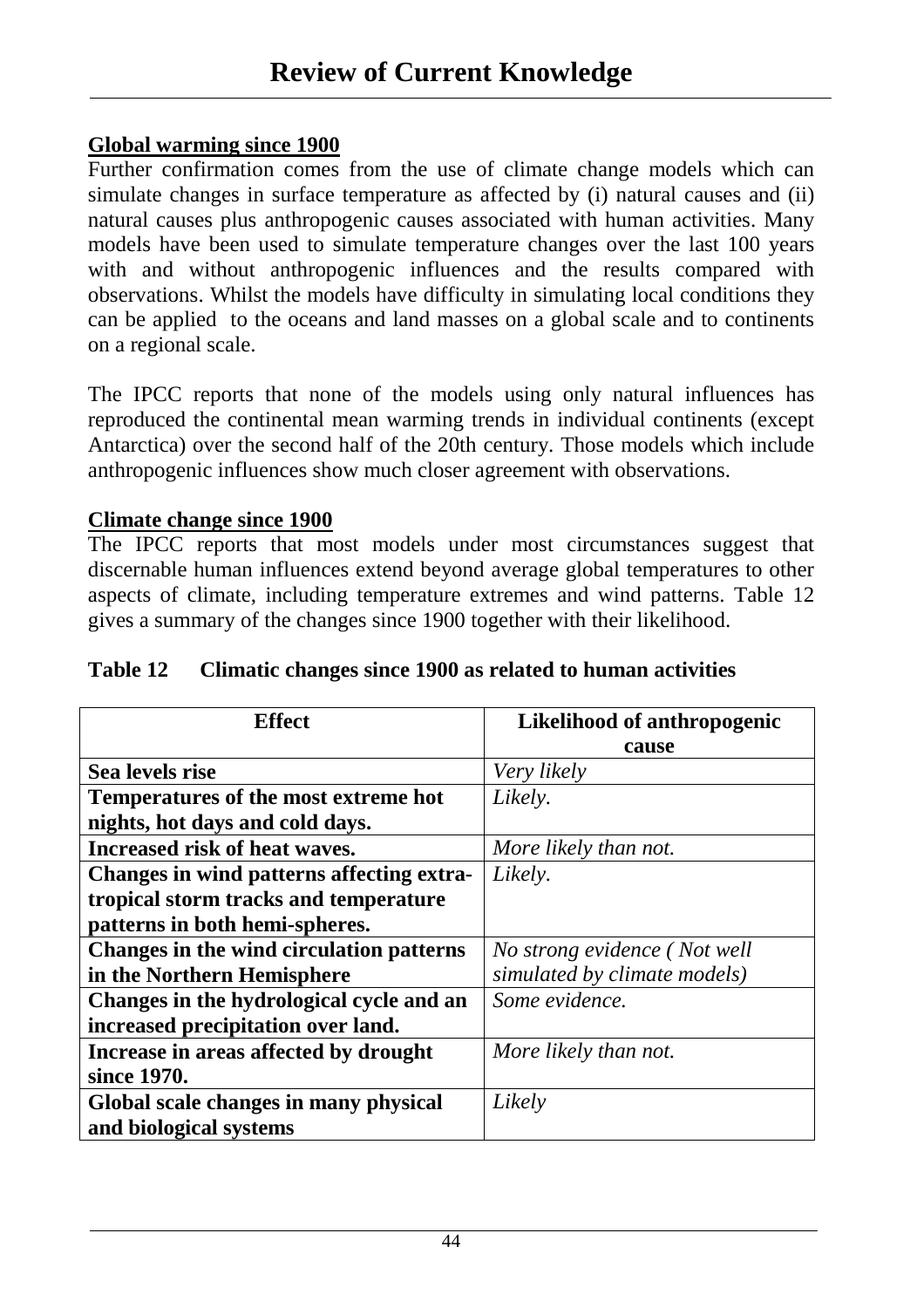#### **Climate change in the near and long term future**

Climate models are being developed continuously and their ability to simulate the complicated processes which occur in the Earth's atmosphere is improving all the time. They are now capable of simulating the changes which have occurred up until the present time with reasonable accuracy as described in the previous sections of this chapter. It is therefore appropriate to use these models to look into the near and long term future, although the further one goes into the future the less reliable the predictions become. The task is not straightforward because of the number of variables which have to be considered. Future population growth and the associated domestic, industrial and agricultural activities will all influence greenhouse gas emissions and the natural ability of Earth's atmosphere to absorb these changes.

The IPCC approach is to use various scenarios which consider alternative development pathways covering a range of demographic, economic and technological driving forces and resulting greenhouse gas emissions. The scenarios assume the internationally agreed climate policies in place in 2007 and exclude any more recent agreements.

In general terms, there are four basic scenarios:-

- A1. A world in which there is continued rapid economic growth, a global population which peaks in 2050 and a rapid introduction of new and more efficient technologies. This scenario is sub-divided depending upon whether the technological change is fossil fuel related (A1F) or non-fossil fuel related (A1T) or a balance between the two (A1B).
- A2. A heterogeneous world with high population growth, slow economic development and slow technological change.
- B1. A convergent world with the same population as in A1 but with more rapid changes in economic structures towards service and information economies.
- B2. A world with intermediate population and economic growth, emphasising local solutions to economic, social and environmental sustainability.

No likelihood is attached to these scenarios.

Simulations of these scenarios assume an emission rate of 40 Gt of greenhouse gases in 2000 and compute rates of emission through to 2100. A summary of the results is given in Table 13.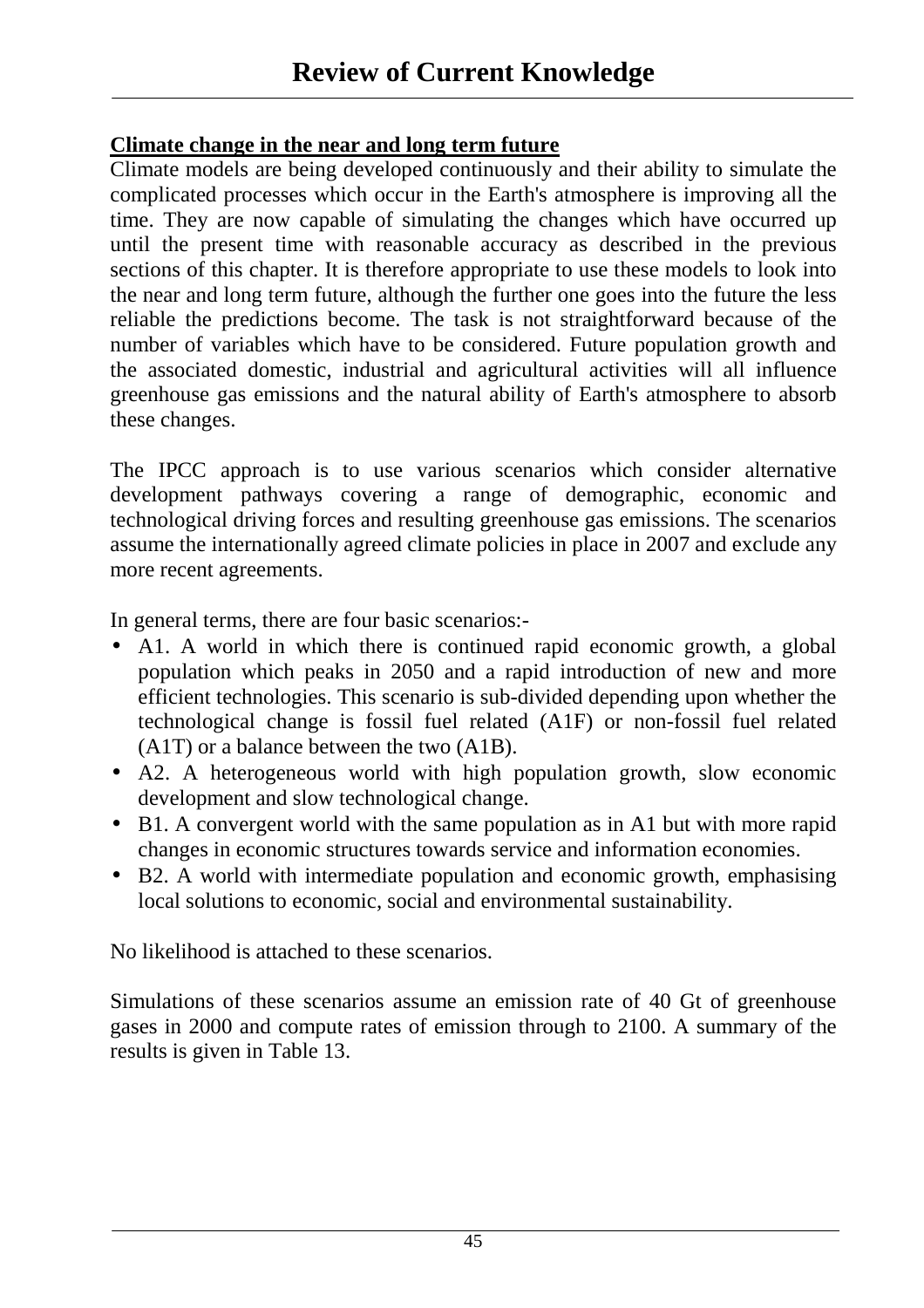| Table 13 | Projected greenhouse gas emissions as influenced by development |
|----------|-----------------------------------------------------------------|
| paths    |                                                                 |

| <b>Scenario</b> | Annual greenhouse gas emissions (Gt) |      |
|-----------------|--------------------------------------|------|
|                 | 2050                                 | 2100 |
| A1F             | 110                                  | 130  |
| A1T             | 61                                   | 28   |
| A1B             | 76                                   | 61   |
| $\bf{A2}$       | 85                                   | 137  |
| <b>B1</b>       | 55                                   | 25   |
| R2              |                                      |      |

Projected global effects of these emissions from the year 2000 to the year 2100 are given in Table 14.

#### **Table 14 Projected global increases in temperatures and sea levels to the year 2100**

| <b>Scenario</b> | Temperature increase (deg C) |                       | Sea level rise (m)    |
|-----------------|------------------------------|-----------------------|-----------------------|
|                 | Best estimate                | <b>Range of model</b> | <b>Range of model</b> |
|                 |                              | results               | results               |
| A1F             | 4.0                          | $2.4 - 6.4$           | $0.26 - 0.59$         |
| A1T             | 2.4                          | $1.4 - 3.8$           | $0.20 - 0.45$         |
| A1B             | 2.8                          | $1.7 - 4.4$           | $0.21 - 0.48$         |
| A2              | 3.4                          | $2.0 - 5.4$           | $0.23 - 0.51$         |
| <b>B1</b>       | 1.8                          | $1.1 - 2.9$           | $0.18 - 0.38$         |
| B <sub>2</sub>  | 2.4                          | $1.4 - 3.8$           | $0.20 - 0.43$         |

In 2007 the IPCC expressed a growing confidence in the ability of climate models to make reasonable projections of future changes on a regional basis, including changes in wind patterns and precipitation.

The projected warming to the year 2100 shows geographical patterns similar to those observed in recent decades. Warming is expected to be greatest over land, particularly at high northern latitudes. It is expected to be least in the Southern Ocean and the North Atlantic.

### **General impacts of future climate change**

*IPCC*, 2007 (ref. 15) gives key findings in terms of the impacts of future climate change to 2100 and these are summarised in Table 15.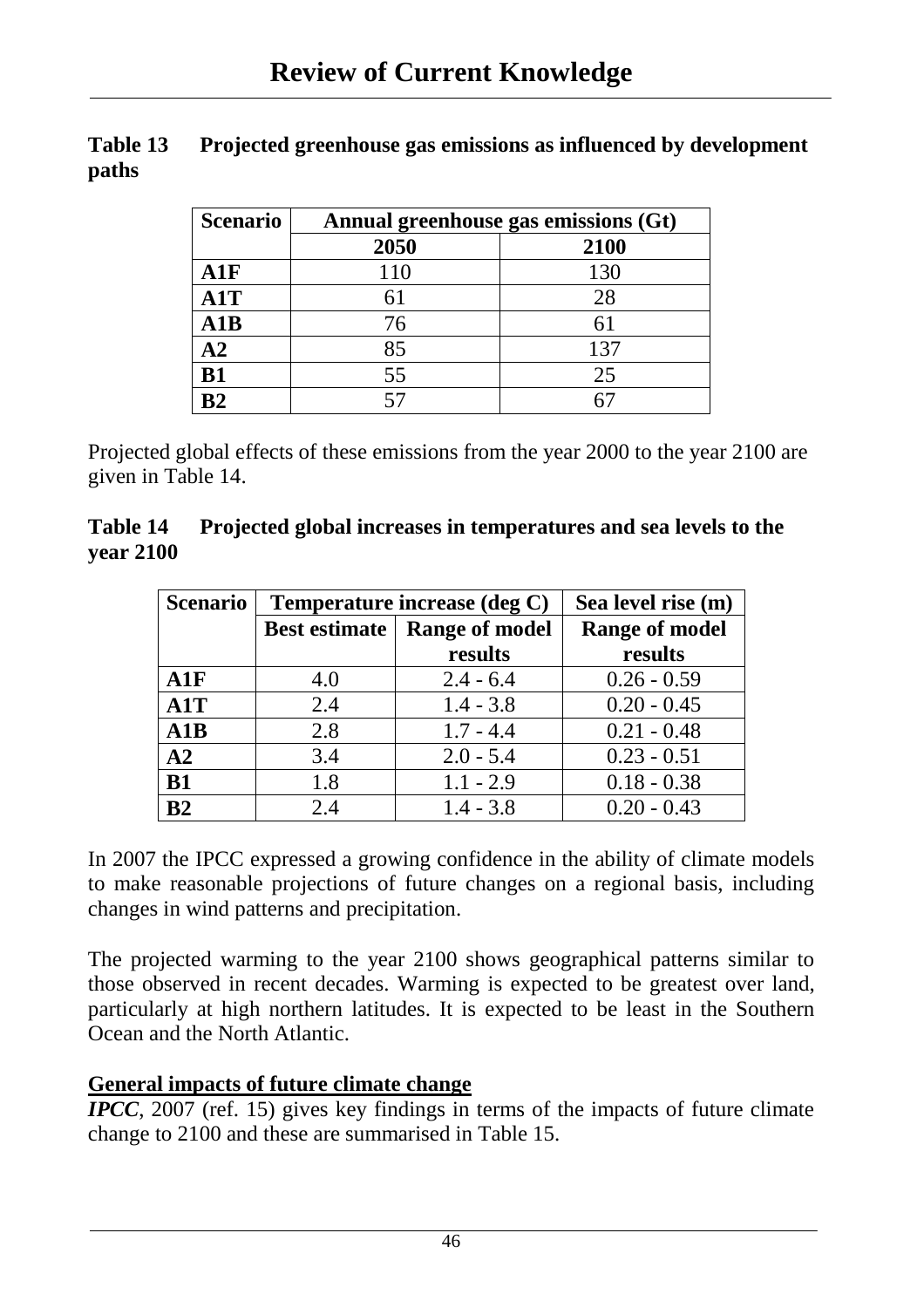| Table 15 | <b>Projected impacts of climate change to the year 2100</b> |  |
|----------|-------------------------------------------------------------|--|
|          |                                                             |  |

|                   | <b>Impact</b>                                                                         | <b>Likelyhood</b> |
|-------------------|---------------------------------------------------------------------------------------|-------------------|
| <b>Ecosystems</b> | The resilience of many systems will be                                                | Likely            |
|                   | exceeded due to the effect of climate change                                          |                   |
|                   | on flooding, drought, wildfires, ocean                                                |                   |
|                   | acidification etc.                                                                    |                   |
|                   | Approx. 20 to 30% of plant and animal                                                 | Likely            |
|                   | species will be at an increased risk of                                               |                   |
|                   | extinction.                                                                           |                   |
|                   | Increased greenhouse concentrations in the                                            | Not stated        |
|                   | atmosphere will cause major changes in                                                |                   |
|                   | ecosystem structure and function.                                                     |                   |
| Food              | On a global basis, crop production will                                               | Medium            |
|                   | generally increase slightly for temperature                                           | confidence        |
|                   | increases up to 3 deg C and then decrease                                             |                   |
|                   | beyond that in some areas.                                                            |                   |
|                   | At low altitudes, in some areas, crop                                                 | Medium            |
|                   | production will reduce with increases of                                              | confidence        |
|                   | only 1 or 2 deg C.                                                                    |                   |
| <b>Coasts</b>     | Coasts will suffer increased risks from                                               | Very high         |
|                   | coastal erosion and sea level rise                                                    | confidence        |
|                   | Large populations will be exposed to                                                  | Very high         |
|                   | increased flood risk especially in the low-                                           | confidence        |
|                   | lying mega-deltas of Asia and Africa                                                  |                   |
| Industry,         | The most vulnerable will be those located in                                          | Not stated        |
| settlement        | coastal and river floodplain areas, those                                             |                   |
| and Society       | where the economy is closely related to                                               |                   |
|                   | climate sensitive resources and those in                                              |                   |
|                   | areas prone to extreme weather events.                                                |                   |
| <b>Health</b>     | Health will generally be affected, for                                                | Not stated        |
|                   | example, by malnutrition, the consequences<br>of extreme weather etc. Factors such as |                   |
|                   |                                                                                       |                   |
|                   | education, health care and economic                                                   |                   |
|                   | development will be crucial.<br>Some minor benefits may arise from                    | Not stated        |
|                   | increased temperatures in some areas.                                                 |                   |
| Water             | Water impacts are key to all sectors and                                              | See below         |
|                   | regions.                                                                              |                   |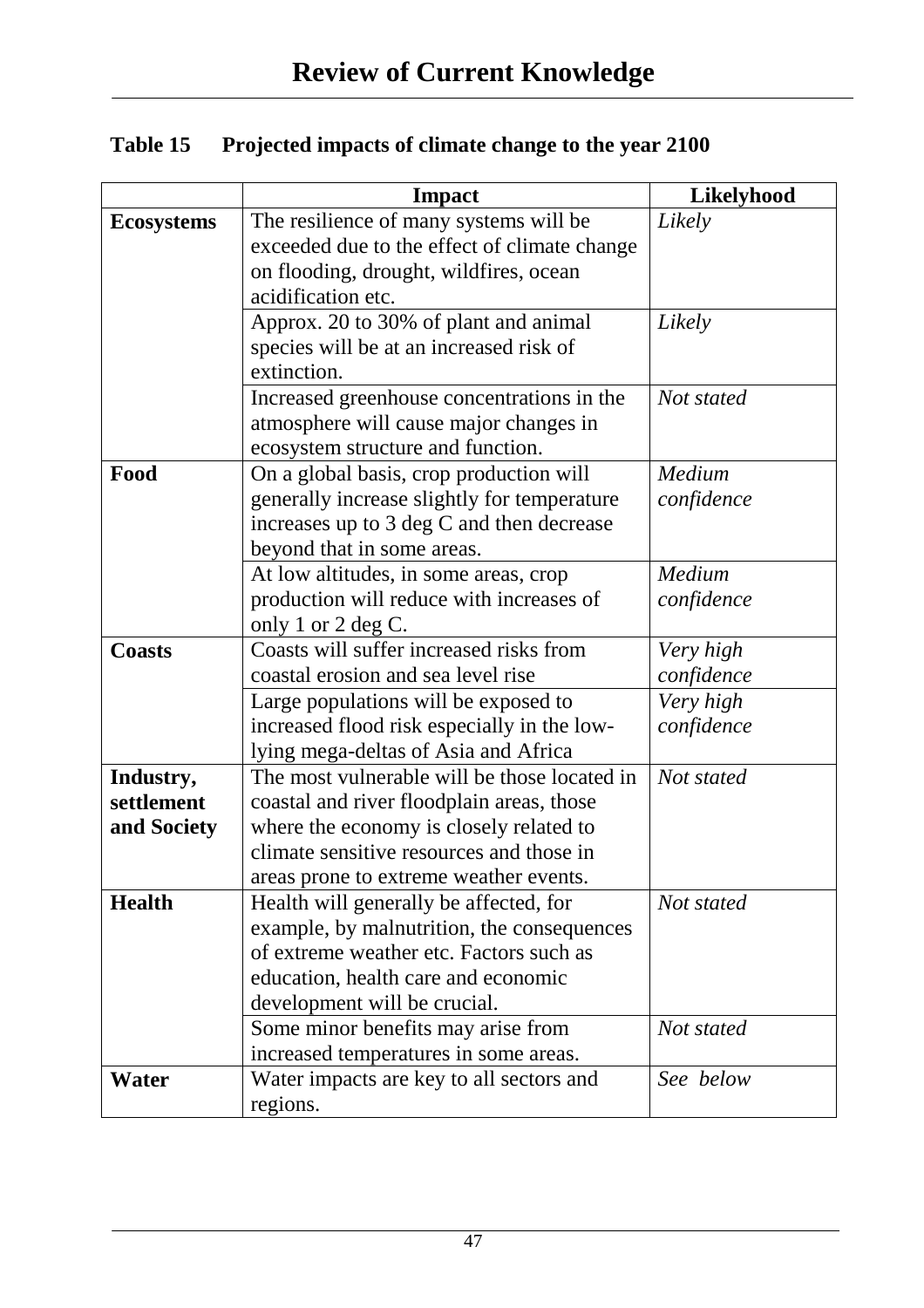#### **Impacts of future climate change on water issues**

Climate change is affecting the water environment and further changes to the year 2100 have been investigated using 12 independent climate models. The results using the A1B scenario (mixed use of fossil and other fuel sources) are reported by *<i>IPCC* (ref. 15).

A visual global impression of the IPCC results is shown in Figure 10.

**Figure 10 Projections and model consistency of relative changes in run-off by 2100** [Reproduced from Reference 15]



The results, using the regions defined in this ROCK, are summarised in Table 16.

| Table 16 | <b>Projected regional changes in the annual run-off to 2100</b> |
|----------|-----------------------------------------------------------------|
|----------|-----------------------------------------------------------------|

| <b>Region</b>          | Predicted change in annual run-off to 2100     |
|------------------------|------------------------------------------------|
|                        | Northern latitudes $(+20\% \text{ to } +40\%)$ |
|                        | Mid latitudes $(+2\% \text{ to } +20\%)$       |
| Asia                   | Southern latitudes $(+10\% \text{ to } +40\%)$ |
|                        | Northern latitudes (0% to $+20\%$ )            |
| <b>Europe</b>          | Southern latitudes $(0\%$ to - 40%)            |
| <b>Middle East and</b> |                                                |
| <b>North Africa</b>    | All regions $(-5\% \text{ to } -40\%)$         |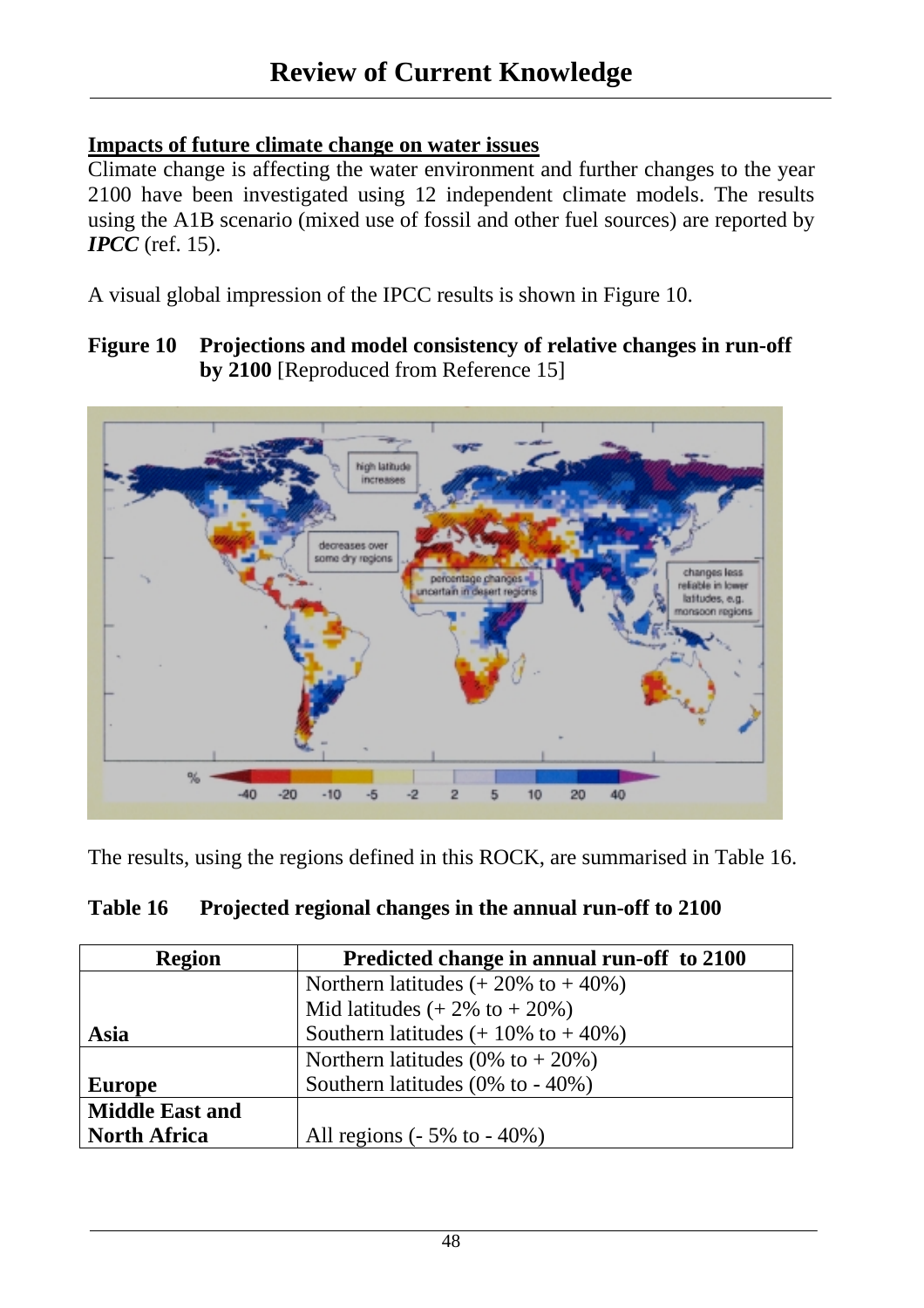| <b>Region</b>              | Predicted change in annual run-off to 2100                      |  |  |  |  |
|----------------------------|-----------------------------------------------------------------|--|--|--|--|
|                            | Eastern seaboard, mid latitudes $(+5\% \text{ to } +40\%)$      |  |  |  |  |
|                            | Southern region $(-5\% \text{ to } -20\%)$                      |  |  |  |  |
| <b>Sub-Saharan Africa</b>  | Little change elsewhere                                         |  |  |  |  |
|                            | Northern latitudes $(+10\% \text{ to } +40\%)$                  |  |  |  |  |
|                            | Western seaboard, mid latitudes (- 5% to - 20%)                 |  |  |  |  |
| <b>North America</b>       | Little change elsewhere                                         |  |  |  |  |
| <b>Central America and</b> |                                                                 |  |  |  |  |
| Caribbean                  | All regions $(0\% \text{ to } -20\%)$                           |  |  |  |  |
|                            | Eastern seaboard, southern latitudes $(+5\% \text{ to } +20\%)$ |  |  |  |  |
|                            | Western seaboard, northern latitudes $(+5\% \text{ to } +10\%)$ |  |  |  |  |
|                            | Eastern seaboard, southern latitudes $(0\%$ to $-40\%)$         |  |  |  |  |
| <b>South America</b>       | Little change elsewhere                                         |  |  |  |  |
|                            | Northern latitudes (0% to $+20\%$ )                             |  |  |  |  |
|                            | Western seaboard, mid latitudes (- 5% to - 20%)                 |  |  |  |  |
|                            | Southern latitudes (0% to $+10\%$ )                             |  |  |  |  |
| ceana                      | Little change elsewhere                                         |  |  |  |  |

Changes in run-off will affect the availability of water for domestic, industrial and agricultural purposes. Run-off is predicted with *high confidence* to increase significantly at higher latitudes and in some wet tropical areas, including populous areas in East and South East Asia. Significant reductions in run-off are predicted with *high confidence* for some dry regions at mid-latitudes due to reduced precipitation and increased evapo-transpiration. There is also *high confidence* that many semi-arid areas, such as the Mediterranean Basin, western United States, southern Africa and north-eastern Brazil, will suffer a decrease in water resources. Drought areas are predicted to increase in area.

Overall, the consequences of the anticipated changes to the hydrological cycle on humanity, brought about by climate change are:-

- An increased demand for irrigation water for food production, which is likely to translate into a demand for more storage reservoirs for fresh water.
- An increased demand for hydropower to enhance energy supplies from nonfossil related sources.
- A need to protect communities from flooding, whether caused by more severe storms in inland areas or the effects of sea level rise in coastal zones.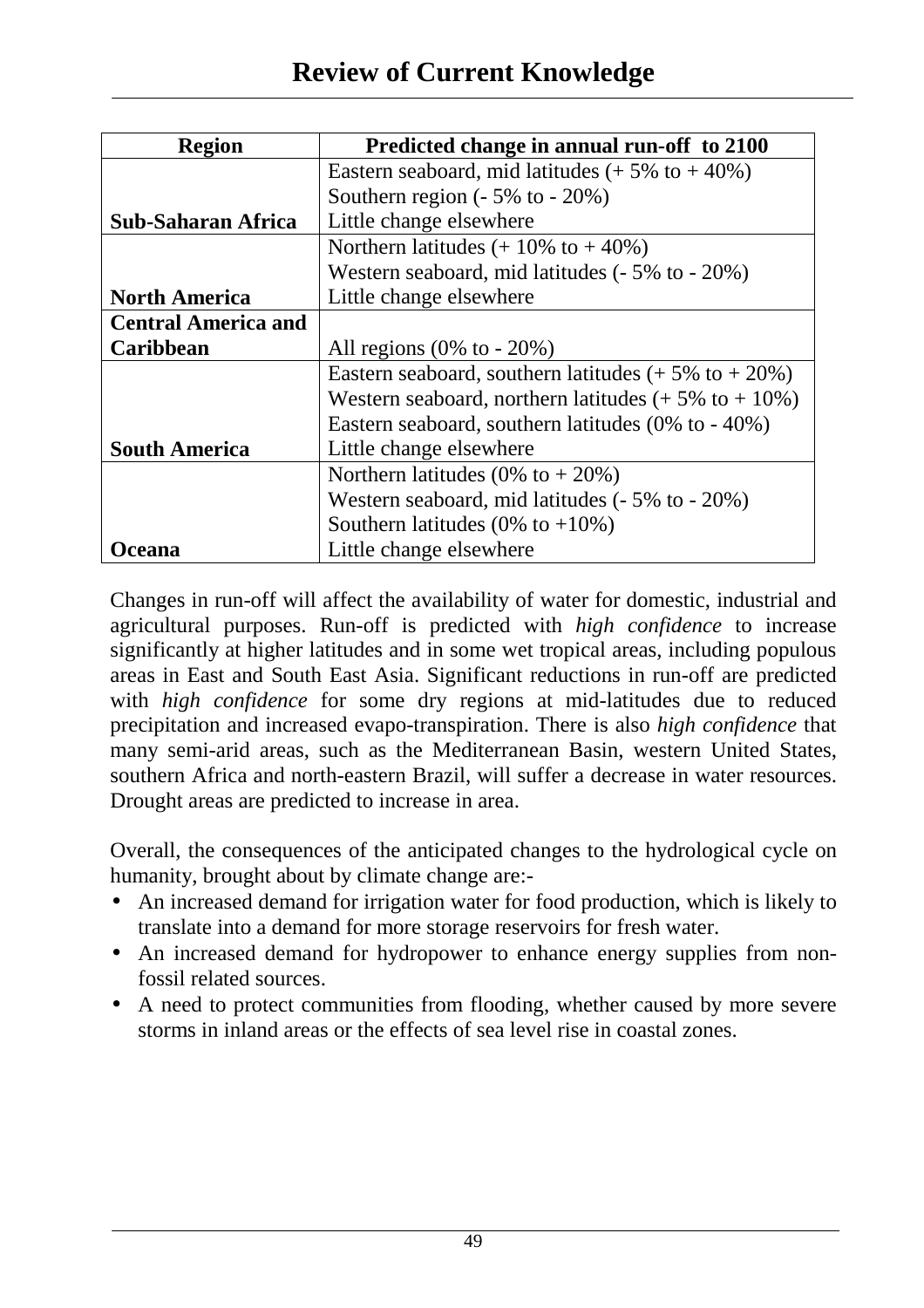### **9 Future needs for reservoir storage**

This chapter looks at future needs for reservoir storage.

Man-made reservoirs are used for many purposes. They are particularly useful where precipitation patterns are seasonal, storing flood waters which would otherwise be lost to the system and releasing water during prolonged dry periods. The pressure for more storage comes from two main factors:-

- the increasing world population
- the increasing needs and aspirations of the population

As a result of these two factors there are pressures on food production, power production, and water quantities for industrial and domestic purposes. Man-made reservoirs are particularly relevant to all of these.

The prediction of how much more storage will be required to meet future needs is a complex issue. It depends on many individual factors which are difficult to predict and which are often inter-dependent. Past experience can be used to look at short to medium term needs, say up to 25 years ahead, but uncertainties in longer term predictions remain high. This is particularly so in the light of climate change and the measures which are taken to combat climate change.

### **Short term requirements for reservoir storage**

The approach adopted by *White*, 2001 (ref. 6) was to look at historic growth rates for several relevant parameters for the period from 1975 to 1995 and then to use these trends to make predictions for the mid-term future.

The relevant parameters included:-

- The population growth rate
- Water demand for both domestic and industrial purposes
- Demand for hydro-power
- Demand for irrigation water for food production

*White*, 2001 (ref. 6) assumed a population growth rate globally of 1.4% per annum in the year 2000 falling to 0.45% per annum by 2050 when the population would be around 10 billion. Subsequent estimates reduce this final figure marginally. Global growth rates in the demand for water were considered to be 2.5% per annum in 1975 and 2.3% per annum in 1995. Corresponding rates for hydro-power were 3.2% per annum and 2.6% per annum and for irrigation 1.8% per annum and 1.5% per annum. These data, together with population data are shown in Figure 11.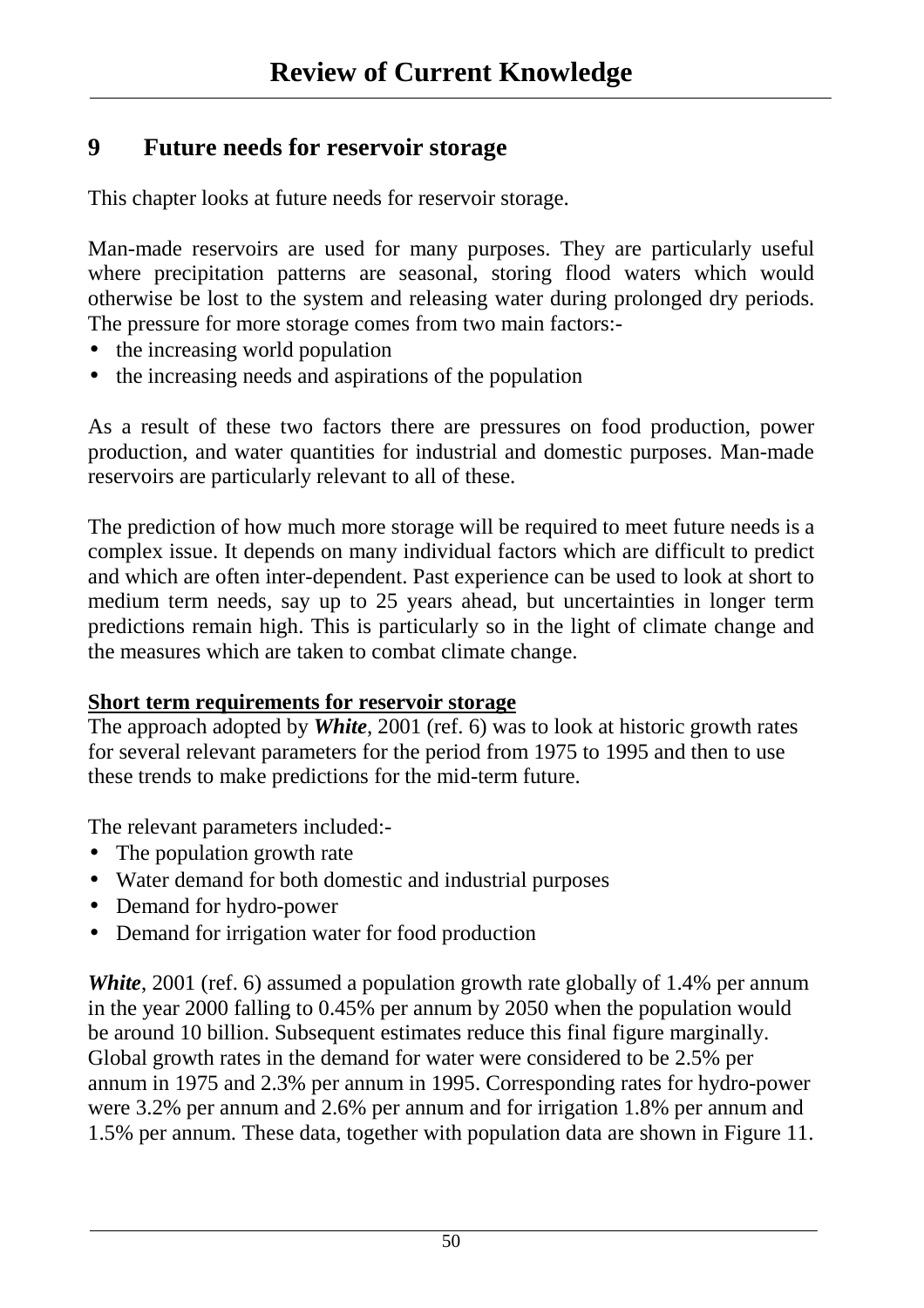

**Figure 11 Global growth rate for new storage** 

*White*, 2001 (ref. 6) suggested that, to meet demand, a modest growth rate in reservoir storage of 1.5% in 2005 falling to 1.3% in 2020 would be required. Dams under construction at the date of this study would provide a reservoir capacity of 489 km<sup>3</sup>, representing 7% of the world total. Russia and China accounted for 235 km<sup>3</sup> of this additional reservoir capacity.

In the analysis made by *White*, 2001 (ref. 6), known rates of dam construction in the period 2000 to 2010 were applied to the following two decades. The current rate of loss of storage due to sedimentation of 0.5% was applied throughout the period. The demand for additional storage is assumed to be 1.6% in 2000 falling to 1.2% in 2030. The results of this analysis, on a global scale, are shown in Figure 12.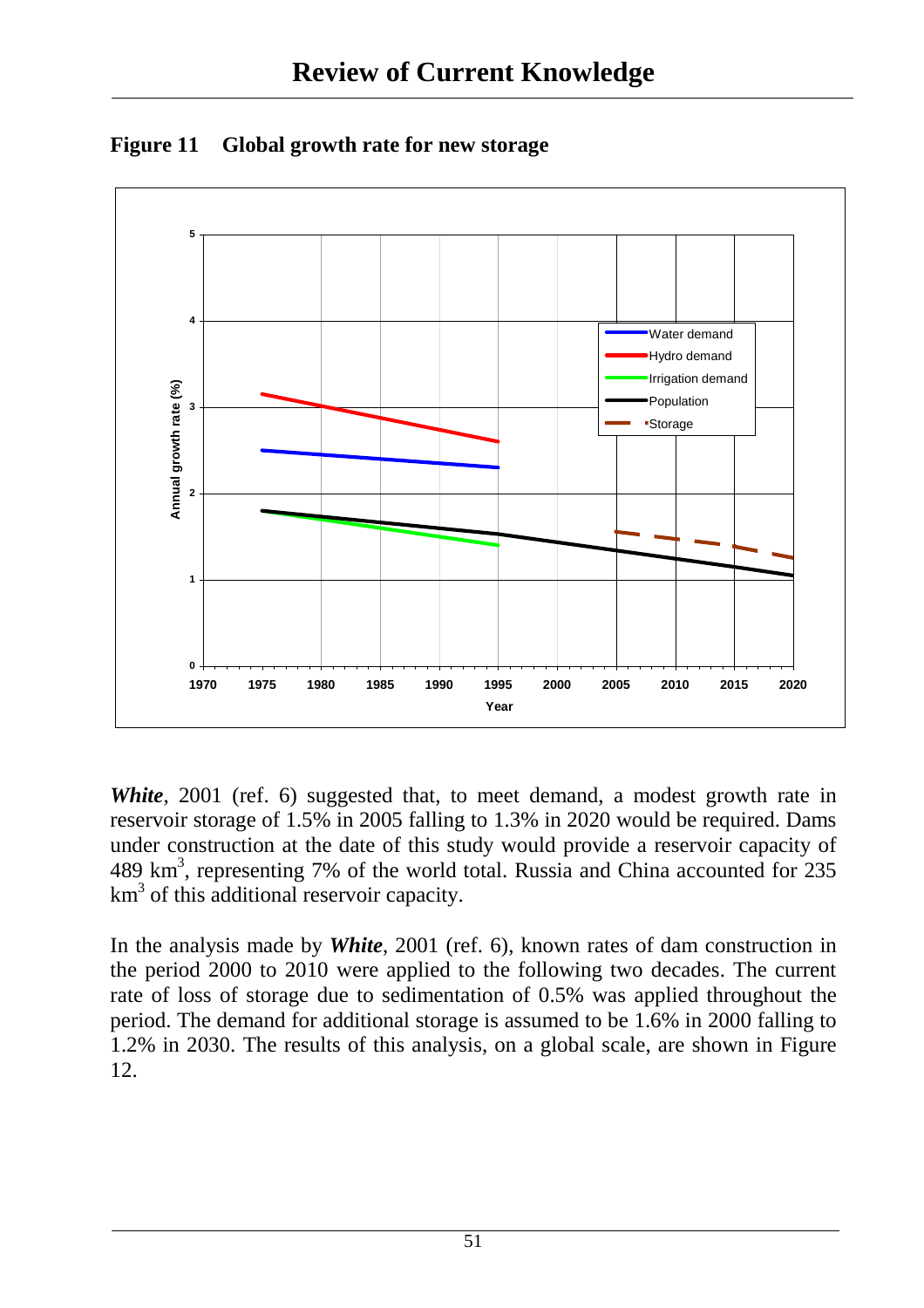

**Figure 12 Future trends in reservoir storage** 

The lower curve in Figure 12 shows how reservoir storage would diminish due to sedimentation if no new reservoirs were to be constructed. The central curve shows how reservoir storage would develop if the rate of dam construction in 2000 to 2010 continues to 2030. The upper curve is the projected demand for storage. A shortfall of around 1 500 cubic kilometres is anticipated in 2030 using this analysis.

The analysis presented by *White*, 2001 (ref. 6) also provides an indication of regional mis-matches between projected supply and demand for storage. These are illustrated in Figure 13.



**Three Gorges Dam, China**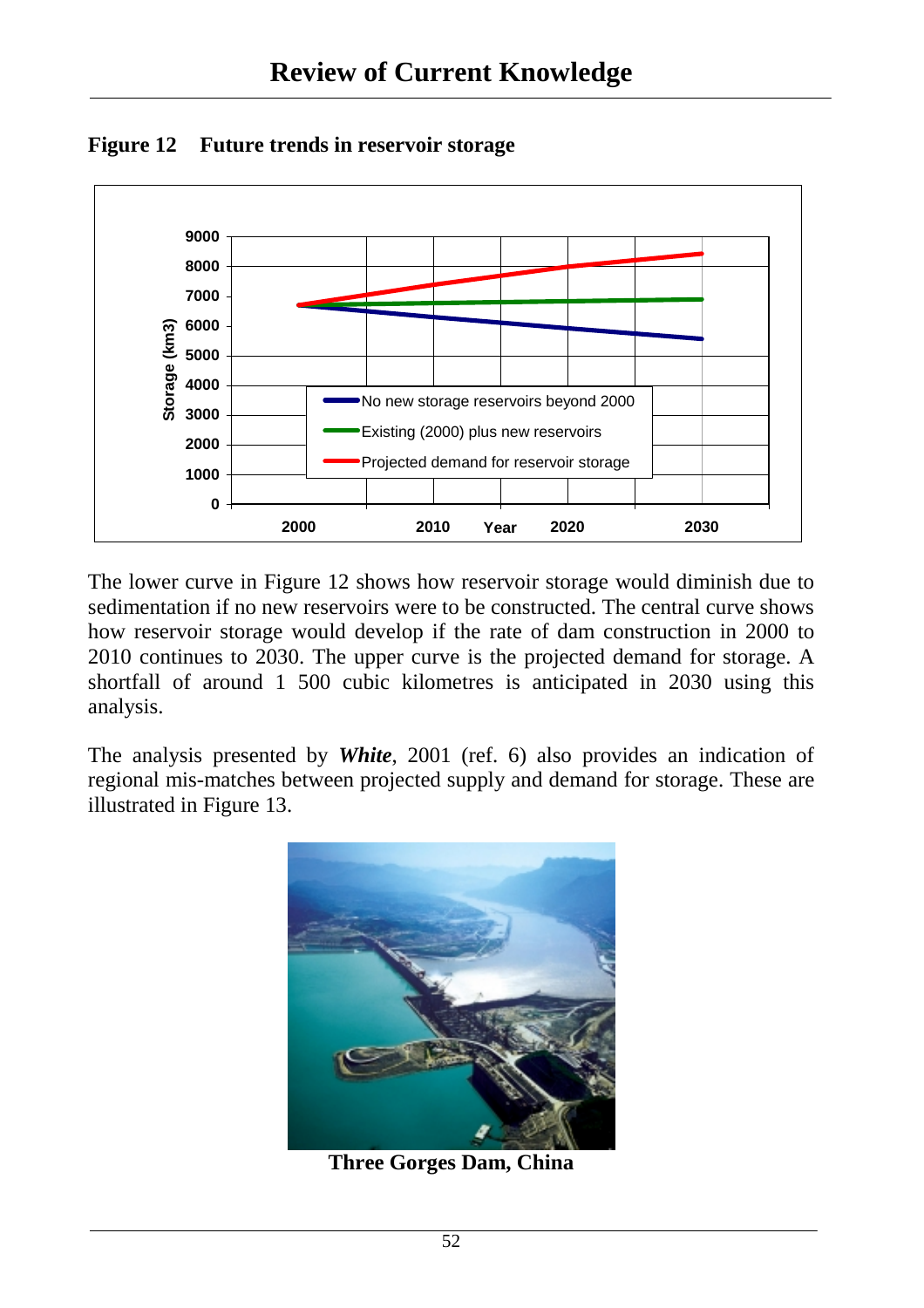

**Figure 13 Future regional trends in reservoir storage**

Figure 13 shows that in Europe and North America the demand for, and supply of, reservoir storage will generally remain in balance for the foreseeable future. This is due to relatively low population growth rates and public aspirations which are already largely met. The picture in South America, Africa and Asia is very different with demand outstripping supply in the foreseeable future.

### **Longer term requirements for reservoir storage**

Table 17 lists the more important regional parameters which are of relevance in deciding where the most and the least pressures will lie for more reservoir storage in the longer term.

Column 2 lists the water resources available per person and column 3 lists their current usage of water. Column 4 is the ratio of columns 2 and 3 and shows the percentage usage of available water resources in the region. Column 5 is the current reservoir storage in the region and column 6 is the ratio of the reservoir storage to available water resources per annum. Column 7 is taken from *USCB*, 2009 (ref. 5) and gives an indication of the rate of population growth in the regions. Column 8 is taken from Table 16 and gives an indication of the likely changes in precipitation / run-off in the regions.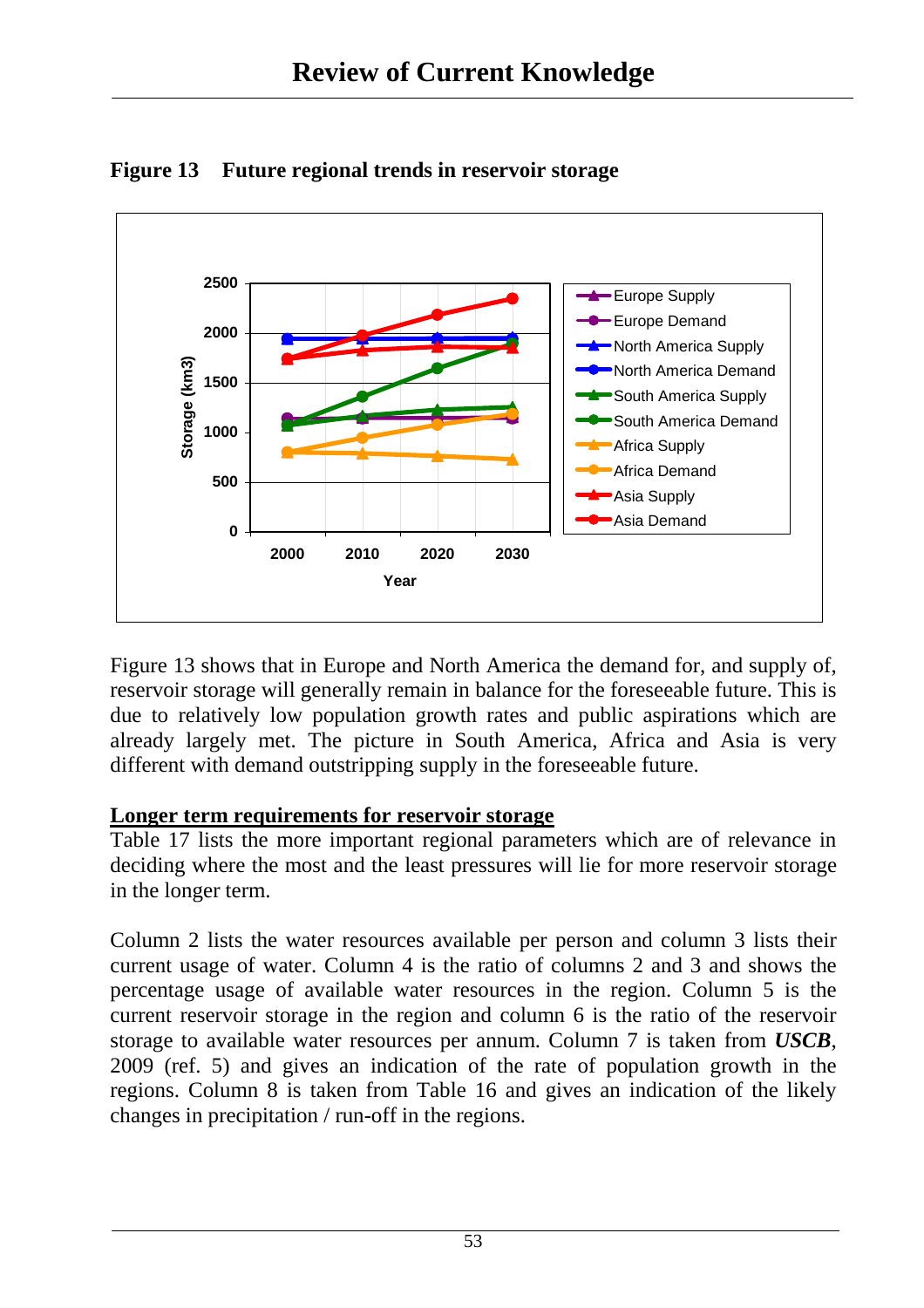|              | Table 17 Some regional parameters relating to reservoir storage |
|--------------|-----------------------------------------------------------------|
| requirements |                                                                 |

| <b>Region</b>    | <b>Actual</b>  | Water      | <b>Total</b>   | <b>Total</b>       | <b>TRS</b>     | <b>Predicted</b> | <b>Predicted</b> |
|------------------|----------------|------------|----------------|--------------------|----------------|------------------|------------------|
|                  | renewabl       | usage      | WU             | reservoir          | as $%$         | growth of        | change in        |
|                  | e water        | [WU]       | I              | storage            | <b>of</b>      | populatio        | annual run-      |
|                  | resources      | per        | <b>ARWR</b>    | [TRS]              | annual         | n from           | off to 2100      |
|                  | [ARWR]         | person     |                |                    | <b>ARWR</b>    | 2009 to          |                  |
|                  | per            |            |                |                    |                | 2050             |                  |
|                  | person         |            |                |                    |                |                  |                  |
|                  | $\sin^3(yr)$   | $(m^3/yr)$ | $(\%)$         | (km <sup>3</sup> ) |                | $(\%)$           | $(\%)$           |
| $\mathbf{1}$     | $\overline{2}$ | 3          | $\overline{4}$ | 5                  | 6              | $\overline{7}$   | 8                |
| Asia             | 3938           | 581        | 15             | 1 2 9 9            | 9              | $+33$            | $+2$ to $+40$    |
| <b>Europe</b>    | 10 663         | 566        | 5              | 1 1 9 9            | 48             | $-14$            | $+20$ to - 40    |
| <b>Middle</b>    | 1 4 0 8        | 782        | 56             | 285                | 62             | $+59$            | $-5$ to $-40$    |
| <b>East and</b>  |                |            |                |                    |                |                  |                  |
| <b>North</b>     |                |            |                |                    |                |                  |                  |
| <b>Africa</b>    |                |            |                |                    |                |                  |                  |
| Sub-             | 6 9 4 4        | 152        | $\overline{2}$ | 580                | 11             | $+110$           | $-20$ to $+40$   |
| <b>Saharan</b>   |                |            |                |                    |                |                  |                  |
| <b>Africa</b>    |                |            |                |                    |                |                  |                  |
| <b>North</b>     | 17770          | 991        | 6              | 1922               | 32             | $+41$            | $-5$ to $+40$    |
| <b>America</b>   |                |            |                |                    |                |                  |                  |
| <b>Central</b>   | 6956           | 561        | 8              | 150                | 12             | $+29$            | $0$ to $-20$     |
| <b>America</b>   |                |            |                |                    |                |                  |                  |
| and              |                |            |                |                    |                |                  |                  |
| <b>Caribbean</b> |                |            |                |                    |                |                  |                  |
| South            | 45 323         | 437        | $\mathbf{1}$   | 969                | 6              | $+23$            | $+20$ to - 40    |
| America          |                |            |                |                    |                |                  |                  |
| Oceana           | 52 906         | 812        | $\overline{2}$ | 111                | $\overline{7}$ | $+61$            | $-20$ to $+20$   |
| <b>WORLD</b>     | 8 2 8 1        | 555        | $\overline{7}$ | 6616               | 12             | $+38$            | $0$ to $+10$     |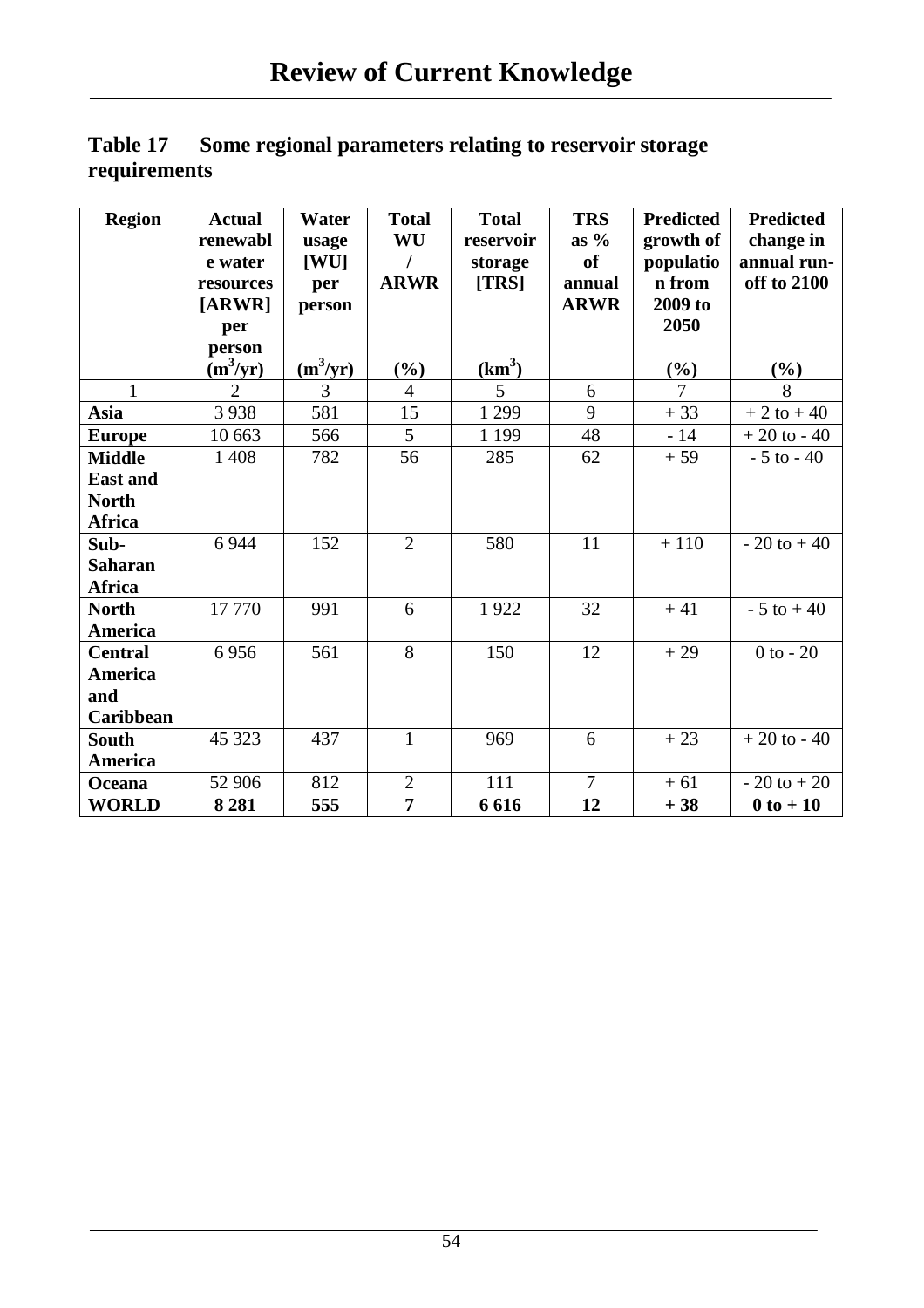Table 18 is an attempt to summarise the needs of different regions for more storage in fresh water reservoirs based on the information given in Table 17 and elsewhere in this ROCK. The predictions of the effects of climate change and future world development scenarios are such that it would be invidious to deal with this subject country by country.

| <b>Region</b>      | <b>Notes</b>                                  | <b>Storage needs</b>    |
|--------------------|-----------------------------------------------|-------------------------|
| Asia               | High population growth rate<br>$\bullet$      | Very likely to need a   |
|                    | Significant increase in run-off in most       | significant increase in |
|                    | areas                                         | reservoir storage for   |
|                    | Water usage a significant proportion of       | agricultural, domestic  |
|                    | run-off                                       | and industrial needs.   |
|                    | Many developing countries with power          |                         |
|                    | needs                                         |                         |
| <b>Europe</b>      | Population almost static<br>$\bullet$         | Unlikely to need        |
|                    | Less run-off in southern areas                | significant increase in |
|                    | Countries mainly developed                    | reservoir storage       |
|                    |                                               | except in drought       |
|                    |                                               | prone southern areas.   |
| <b>Middle East</b> | Very high population growth rate<br>$\bullet$ | Likely to need more     |
| and North          | Significant reduction in run-off              | reservoir storage for   |
| <b>Africa</b>      | Water usage a high proportion of run-         | agricultural, domestic  |
|                    | off                                           | and industrial needs    |
|                    | Mixture of developed and developing           | but this will be        |
|                    | countries                                     | difficult to provide.   |
| Sub-Saharan        | Extremely high population growth rate         | Very likely to need a   |
| <b>Africa</b>      | Less run-off in central areas, more           | significant increase in |
|                    | elsewhere                                     | reservoir storage for   |
|                    | Mainly developing countries                   | agricultural, domestic  |
|                    |                                               | and industrial needs.   |
| <b>North</b>       | Medium population growth rate<br>$\bullet$    | Unlikely to need        |
| <b>America</b>     | Significant increase in run-off in most       | significant increase in |
|                    | areas                                         | reservoir storage       |
|                    | Developed countries                           | except in areas of      |
|                    |                                               | reduced run-off.        |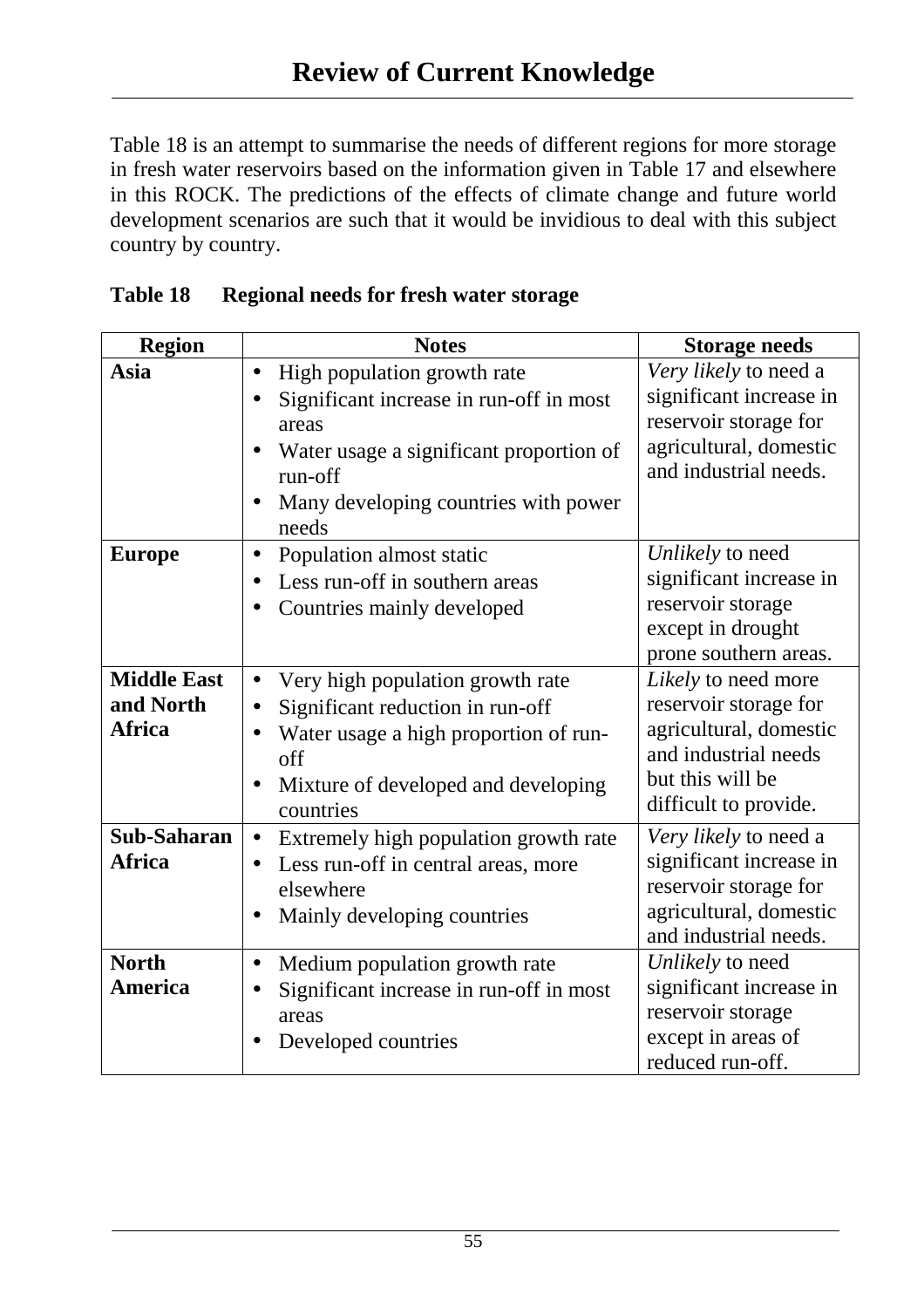# **Review of Current Knowledge**

| <b>Region</b>      | <b>Notes</b>                               | <b>Storage needs</b>                            |
|--------------------|--------------------------------------------|-------------------------------------------------|
| <b>Central</b>     | Medium population growth rate<br>$\bullet$ | Likely to need some                             |
| <b>America and</b> | Not much change in run-off<br>$\bullet$    | increase in reservoir                           |
| <b>Caribbean</b>   | Mainly developing countries<br>$\bullet$   | storage for                                     |
|                    |                                            | agricultural, domestic<br>and industrial needs. |
| <b>South</b>       | Medium population growth rate<br>$\bullet$ | Unlikely to need                                |
| <b>America</b>     | Significant reduction in run-off in many   | significant increase in                         |
|                    | areas                                      | reservoir storage                               |
|                    | Mixture of developed and developing        | except in areas of                              |
|                    | countries                                  | reduced run-off and in                          |
|                    |                                            | some developing                                 |
|                    |                                            | countries.                                      |
| <b>Oceana</b>      | Very high population growth rate           | Likely to need some                             |
|                    | Modest increases or decreases in run-      | increase in reservoir                           |
|                    | off dependent upon location                | storage for                                     |
|                    | Mainly developed countries                 | agricultural, domestic                          |
|                    |                                            | and industrial needs                            |
|                    |                                            | dependent upon                                  |
|                    |                                            | location.                                       |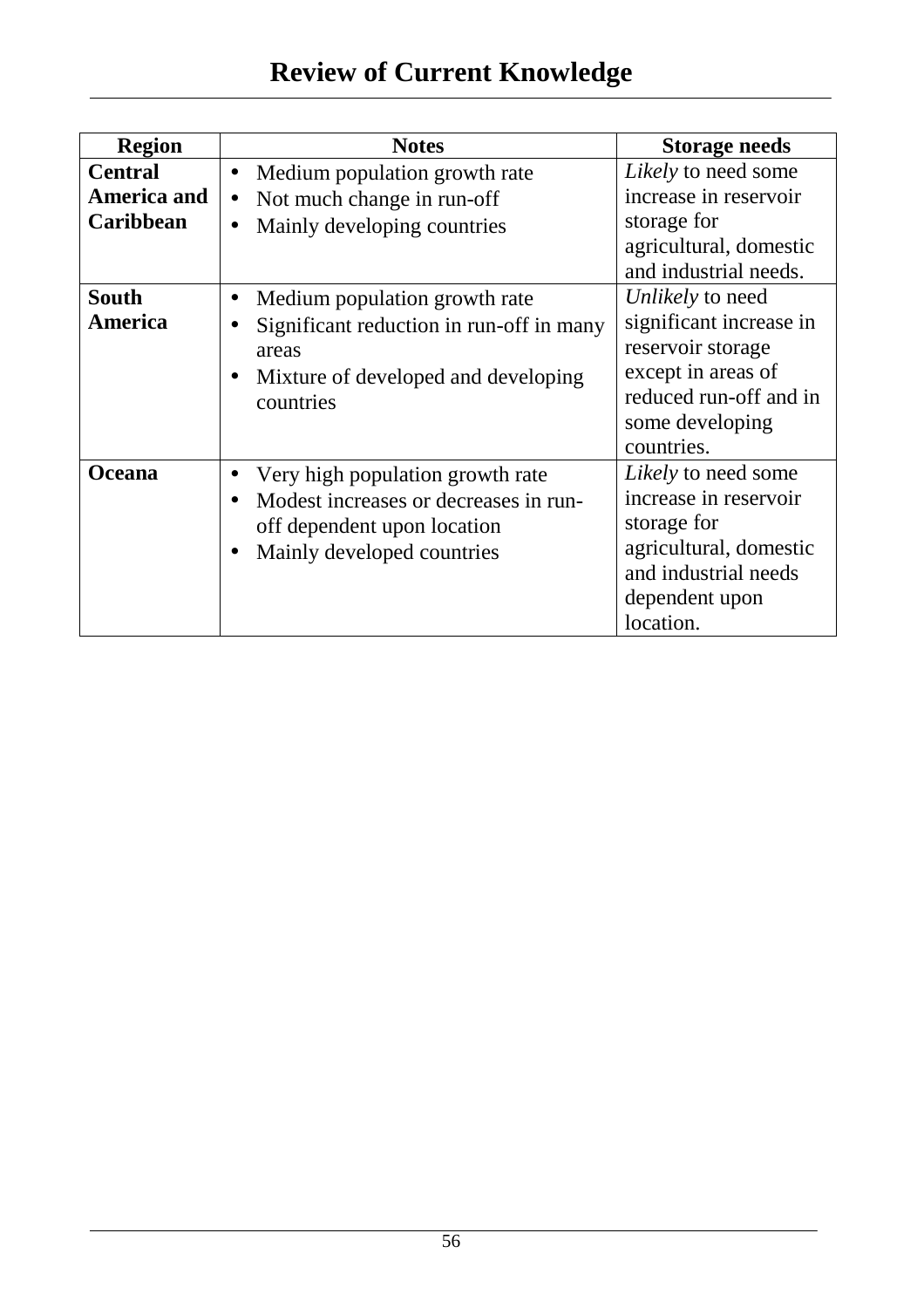### **References**

- 1. **White W R and Rofe B H.** 1996. *Responsibilities and risks associated with large reservoirs.* International Conference on Aspects of Conflicts in Reservoir Development and Management. City University, London, 3 - 5 September.
- 2. **International Commission on Large Dams (ICOLD).** 2007. *Dams and the World's Water.* Copyright CIGB-ICOLD. Available on-line at: www.icoldcigb.org.
- 3. **Food and Agriculture Organization of the United Nations (FAO). Water Resources, Development and Management Service.** 2009. *AQUASTAT Information System on Water in Agriculture: Database. Available on-line at:* www.fao.org.
- 4. **International Commission on Large Dams (ICOLD)**. 2003. *World Register of Dams.* ICOLD. Paris.
- 5. **United States Census Bureau, World Population Data Sheet.** 2009. Available on-line at: www.prb.org.
- 6. **White W R.** 2001. *Evacuation of sediments from reservoirs.* Thomas Telford Publishing. London. ISBN 0 7277 2953 5.
- 7. **Lal R.** 1994. *Soil Erosion by Wind and Water: Problems and Prospects.* In Lal R. *Soil Erosion Research Methods.* Soil and Water Conservation Society. Ankey, Iowa.
- 8. **Walling D E.** 1984. *The Sediment Yields of African Rivers.* Pp. 265-283, *Challenges in African Hydrology and Water Resources Planning.* IAHS Publication 144. Wallingford. UK.
- 9. **Walling D E and Webb B W.** 1996. *Erosion and sediment yield: global and regional perspectives.* IAHS Publication 236. Wallingford. UK.
- 10. **Morris G L and Fan J.** 1997. *Reservoir Sedimentation Handbook.* McGraw-Hill. New York. ISBN 0 07 043302 X.
- 11. **Mahmood K.** 1987. *Reservoir sedimentation: impact, extent and mitigation.*  World Bank. Technical Paper No. 71. ISSN 0253 7494. ISBN 0 8213 0952 8.
- 12. **Palmieri A, Shah F and Dinar A.** 1998. *Reservoir sedimentation and the sustainable management of dams.* World Congress of Environmental and Resource Economists, Venice, June 23-27.
- 13. **Palmieri A, Shah F, Annandale G W and Dinar A.** 2003. *Reservoir Conservation: Volume 1 The RESCON Approach, Volume 2 RESCON Model and User Manual.* The International Bank for Reconstruction and Development / The World Bank, Washington D.C.
- 14. **World Commission on Dams.** 2000. *Dams and Development: A New Framework for Decision-Making.* Earthscan Publications Ltd. ISBN 1 85383 797 0.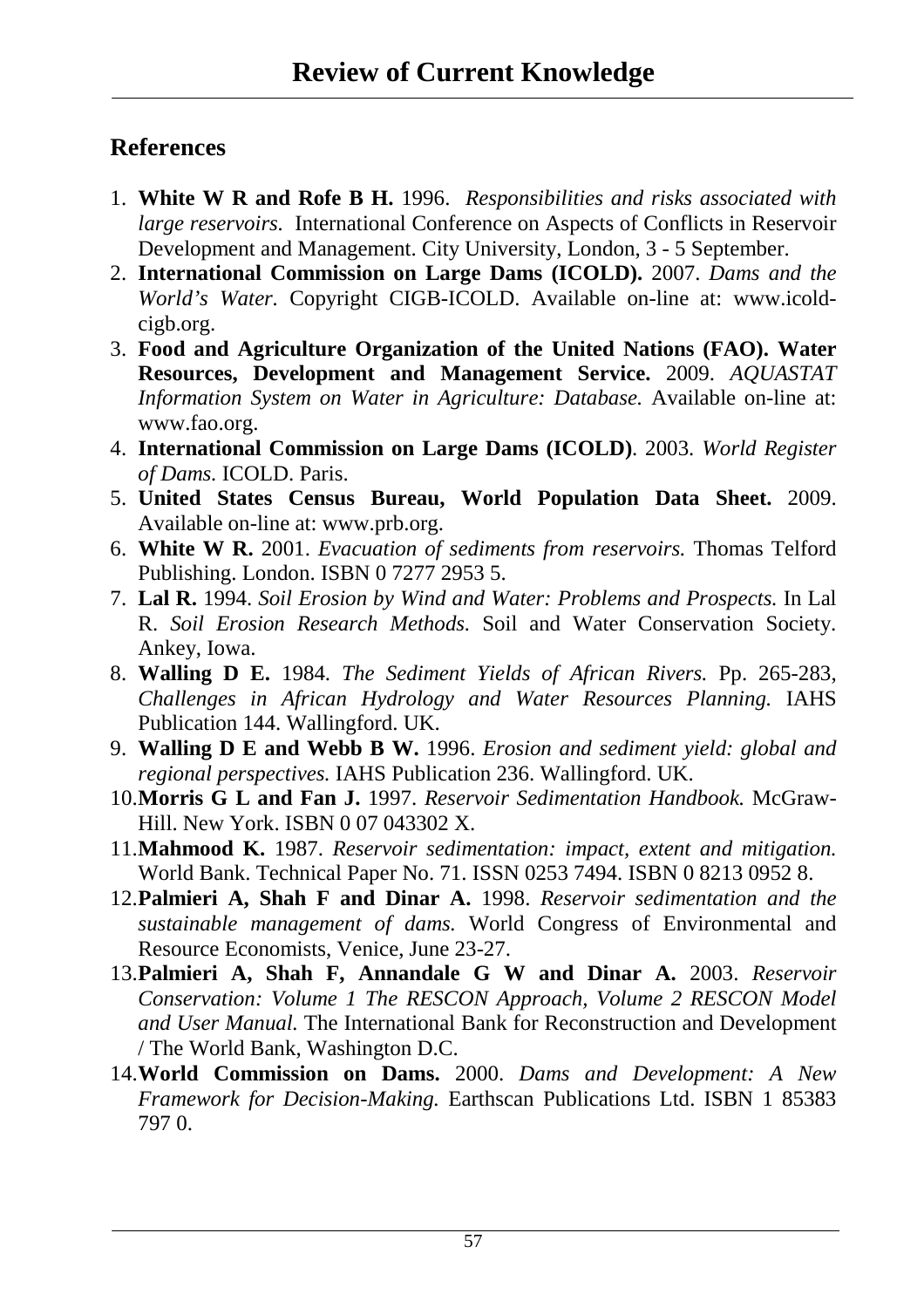- 15. **Intergovernmental Panel on Climate Change (IPCC).** 2007. *Climate Change 2007: Synthesis Report.* Available on-line at: www.ipcc.ch/ipccreports.
- 16. **European Project for Ice Coring in Antarctica (EPICA).** Data available online at: www.esf.org.
- 17. **National Oceanic and Atmospheric Administration (NOAA).** Data available on-line at: www.noaa.gov.
- 18. **UK Meteorological Office: Hadley Centre.** Data available on-line at: www.metoffice.gov.uk/climatechange/science/hadleycentre.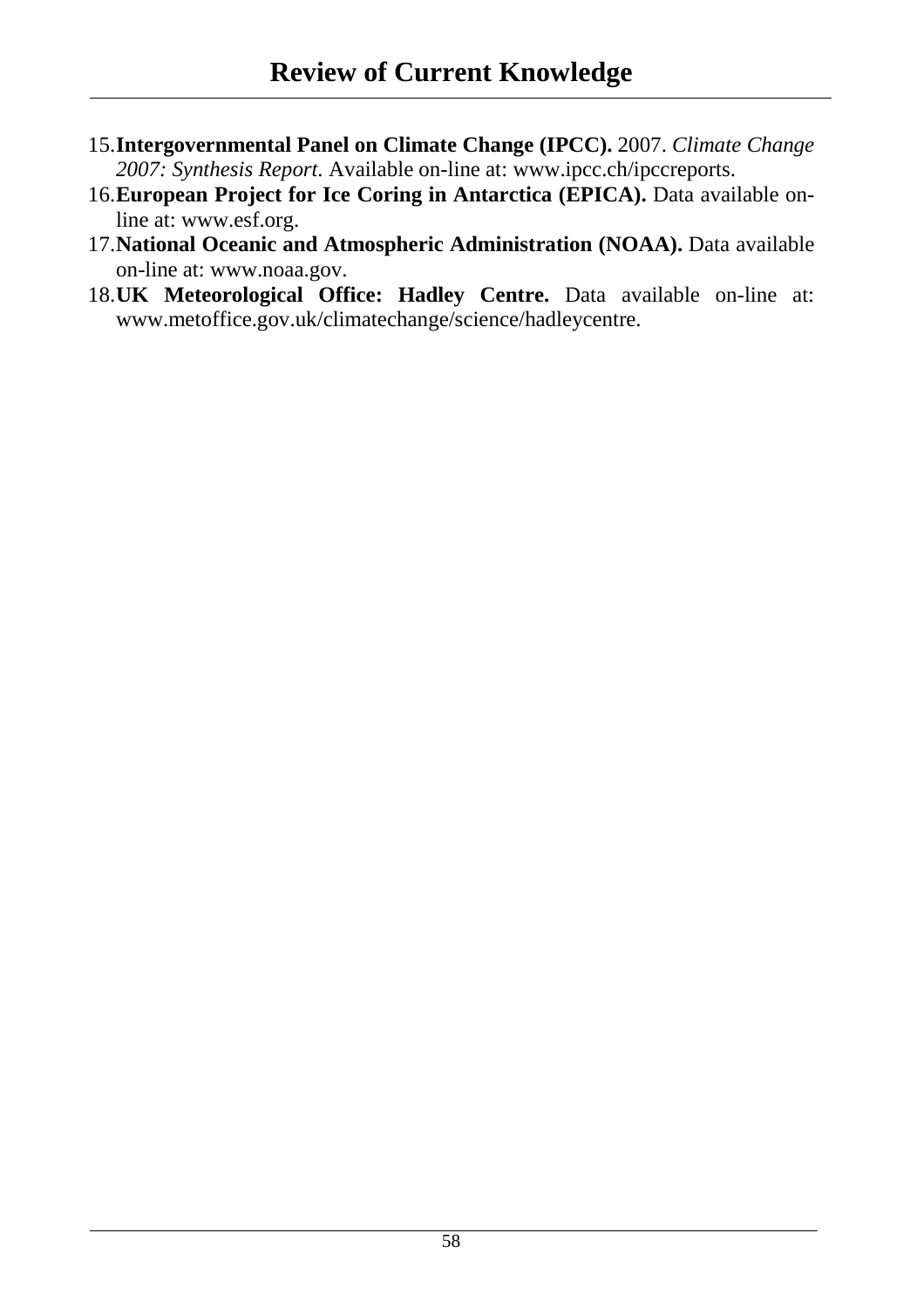| Asia                |                    |               |                    |              |
|---------------------|--------------------|---------------|--------------------|--------------|
| Armenia             | Georgia            | Korea, South  | Nepal              | Tajikistan   |
| Azerbaijan          | India              | Kyrgyzstan    | Pakistan           | Thailand     |
| Bangladesh          | Indonesia          | Lao           | Philippines        | Turkmenistan |
| <b>Bhutan</b>       | Japan              | Malaysia      | Singapore          | Uzbekistan   |
| Cambodia            | Kazakhstan         | Mongolia      | Sri Lanka          | Vietnam      |
| China               | Korea, North       | Myanmar       | Taiwan             |              |
| <b>Europe</b>       |                    |               |                    |              |
| Albania             | Czech Rep          | Iceland       | <b>Netherlands</b> | Slovenia     |
| Austria             | Denmark            | Ireland       | Norway             | Spain        |
| <b>Belarus</b>      | Estonia            | Italy         | Poland             | Sweden       |
| Belgium             | Finland            | Latvia        | Portugal           | Switzerland  |
| Bosnia &            | France             | Lithuania     | Romania            | Ukraine      |
| Herzegovina         |                    |               |                    |              |
| Bulgaria            | Germany            | Luxemburg     | Russia             | <b>UK</b>    |
| Croatia             | Greece             | Montenegro    | Serbia             |              |
| Cyprus              | Hungary            | Moldova       | Slovakia           |              |
| <b>Middle East</b>  |                    |               |                    |              |
| and North           |                    |               |                    |              |
| <b>Africa</b>       |                    |               |                    |              |
| Afghanistan         | Iraq               | Lebanon       | Saudi Arabia       | <b>UAE</b>   |
| Algeria             | <b>Israel</b>      | Libya         | Syria              | Yemen        |
| Egypt               | Jordan             | Morocco       | Tunisia            |              |
| Iran                | Kuwait             | Oman          | Turkey             |              |
|                     |                    |               |                    |              |
| Sub-Saharan         |                    |               |                    |              |
| <b>Africa</b>       |                    |               |                    |              |
| Angola              | Congo Dem.<br>Rep. | Guinea Bissau | Namibia            | Sudan        |
| Benin               | Côte d'Ivoire      | Kenya         | Niger              | Swaziland    |
| <b>Botswana</b>     | Equatorial         | Lesotho       | Nigeria            | Tanzania     |
|                     | Guinea             |               |                    |              |
| <b>Burkina Faso</b> | Eritrea            | Liberia       | Rwanda             | Togo         |
| <b>Burundi</b>      | Ethiopia           | Madagascar    | Senegal            | Uganda       |
| Cameroon            | Gabon              | Malawi        | Seychelles         | Zambia       |
| Central African     | Gambia             | Mali          | Sierra Leone       | Zimbabwe     |
| Rep.                |                    |               |                    |              |

# **Appendix Regional Distribution of Countries**